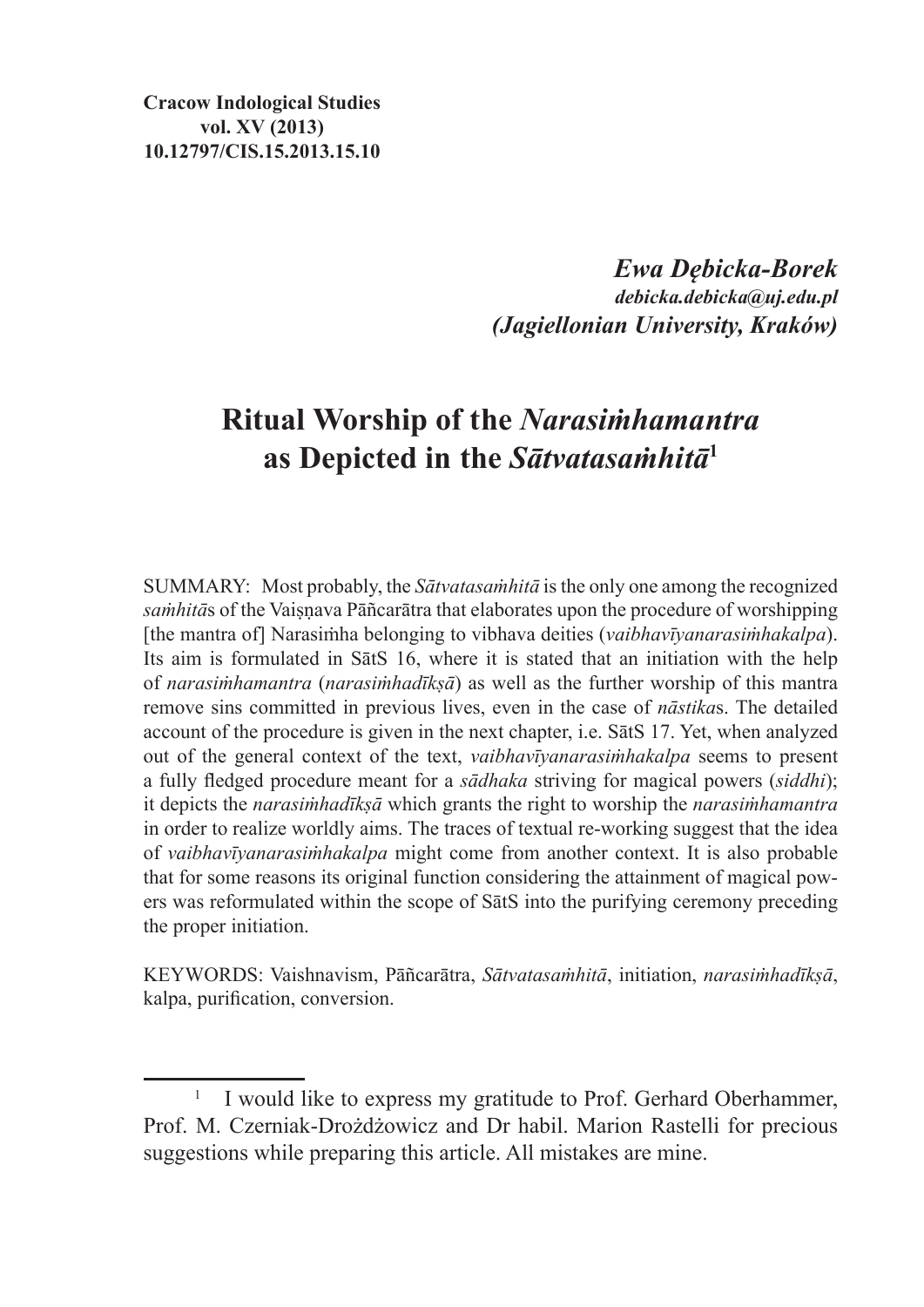### **Introduction**

Regardless of the firm recommendation of three initiations (*vibhava-*, *vyūha-* and *paradīkṣā*)<sup>2</sup> by the *Sātvatasaṁhitā* (SātS),<sup>3</sup> its two chapters, the 16<sup>th</sup> and the 17<sup>th</sup>, mention additionally the fourth one, i.e. *narasiṁhadīkṣā*. Whereas the former chapter formulates its aim as a purifying practice enabling sinful adepts to proceed to the abovementioned three regular *dīkṣā*s, the latter one contains the detailed description of the *narasiṁhadīkṣā* being an integral part of the procedure devoted to Narasiṁha in his *vibhava* form (*vaibhavīyanarasiṁhakalpa* according to the colophon). Thus the process of purification of sins is confined not only to the *narasiṁhadīkṣā* itself but it also includes the following worship of the *narasiṁhamantra* by an adept who was granted with a right to do so by the means of the *narasiṁhadīkṣā*. This worship, recommended in SātS 16 and discussed broadly in SātS 17, leads to the acquisition of certain magical powers (*siddhi*)*.*

Most of the contemporary interpretations of the *narasiṁhadīkṣā* (Smith 1975–1980; Gupta 1983; Hudson 2002, 2007; Carman 2007) focus chiefly on the content of SātS 16. These interpretations are as follows: (1) the *narasiṁhadīkṣā* is the lowest one among all initiations of SātS. It is a preliminary type of initiation (*samaya*), providing the adepts, called therefore *samayin*s,<sup>4</sup> with the right to perform basic

<sup>&</sup>lt;sup>2</sup> On the relation between the names of the three initiations of SatS and the three stages of creation see: Gupta 1983: 76–78.

<sup>&</sup>lt;sup>3</sup> The text together with the *Jayākhyasamhitā* (JayS) and the *Pauskara*samhitā (PausS) is perceived by the tradition of the Vaisnava Pāñcarātra asthe most authoritative stratum of its literature, the "three gems" (*ratnatraya*). According to Sanderson, their currently available redactions were composed in Kashmir under the influence of the Śaiva *mantramārga*. It is, therefore, very probable that they were composed during the  $2<sup>nd</sup>$  half of the  $9<sup>th</sup>$  century AD but not later than the  $10<sup>th</sup>$  century AD, after the end of the Kārkota dynasty (626–855/6). See Sanderson 2001: 38.

<sup>4</sup> Pāñcarātra texts present different systems of initiation (*dīkṣā*), although the initiatory entitlements (*adhikāra*) are usually the same and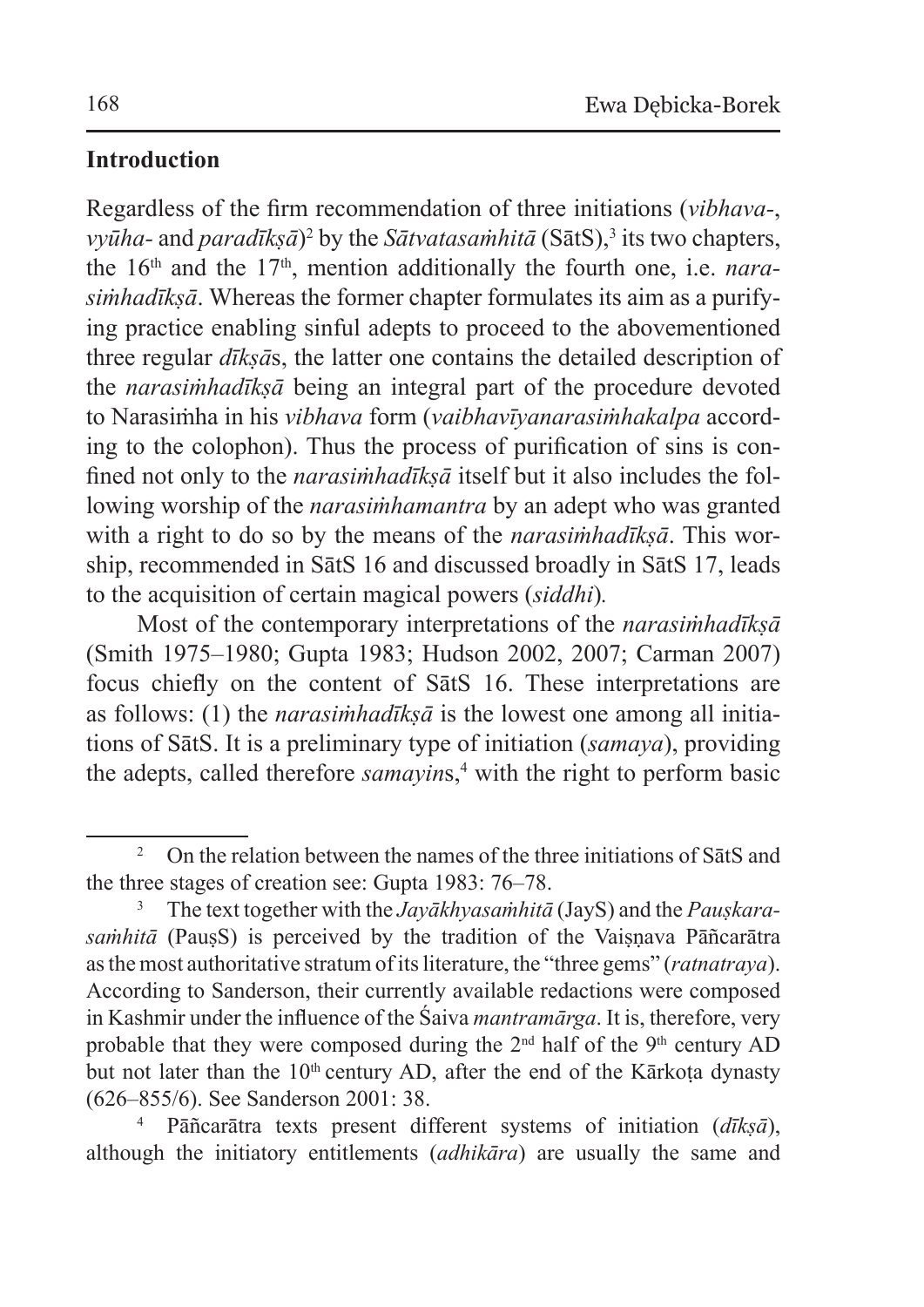rituals and a general knowledge of rules considering religious and social life (*samaya*). Then, by means of the *vibhavadīkṣā*, the adepts become *putraka*s and by means of the *vyūha*- or *paradīkṣā*, as there is no clear difference between them, they may become *sādhaka*s or *ācārya*s (Gupta), (2) a procedure eliminating aspirants for the initiation (Smith),  $(3)$  a purifying/converting rite (Hudson, Carman).<sup>5</sup> It is only

hierarchically structured: a *samayin* has only basic knowledge of religious and social behavior, hence he cannot perform rituals himself; a *putraka* can perform some rituals and strives for liberation (*mokṣa*); a *sādhaka* is allowed to perform rituals and on his way to liberation realizes his worldly aims (*bhoga*) through mastering a *mantra*; and, finally, an *ācārya,* who is responsible for passing the doctrine and initiating the followers. For example, according to JayS there are three types of a *dīkṣā*: a common one (*sāmānya*) with *mantras*; another common initiation in three forms; short, middle and extended; and a particular one (*viśeṣa*), which consists of five types: for *samayin*s, *putraka*s, *sādhaka*s, *ācārya*s and women (see JayS 16. 54–61 in: Czerniak-Drożdżowicz 2008: 100–101). In turn, PausS teaches the system consisting of four initiatory stages related to four different kinds of *maṇḍala*s (PauṣS 1. 8–21). The *Paramasaṁhitā* (ParS) 8. 3–10ab presents one system consisting of three stages: *samayadīkṣā*, which grants the basic religious and social rules (*samaya*); *granthadīkṣā*, which aims at introducing the adept into the doctrine; *mantradīkṣā*, which grants the right of performing rituals. On the other hand, the system of the *Lakṣmītantra* (LT) seems to resemble that one of SātS: it includes three kinds of initiation: solid (*sthūla*), subtle (*sūkṣma*) and the highest (*para*). Each of them embraces four stages of entitlements (*adhikāra*) and depends on wealth of an adept. Therefore, it might be performed either with an adoration of a great *maṇḍala* (*mahāmaṇḍalayāga*), either with a butter-offering (*havana*) or exclusively with *mantra*s (LT 41. 7–8).

<sup>5</sup> Hudson proposed to explain the purpose of the *narasiṁhadīkṣā* as a unique converting/cleansing rite enabling barbarians to become Pāñcarātra rulers. Carman (Carman 2007) agreed with this interpretation. Yet, Hudson`s textual evidence for such an explanation comes from the anthology of Tamil poems written by Tirumaṅkai Ālvār, who lived in Tamilnadu during Pallavamala's reign (the  $8<sup>th</sup>$  century). In one of his poems he mentions Narasimha deity and, most probably, due to this fact, Hudson links the *narasiṁhadīkṣā* of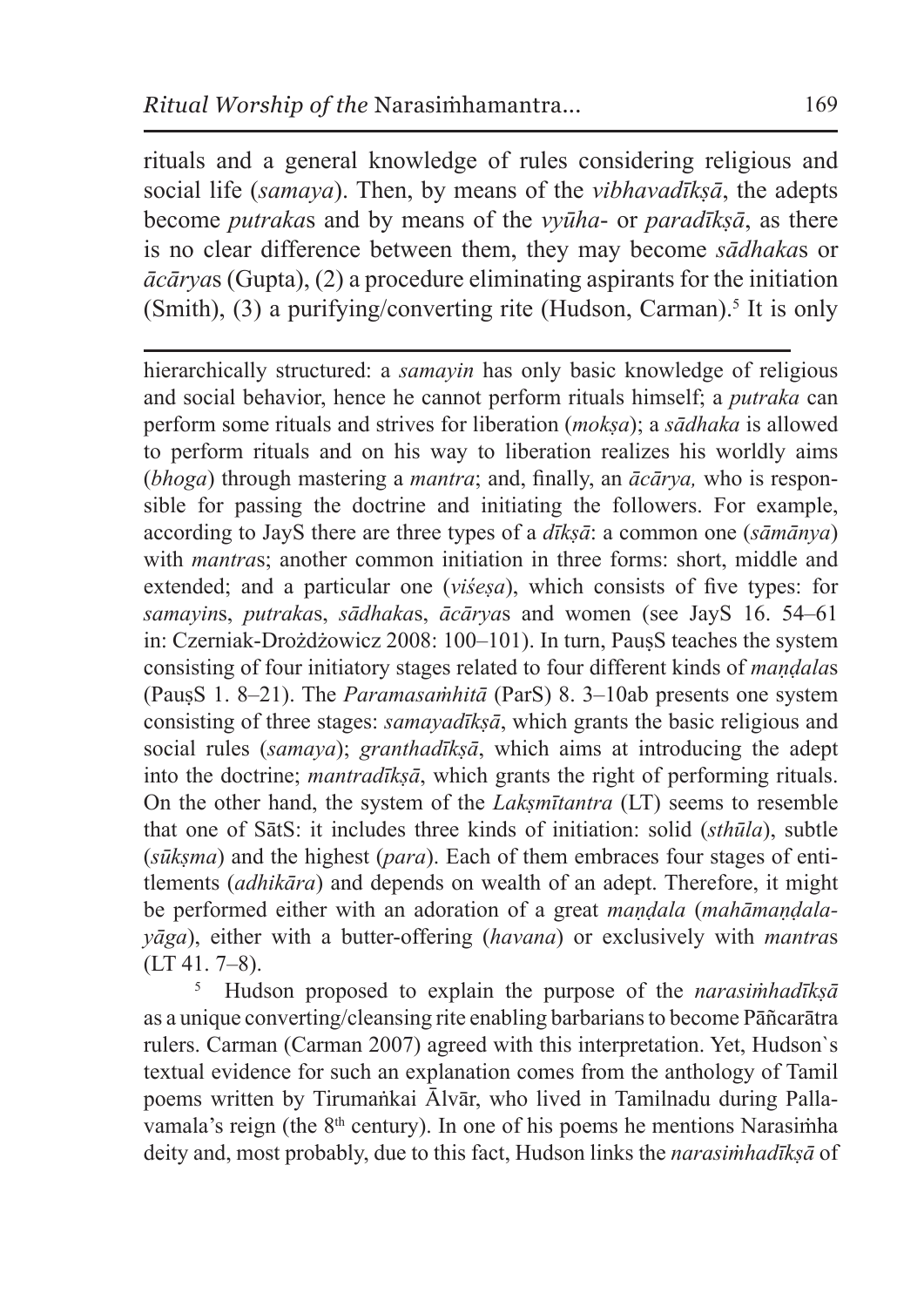Hikita<sup>6</sup> (Hikita 1990, 1991, 1993) who seems to consider also the content of SātS 17. Having noticed that the *siddhi*s are the outcome of the initiation by means of the *mantra* of Narasiṁha, he expresses his doubts against the opinion of Gupta that the *narasiṁhadīkṣā* is a simple *samaya*-initiation (Hikita 1993: 1, 8), but in the meantime we can observe how his own interpretation has evolved, from sharing Gupta's conclusions into the proposal that it is a part of a regular *vibhavadīkṣā* (Hikita 1990: 12; Hikita 1991: 166).

In the present paper I would like to draw some attention to the fact that even though in the broad context of SātS the *narasiṁhadīkṣā* plays the role of purification meant for sinners, including strangers such as *nāstika*s, whose attempt is to join a regular initiation, its original function might have been different. When analyzed out of the context, it seems to fulfil requirements of a fully fledged initiation granting an advanced adept (*sādhaka*) with various magical powers arising out of worshipping the *mantra*. Thus, in agreement with the colophon of SātS 17, it resembles in such a form the *kalpa* type of procedures characterized by Goudriaan as "devoted to the worship of a single deity for the sake of realizing one's objectives by magical means" (Goudriaan 1981: 115). 7 Traces of the textual re-working seem to suggest that some portions of the text might hail from another context (SātS 17. 148–153ab). Given that Pāñcarātra authors were so prone to textual re-working, $\frac{8}{3}$  it might be possible that also in the case of S $\overline{a}$ tS a passage of a *kalpa* character was re-used and, for some reasons, a new meaning of a purifying practice was superimposed onto it.

the SātS with a particular cleansing ritual undertaken by the king Pallavamala about 753–754 AD, when after a long exile, he came back to Kāñcīpuram (Hudson 2007: 131–132, comp. Hudson 2002: 144–145).

<sup>6</sup> To Hikita we owe the English translation of many chapters of SātS.

<sup>7</sup> Similarly, according to Sanderson (Sanderson 2001:11–13), the terms *kalpa* and *mantrakalpa* are used in tantric Śaiva literature to denote the manuscript of a text setting out the procedure for the propitiation of a *mantra* by a tantric *sādhaka* in order to obtain magical powers.

The best example is the case of PārS, see Rastelli 2006.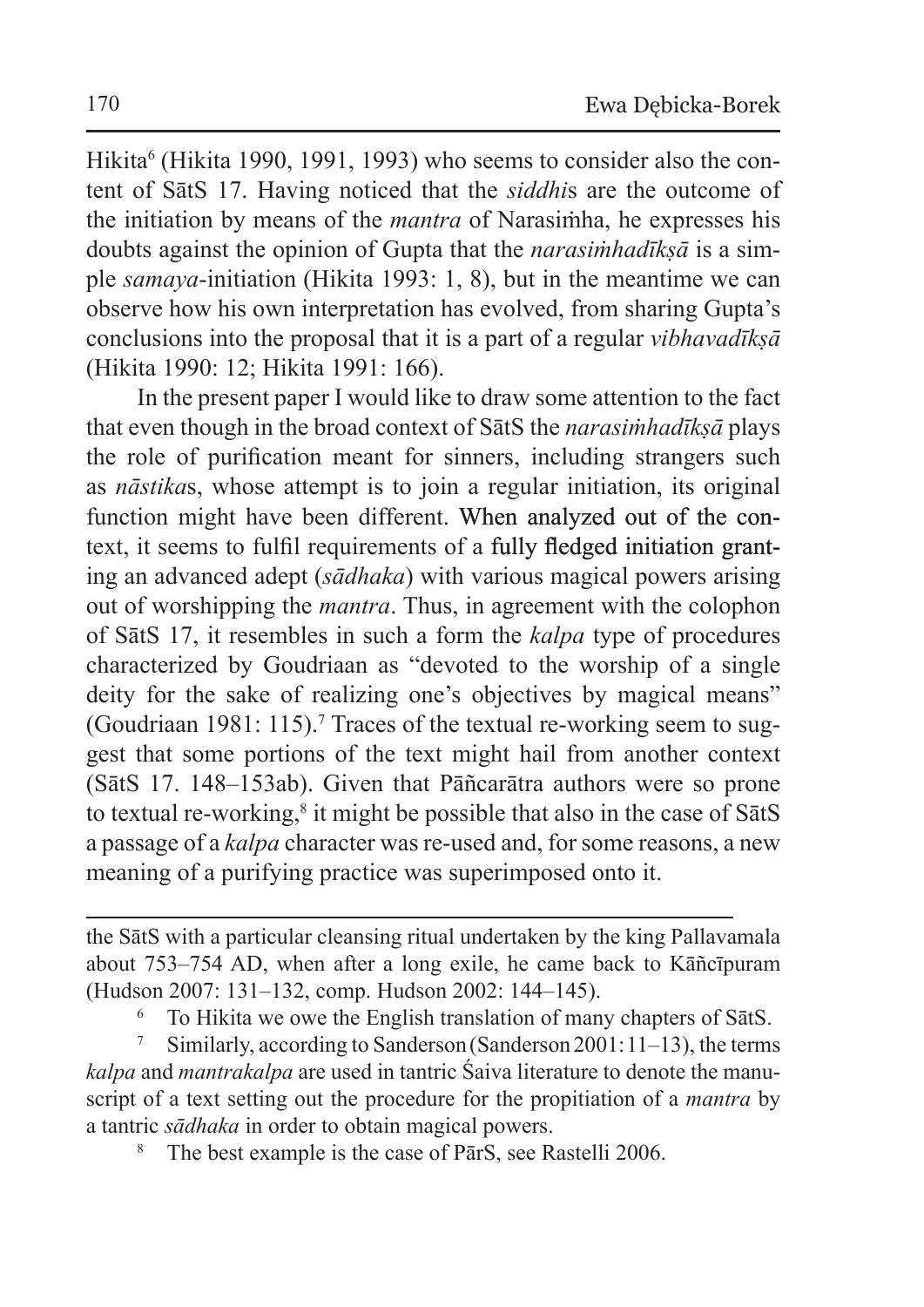In order to show that out of the SātS`s context the *narasiṁhadīksā* might be interpreted as a practice aiming originally at providing an advanced adept with magical powers, firstly a brief analysis of SātS 17 will be presented. Then I will concentrate on the content of SātS 16, where the aims of the respective elements of the Narasiṁhaprocedure (the *narasiṁhadīkṣā* and the worship of the *narasiṁhamantra*) are established as a preliminary rite aiming at purification.

## **2. The** *vaibhavīyanarasiṁhakalpa* **as presented in SātS 17**

In general, SātS 17 includes: an account of the extraction of the *narasiṁhamantra* followed by a preliminary practice of an *ārādhaka* (*ārādhana*) (SātS 17. 3–115ab), proper procedures of the *narasiṁhadīkṣā* (SātS17. 115cd–123), particular *samaya* rules preached by an *ācārya* to the adepts initiated with the help of *narasiṁhamantra* (SātS 17. 124–139ab), the account of the final activities of an *ācārya* (SātS 17. 139cd–148) and some general instructions regarding how to master the *narasiṁhamantra* in order to obtain desired supernatural powers (SātS 17. 149–150ab). Then, after a short passage displaying some irregularities (SātS 17. 150cd–153ab), comes an impressive account of subsequent magical rites (SātS 17. 153cd–456). Thus the practice as a whole is similar to that of the *sādhaka* described in some portions of JayS characterized by Rastelli: "[t]he main characteristic of a *sādhaka* is that he desires the attainment of enjoyment (*bhukti*, *bhoga*), such as the dominion over the worlds or the fulfillment of all his wishes, and of emancipation (*mukti*, *mokṣa*) from the world. For the achievement of these goals, he has to undergo the appropriate *dīkṣā* and thereafter to perform the religious rites prescribed for him, that consist in particular of the worship of a *mantra* for the purpose of mastering (*sādh* caus.) it" (Rastelli 2000: 320).

### **The preliminary practice**

The initial part of the chapter that deals with the preliminary worship of the *mantra* (SātS 17. 3–114ab) does not speak about the grammatical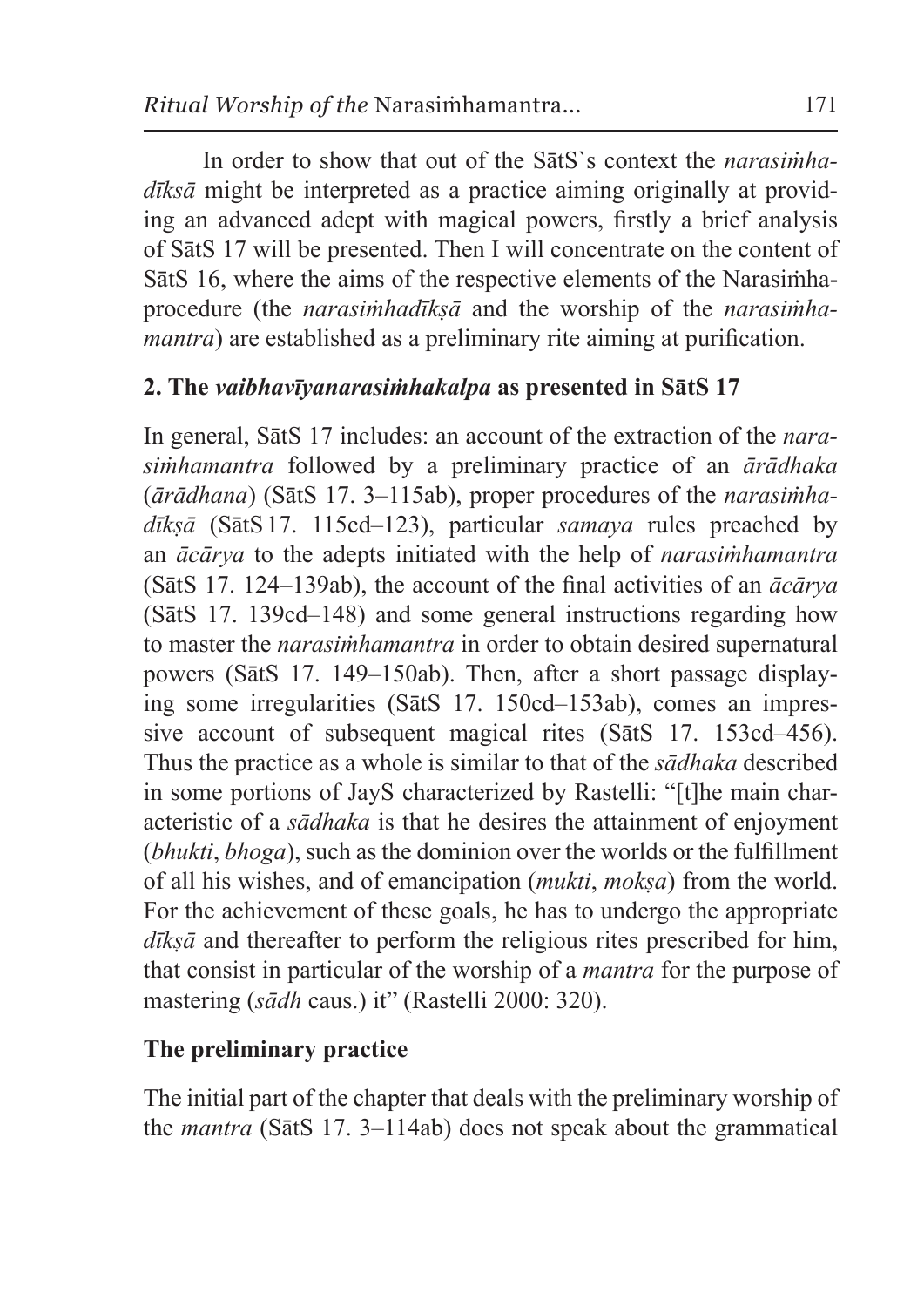subject directly. We can read that the worshipper in question starts his practice with extracting the *narasiṁhamantra,* which consists of twelve syllables: *oṁ namo bhagavate nārasiṁhāya*. <sup>9</sup> He has been already initiated with this particular *mantra* and due to that he is entitled to worship it (SātS 17. 13ab: *atha labdhādhikāras tu mantreṇānena dīkṣitaḥ*). He might be either a *gṛhastha* or *vānaprastha*, his chief objects should be permanently faith and devotion, he should be intelligent, without doubts, fond of the knowledge of his teacher, deprived of confusion arising out of the mass of words and reasons, pleased with his duty (SātS 17. 13–14).Being an *ārādhaka*, he knows also how to apply *mantra*s such as those of insignias of gods etc. during the ritual and meditation, and during each activity (SātS 17. 41). For the sake of calling the deity of the *mantra* from his heart into the *maṇḍala* during his worship, he visualizes the body of Narasiṁha in his mind and invites him in the same way as *sādhaka*s striving for *siddhi*s do (SātS 17. 61cd–63): "Then, the resplendent *mantra* should be brought from the heart by advanced adepts (*sādhaka*s) searching for accomplishment *(siddhimārgena)* with deed, thought and word. One should set in motion the *mantra* whose own form is undiminished similarly like the disc of the Sun [reflecting] in water [is undiminished] with deeds and express it verbally. One should visualize its shape in his mind saying the phrase: come!".<sup>10</sup>

Since the account of the preliminary practice precedes directly the description of the *narasiṁhadīkṣā* (SātS 17. 114cd–123) and particular *samaya* rules preached to the adepts (SātS 17. 124–138), one

<sup>9</sup> The process of extraction of the *mantra* of Narasiṁha along with its *aṅgamantra*s: SātS 17. 4cd–12. The *mantra* of Narasiṁha in its full 12-syllabled form is given in SātS 17. 11cd.

<sup>10</sup> SātS 17. 61cd–63: *athā 'vatāryo hṛdayān mantro vimaladīdhitiḥ //61// karmaṇā manasā vācā siddhimārgeṇa sādhakaiḥ / anujjhitasvarūpaṁ ca sūryabimbam ivāmbhasi //62// karmaṇā prerayec caiva vācā taṁ mantram uccaret / āgacchapadasaṁyuktaṁ saṁsmaren manasākṛtim //63//.*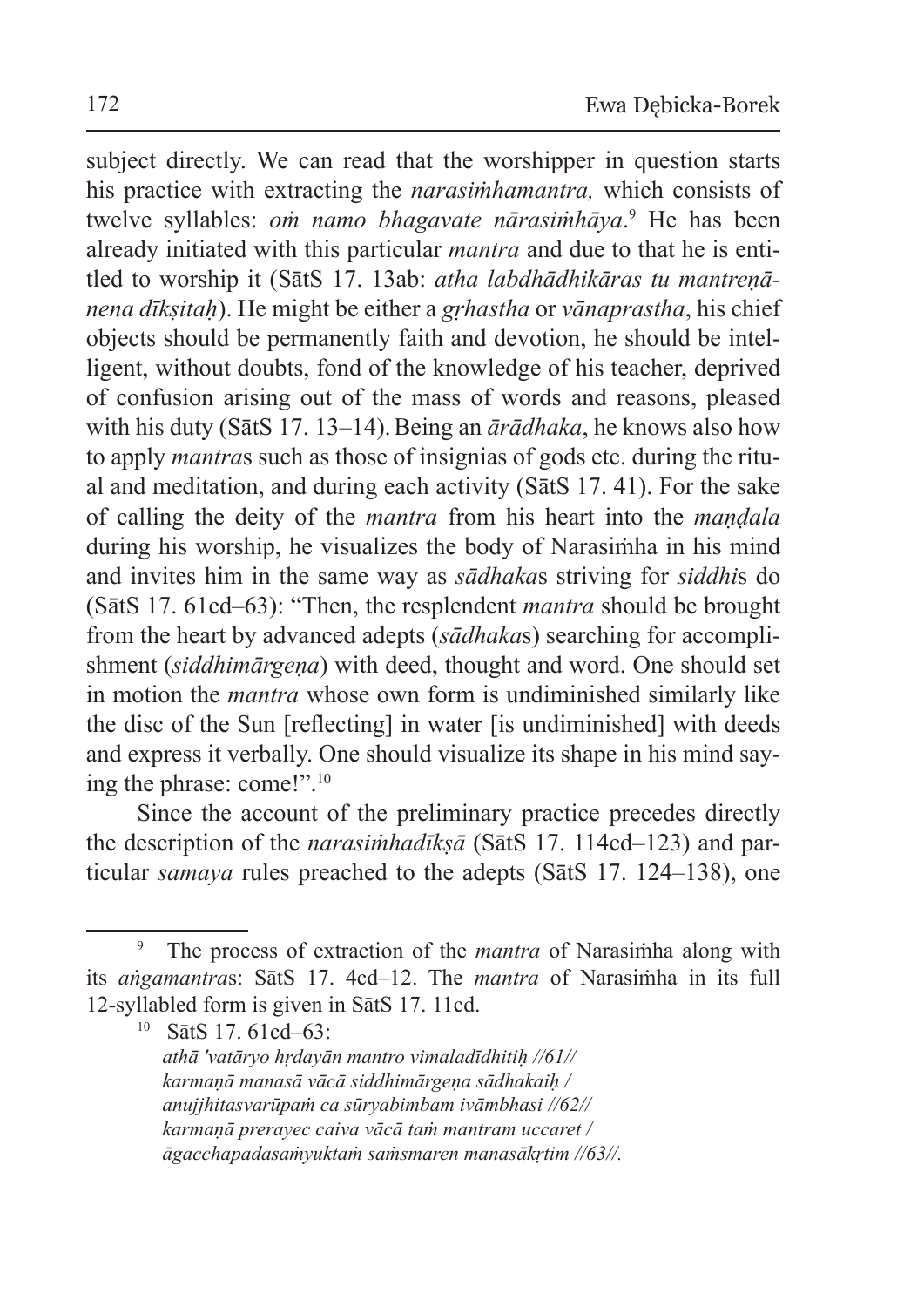would expect that it regards an *ācārya,* referred to in SātS 17. 119 with the term "the wise one" (*buddhimān*). Yet, nowhere in this initial passage isthe *ācārya* mentioned explicitly, whereas, as we could see above, SātS 17. 61cd–63 speaks clearly about the methods of worship applied by *sādhaka*s striving for magical powers. Given that the preliminary worship is similar in both cases (an *ācārya* and a *sādhaka*) we may interpret that passage as concerning the *ācārya* who prepares to confer the initiation. This is how it seems to be structured in the context of SātS. Nevertheless, the reference to *sādhaka*s, the general characteristics of the grammatical subject and the course of the practice itself make this particular passage quite provocative because, on the other hand, it might be also interpreted as regarding the general worship of initiated *sādhaka*s, which is performed before they start the realization of superhuman powers.

The instructions how to worship the *mantra* of Narasiṁha externally and internally, together with its ancillary *mantra*s (*aṅgamantra*), after imagining its bodily form (SātS 17. 12), start just after the question about the methods of worshipping it (SātS 17. 15ab: *mantram ārādhayed yena vidhinā taṁ niśāmaya*). They begin with a bath and collecting all materials suitable for offering (*bhoga*). Having fulfilled the morning duties, the worshipper performs *bhūtaśuddhi* ceremony. By the means of two *dhāraṇā*s, he visualizes the *narasiṁhamantra* in the area of *dvādaśānta* and the *śikhamantra* in the area of his big toe. After visualization that his body burns, he enters his new auspicious body, sprinkles it with the nectar oozing from the *narasiṁhamantra* and draws Narasiṁha into his heart (SātS 17. 17–27ab).

For the sake of diffusing with the Narasiṁha in order to be able to worship the deity, he attributes the proper *mantra*s onto the relevant parts of his body. Firstly, he allocates the *narasiṁhamantra* together with *mūlamantra* and *aṅgamantra*s starting with *hṛdmantra* onto his both hands (*karanyāsa*) (SātS 17. 27cd–29ab), then, with already sanctified hands, onto the limbs of the body (*aṅganyāsa*) (SātS 17. 29cd–31ab) and, finally, he applies the *mantra*s of ornaments, attributes, weapons and potencies (SātS 17. 31cd–35). To the left of his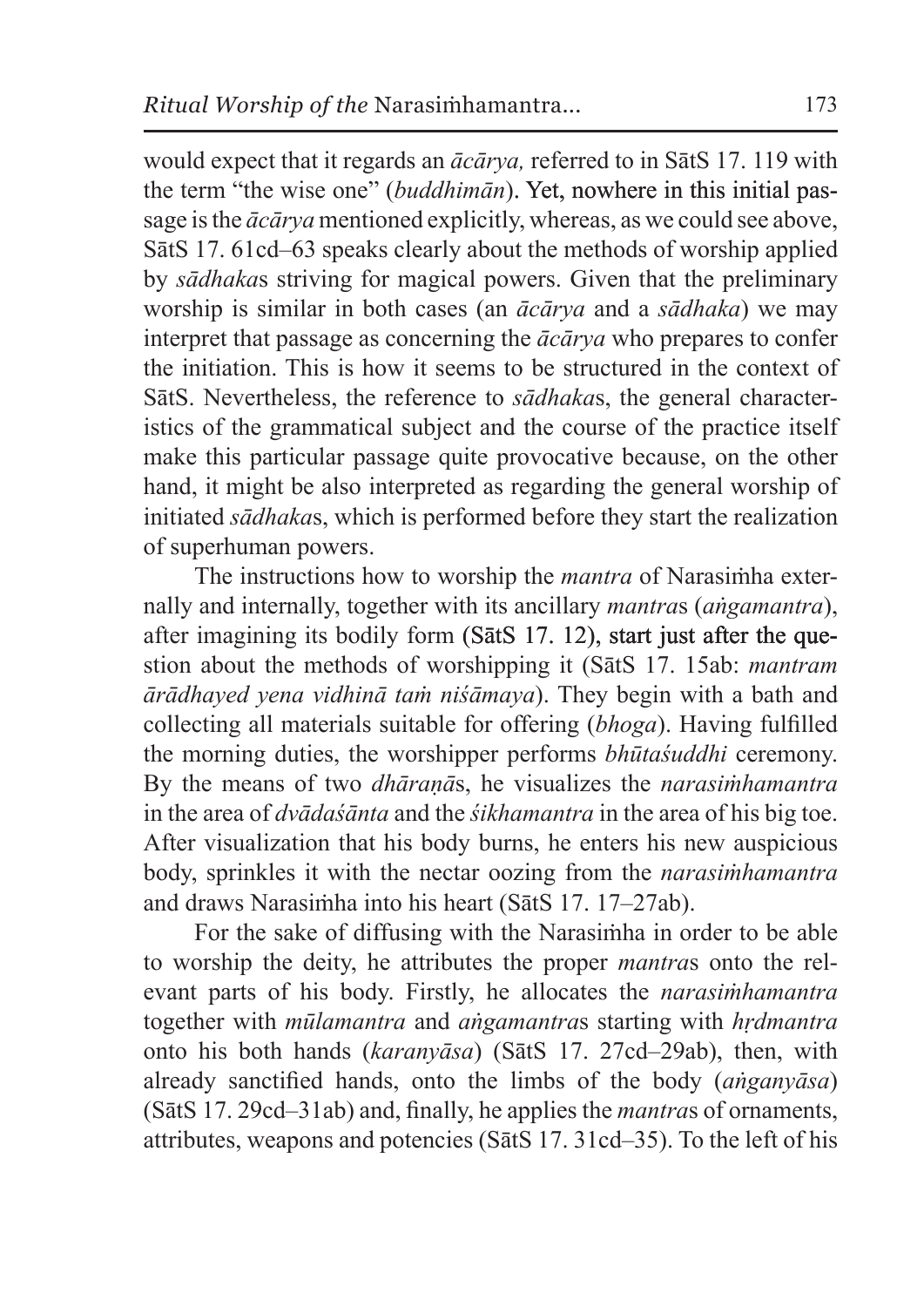breast he puts the *mantra* of the *śrīvatsa* jewel, in the area of the heart he puts the *kaustubhamantra*, on his neck the *mantra* of a flowery garland, on the right arm the *mantra* of lotus (*padma*) and mace (*gadā)* whereas on the left arm—the *mantra* of conch (*śaṅkha*) and the king of the discus (*cakrarāj*). Additionally, on the right hand he puts the *mantra* of a sword (*khaḍga*) and on the left one—the *mantra* of a bow (*dhanu*). Starting with his arm, he covers the upper part of the right side of his body with the *mantra* of goddess Śrī, and similarly, up to the area of an ankle—he covers his body with the *mantra* of goddess Puṣṭī. Into the mouth he inserts the *mantra* of goddess Sarasvatī and on his back—the *mantra* of goddess Nidrā.

The attribution of *mantra*s concludes with presenting the proper gesture (*mudrā*) and with realization of the phrase: "I am God": *mudrāṁ baddhvā smared dhyānaṁ devo 'ham iti bhāvayet* (SātS 17. 36ab). From now on, he can worship Narasiṁha properly; firstly internally and then externally. The internal worship (*mānasayāga*) starts with preparing in mind the simple throne (*āsana*) to which the God will be summoned.<sup>11</sup> When all internal rituals are fulfilled, the God might be sent off through the ceremony of *visarjana* and then the external rituals (*bāhyayāga*) start. During them he worships the washed idol of a deity, either painted (*citrasthā*) or in a form of a metal figure (*dhātudravyamaya*) (SātS 17. 47–48ab). To arrange the suitable place for the deity he will soon summon again, he prepares the proper *maṇḍala* (SātS 17. 48cd–51) and, when it is ready, within it the throne for Narasiṁha (SātS 17. 52–56). This throne differs from the *āsana* visualized before in the context of the internal ritual. The account

<sup>&</sup>lt;sup>11</sup> In this case the throne  $(\bar{a} \sin \alpha)$  comprises only a snake at its bottom (*śeṣapūrva*) and a fire on the top (*vahnyanta*). Above the throne he should contemplate his pure consciousness in the form of Brahman and indifferent for the concepts (*vikalpoparata*), evolving, according to the wish, into the Highest Sound (*paradhvanisvarūpa*) of elucidating nature (*tatprakāśātman*) and into the manifested state (*vyaktibhāva*) when the world melts (*pravilaye sati*).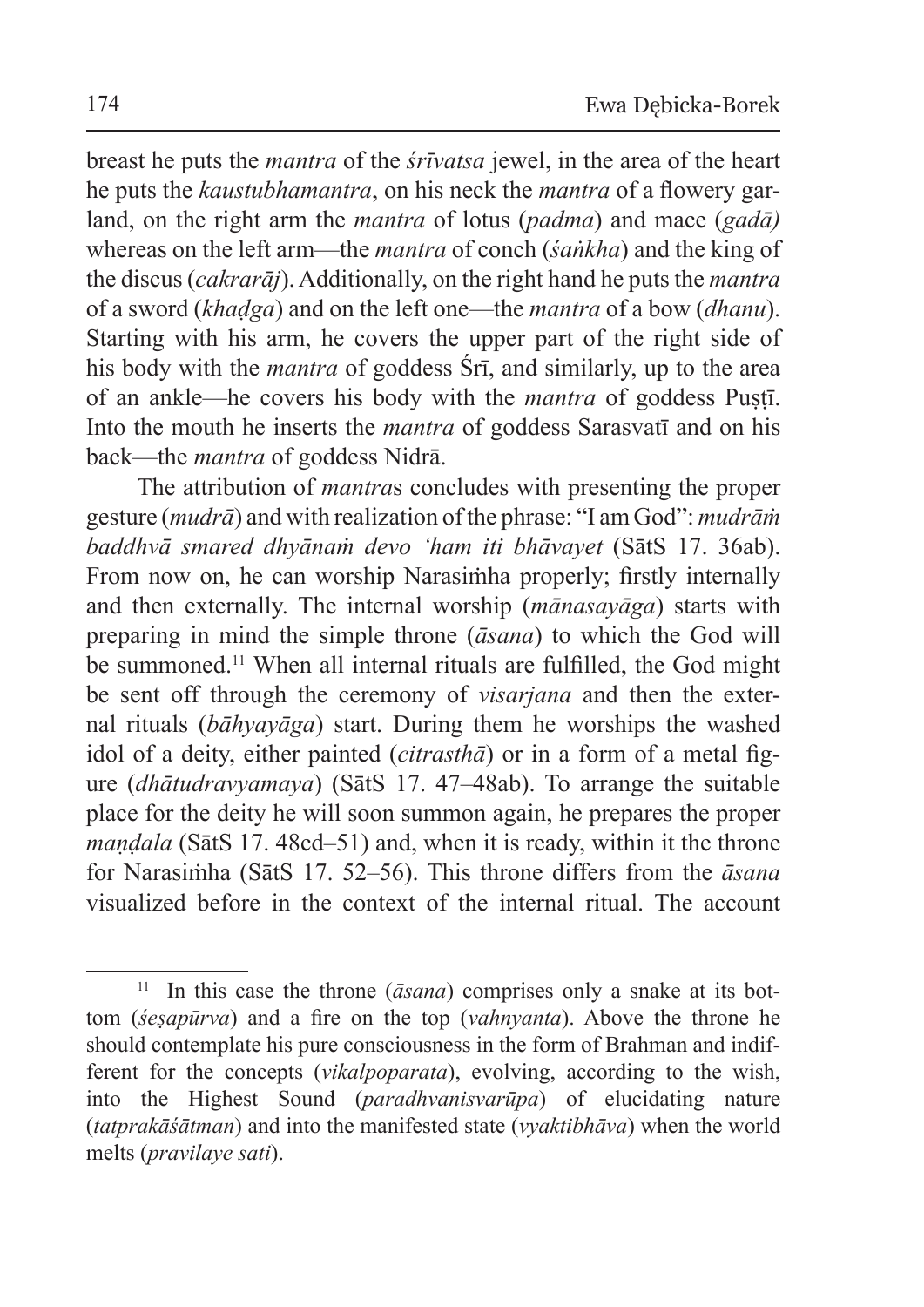is more detailed though still brief.<sup>12</sup> In order to make the deity descend from his heart into it, he attributes the proper *mantra*s onto the suitable places within *maṇḍala* and meditates on them. In the meantime he puts the flowery chaplet (*puṣpacakrikā*) sanctified with the *mantra* of the throne (*pīṭhamantra*) to the north of *maṇḍala* and places the *narasiṁhamantra* upon it (SātS 17. 57–61ab).

After summoning Narasiṁha from his heart, he mentally honours the deity through worshipping all *mantra*s the deity consists of, starting with *mūlamantra*, each of them in its proper place (SātS 17. 64–65ab). The meditation on the group of *mantra*s (*mantravyūha*) results in realizing the shape of Narasiṁha equipped with all attributes: "[He should meditate] on the God consisting of all gods who is the ocean of all lights, equipped with all qualities and virtues, such as knowledge, possessing the great body and perfect members of the colour of melting gold, the face of a terrifying lion with eyes like fierce Sun and surrounded by hair like thunderbolts, with claws harder than diamonds shining like the petal of a red lotus, with a mane rippling like the Lord of snakes and shining like millions of Moons, who emits through the hole in his skull the inner fire along with the air, who expresses himself with a roar resembling the peal of thunder when the world ends, surrounded by the circle of flames appearing at the end of an eon, the Lord possessing six weapons and eight arms, who takes a rest after pervading worlds, whose members are anointed with a divine perfume, covered with a divine cloth and a garland decorated with divine ornaments, whose breast is adorned with a *kaustubha* jewel and a *śrīvatsa* emblem, the highest God decorated with a flowery garland interlaced

<sup>&</sup>lt;sup>12</sup> This throne consists of Lord Ananta supporting the cosmos in the middle and eight states (*bhāva*) of mind (*buddhi*): starting from the southern east and ending with thenorthern east, there are righteousness (*dharma*), knowledge (*jñāna*), sovereignity (*aiśvarya*) and indifference (*vairāgya*). Their opposites—*adharma*, *ajñāna*, *anaiśvarya*, *rāga*—are put from the east to the north. Above it he visualizes the lotus with his own name inscribed onto it, above it the Sun and Moon within the stamens of the lotus and the fire in its pericarp. Finally, he worships the throne mentally with the help of sandal-paste etc.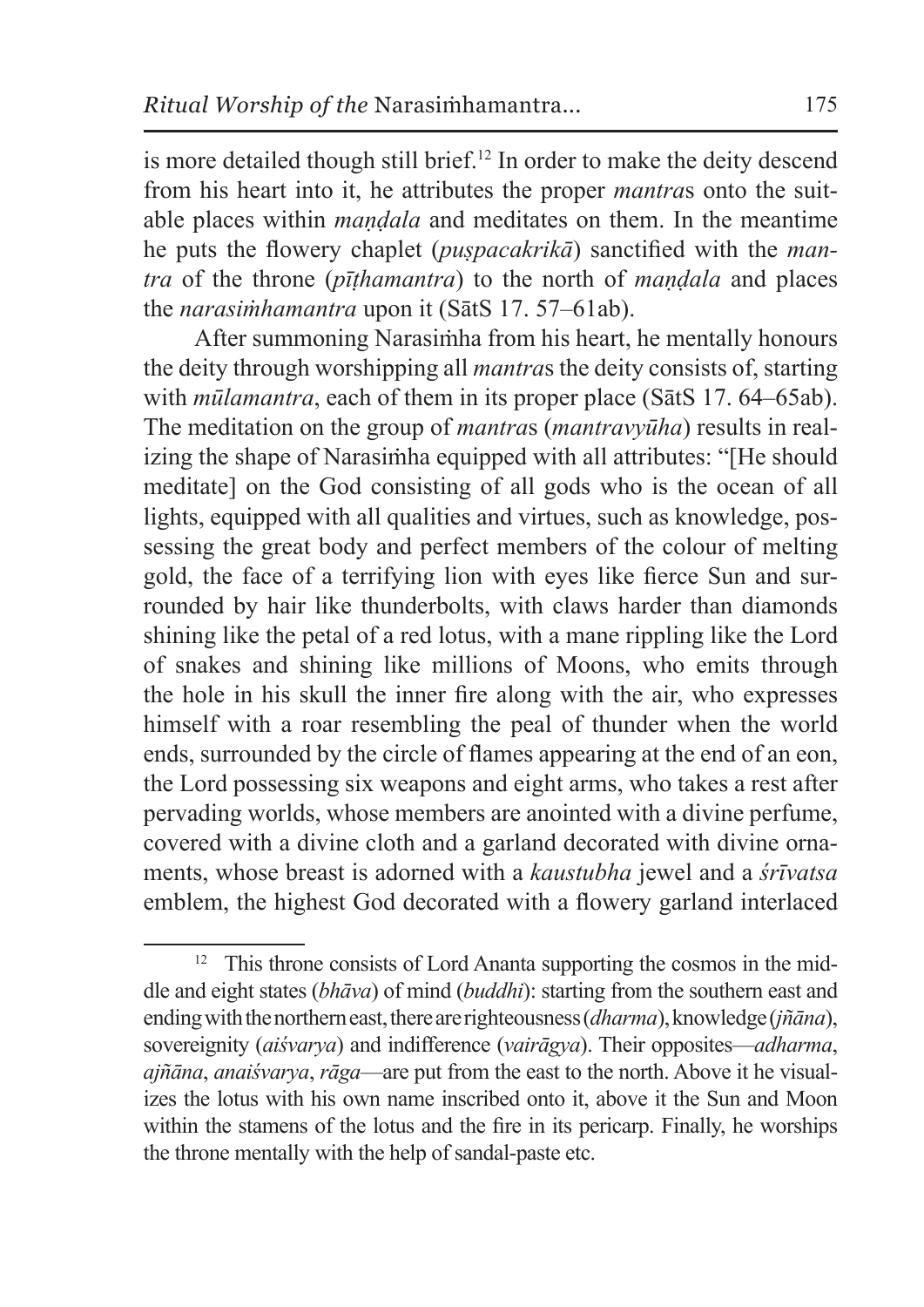with jewels, gold, splendid pearls and sacred thread. There are magnificent weapon, lotus and other [emblems] on his arms. He should then visualize the lotus (*padma*) as white as the ocean of milk on the right arm, whereas on the left arm the best conch (*śaṅkha*), more splendid then the Himalayas, being the source of the syllable *oṁ*. On the other pair of arms he should visualize the mace and the sword (*gadākhaḍgau*) shining like rays and a discus (*cakra*) resembling the lustre of the fire destroying the world. On one hand of the left pair of hands he should visualize a bow (*dhanu*), and a gesture removing the ignorance called 'karma' (*karmākhya*) [shown] by the other hand of the pair."<sup>13</sup>

Then the respective ancillary *mantra*s are visualized in proper colours, next come the *mantra*s of insignia starting with *kaustubha* possessing human forms with two arms and holding weapons, then *mantra*s

<sup>13</sup> SātS 17. 73–84ab:

*sarvadevam ayaṁ devaṁ sarveṣāṁ tejasāṁ nidhim / sarvalakṣaṇasampūrṇaṁ sārvajñādiguṇair yutam //73// niṣṭaptakanakābhaṁ ca sampūrṇāṅgaṁ mahānutam / ghoraśārdūlavadanaṁ caṇḍamārtāṇḍalocanam //74// saudāminīcayaprakhyair lomabhiḥ paripūritam / aruṇāmbhojapatrābhaṁ vajrādhikakaroruham //75// calatphaṇīśvarasaṭaṁ candrakoṭiśatadyutim / vamantamāntaraṁ vahniṁ kharendhrair mārutānugaiḥ //76// pralayāmbudanirghoṣam udagirantaṁ svavācakam / yugāntahutabhugjvālāmaṇḍalāntarvyavasthitam //77// ṣaḍastraṁ cāpy aṣṭabāhuṁ vyāpya lokān shtitaṁ prabhum/ divyagandhānuliptāṅgaṁ divyāmbaradharaṁ tathā //78// divyasragveṣṭanopetaṁ divyālaṅkāramaṇḍitam / kaustubhenorasisthena śrīvatsenāpy alaṅkṛtam //79// ratnakāñcanasanmuktāyuktayā vanamālayā / sabrahmasūtrayā caiva śobhitaṁ parameśvaram //80// bhujāny astravarair dīptaiḥ kamalādyair yutāni ca / kṣīrasāgaravacchubhraṁ tataḥ padmaṁ tu dakṣiṇe //81// praṇavadhvanigarbhaṁ tu himādriśataśo 'dhikam / vāme śaṅkhavaraṁ dhyāyed gadākhaḍgau jvalatprabhau //82// dakṣiṇe pāṇiyugme 'tha cakraṁ kālānaladyutim / sadhanurvāmahastābhyāṁ tataḥ pāṇidvayena tu //83// avidyādalinīṁ mudrāṁ karmākhyāṁ saṁsmaret prabhoḥ /.*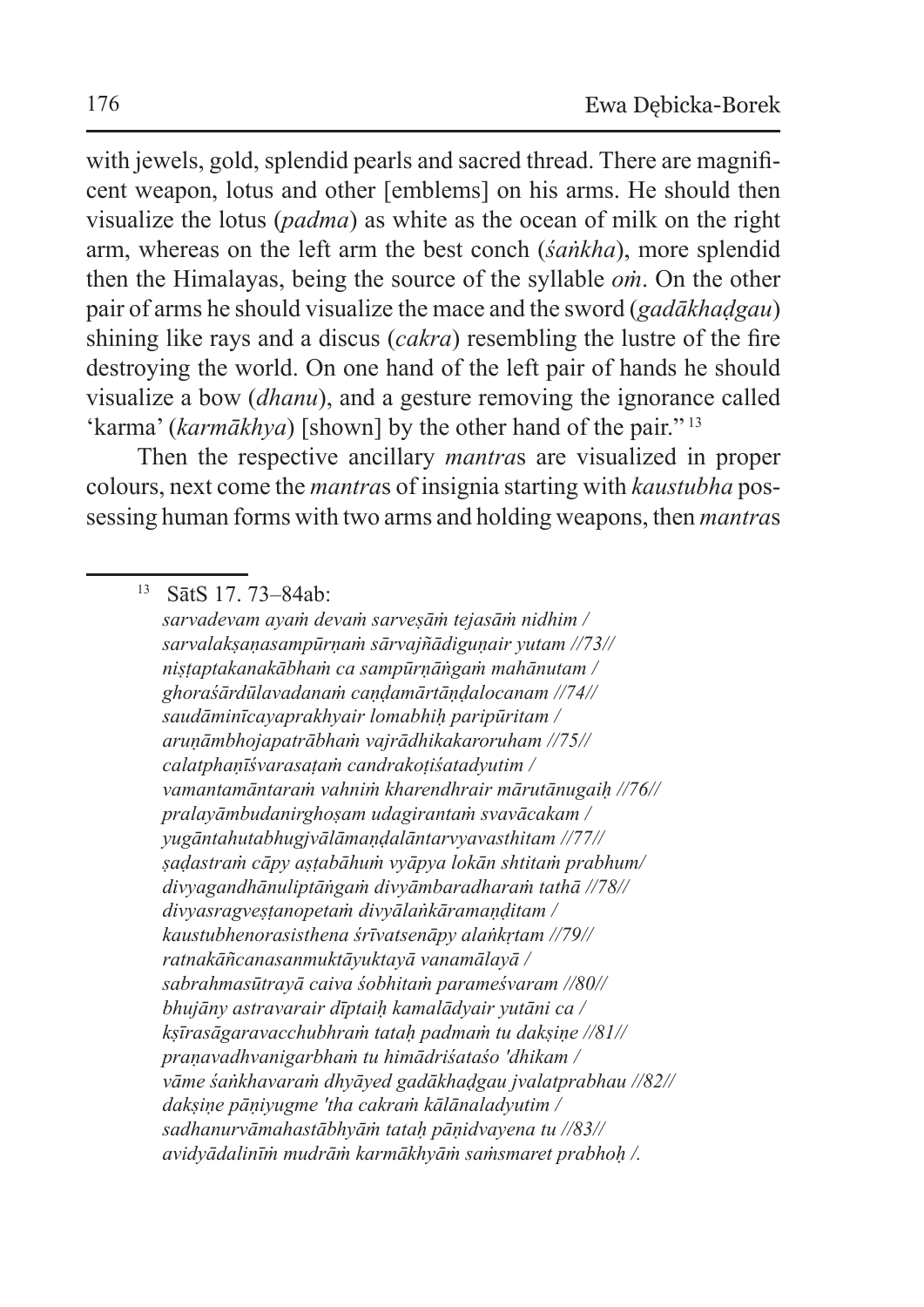of mace and garland in a female shape and, finally, the *mantra*s of Goddesses: Śrī, Puṣṭī, Sarasvatī and Nidrā (SātS 18. 84cd–93ab). Having meditated on them, he offers various substances (SātS 17. 93cd–96) and *mudrā*s (SātS 17. 97–106ab). After that he recites the *mūlamantra* of Narasiṁha 108 times, as well as the subsequent *aṅgamantra*s, one by one (SātS 17. 106cd–108ab). The last element of his practice is a full offering (*pūrṇāhuti*) (SātS 17. 108cd–115ab).

# **The** *narasiṁhadīkṣā*

With regard to its subsequent elements, the *narasiṁhadīkṣā* follows a customary schema of initiation. Among the elements shared with other accounts of tantric *dīkṣā*s, one can enumerate for example the very characteristic moments of a *samaya*-initiation when (1) an *ācārya* leads the pupils with their eyes covered into the *maṇḍala* and (2) teaches them the rules of behaviour (*samaya*). However, the adept of the *narasiṁhadīkṣā* is to follow a very particular set of *samaya*s, different from those given in another chapter of SātS, i.e. SātS 21. Moreover, he does not obtain a secret name. Yet, the *narasiṁhadīkṣā* does not finish with preaching the rules of religious and social conduct. It is presented as granting eventually the right to master the *narasiṁhamantra*, which results in obtaining magical powers and therefore culminating in creating a *sādhaka*.

The ceremony starts with a prescription to make the pupils enter the *maṇḍala.* They are led there by the *ācārya*: "He should lead there the adepts wearing white clothes, fasting and cleansed, with their eyes covered and holding flowers in their hands. He should make them throw [the flowers] down within the boundaries of the *maṇḍala*. Having had their eyes uncovered, they should honour, again and again, the God, the fire, the teacher and the vessel by the obeisance with eight limbs of the body and circumambulation."<sup>14</sup> There are different ways

<sup>14</sup> SātS 17. 115cd–117:  *tataḥ śucīn sopavāsān śodhitān baddhalocanān //115// bhaktān praveśayet tatra gṛhītakusumāṁs tu vai /*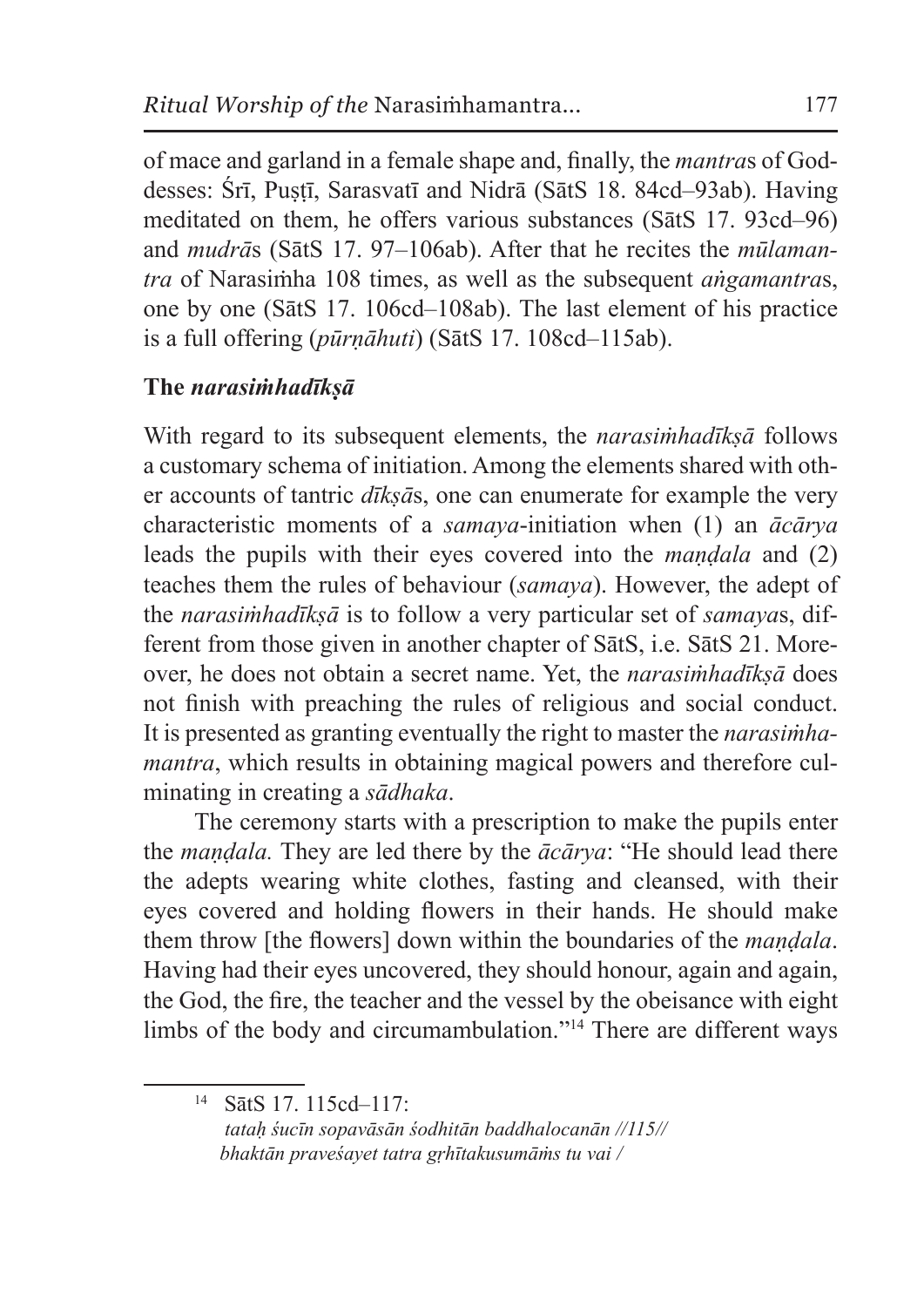of initiating with the *narasiṁhamantra*, depending on the level of the devotion displayed by the adepts: "Then, when [*ācārya*] recognizes the readiness [of the adepts] on the basis of the level [of their] devotion (*bhakti*), he should confer on them the intense, the slow or another initiation (*tīvramandādika* type)."<sup>15</sup> The terms used for expressing different levels of intensity remind in that case the concept of a strike of the power (*śakti*), the so-called *śaktipāta*, experienced by an adept at the time of initiation and usually associated with Śaiva *tantra*s.<sup>16</sup> A Pāñcarātra evidence of the three types of *śaktipāta* (*tīvra/divya*, *manda*, *madhya*) comes from the *Nāradīyasaṁhitā* 9. 315–320.

Aprominent role during the *narasiṁhadīkṣā* is played by the purification of the adepts.<sup>17</sup> It starts with reciting of the *narasiṁhamantra*,

*prakṣepayen maṇḍalāntar netrabandhaṁ vimucya ca //116// aṣṭāṅgapraṇipātais tu pradakṣiṇayutais tataḥ / devaś cāgnir guruḥ kumbhaḥ pūjanīyaḥ punaḥ punaḥ //117//.* <sup>15</sup> SātS 17. 118: *tatkālaṁ bhaktibhāvena vijñātā yogyatā yadā /*

*tīvramandādikāṁ teṣāṁ tadā dīkṣāṁ samācaret //118//.* 

<sup>16</sup> Brunner explains that in the context of Śaiva tradition the term *mandatīvrādi* (words reordered due to the metre) signifies four different kinds of a strike of the power (Brunner 1977: 6).

<sup>17</sup> Emphasizing the purificatory aspect goes in agreement with the function of the *narasiṁhadīkṣā* as formulated in SātS 16, however, in fact, apart from bestowing knowledge, the purification is considered to be the most important function of the tantric initiation, mostly Śaiva but also Vaiṣṇava. See for example *Kiraṇāgama* 6.19:

> *anekabhavikaṁ karma dagdhaṁ bījam ivāṇubhiḥ / bhaviṣyad api saṁruddhaṁ yenedaṁ tad dhi bhogataḥ //*

—The mantras burn the karma of one's many former lives and prevent any future karma. [But] that [karma] by means of which [one lives] this [present life is destroyed only] by [its fruition into] experience (translation by Sanderson).

See Sanderson 1993: 287. Compare the passage of the LT 41. 5cd–6ab:

*yad dyati kleśakarmādīnīkṣayaty akhilaṁ padam //5// kṣapayitvā malaṁ sarvaṁ dadāti ca paraṁ padam /*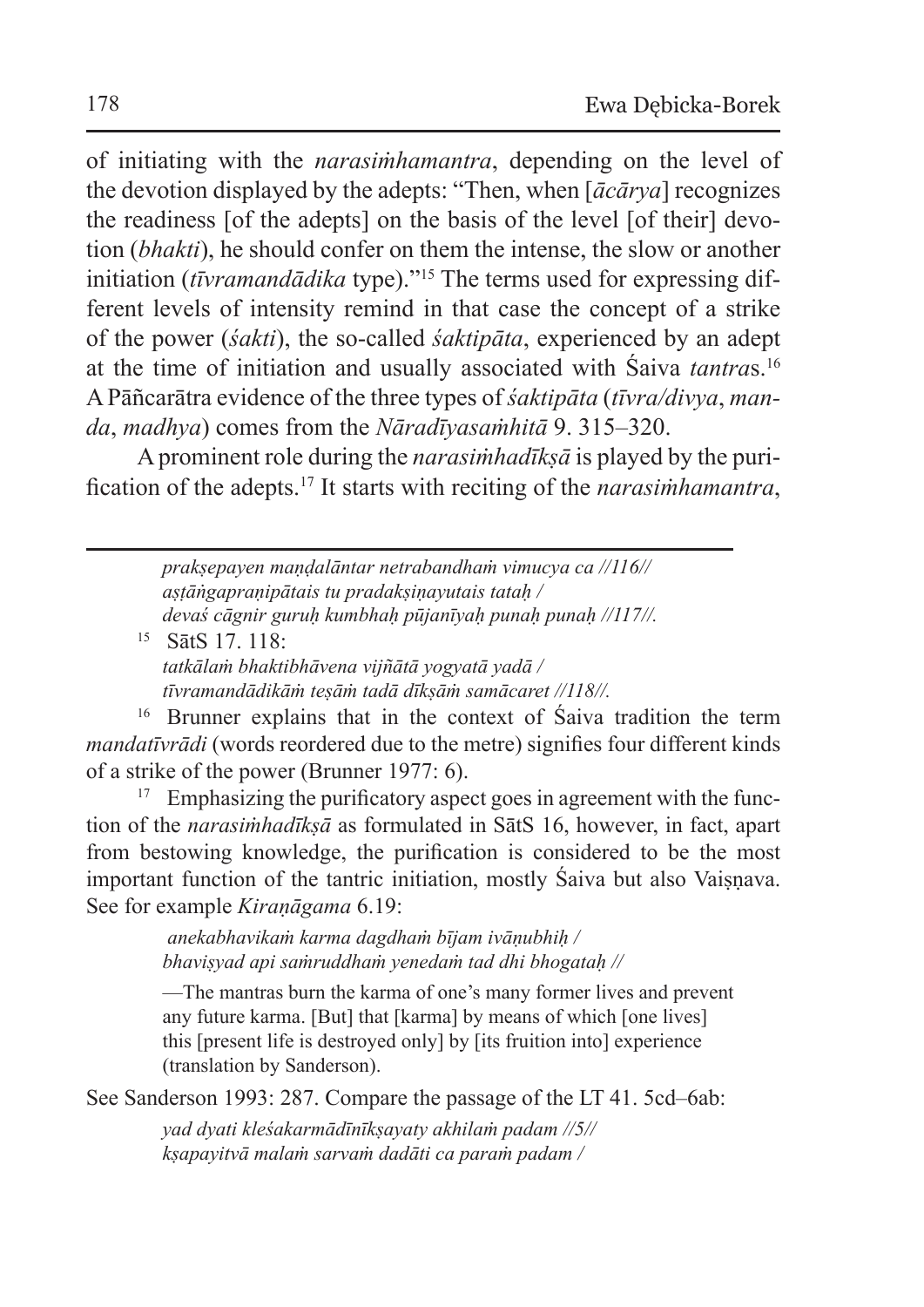its ancillary *mantra*s and *mūlabīja* and comprises three corresponding gradual phases. Basing on the relevant passages of the commentary of Alaśinghabhatta (19<sup>th</sup> century) we may say that these phases are: (1) purification of the manifested elements (*vyaktasaṁśuddhi*), which refers to the purification of the body consisting of solid elements,  $(2)$  purification of the unmanifested elements (*avyaktaśuddhi*), which refers to the purification of the subtle elements of the body and (3) bestowing the adept with the suitable form (*svarūpāpādana*) in the sense of purification of his soul. SātS 17. 119–123 reads: "The wise one should offer into the fire the sesame seeds mixed with butter more than 108 times together with [recitation] of the twelve-syllabled [*mantra* of Narasiṁha] in order to complete the purification of the manifested [elements] (*vyaktasaṁśuddhi*). Then he should present a full-offering (*pūrṇāhuti*). In order to purify the unmanifested [elements] (*avyaktaśuddhyartham*), he should worship the *mantra* with its retinue with a help of the *arghya*offering so many times as before. Then he should present the fulloffering (*pūrṇāhuti*). After that, in order to bestow [the souls of adepts] with the suitable form (*svarūpāpādanārtham*), reciting the *mūlabīja* with *praṇava* at the beginning and *namas* at the end, the concentrated one should perform the homa-offering followed by the meditation upon the God, who is free from bounds, purified, peaceful, omnipresent, omniscient. Then, the knower of *mantra*, being compassionate towards the adepts, should perform the full-offering (*pūrṇāhuti*) while reciting the *mūlamantra*."<sup>18</sup>

<sup>18</sup> SātS 17. 119–123:

*juhuyād vyaktasaṁśuddhau śatam aṣṭādhikaṁ tu vai / tilānāṁ tadvad ājyasya dvādaśārṇena buddhimān //119// dadyāt pūrṇāhutiṁ paścān mantram arghyādinārcya ca / tataś cāṅgasamūhena prāguktaparisaṁkhyayā //120// kuryād avyaktaśuddhyarthaṁ dadyāt pūrṇāhutiṁ tataḥ / svarūpāpādanārthaṁ tu mūlabījena vai tathā //121// praṇavādinamo 'ntena kuryād homam atandritaḥ / dhyātvā nirastabandhaṁ taṁ śuddhaṁ śāntaṁ tu sarvagam //122// samastasaṁvitpūrṇaṁ ca dadyāt pūrṇāhutiṁ tataḥ / mūlamantreṇa mantrajño bhaktānām anukampayā //123//.*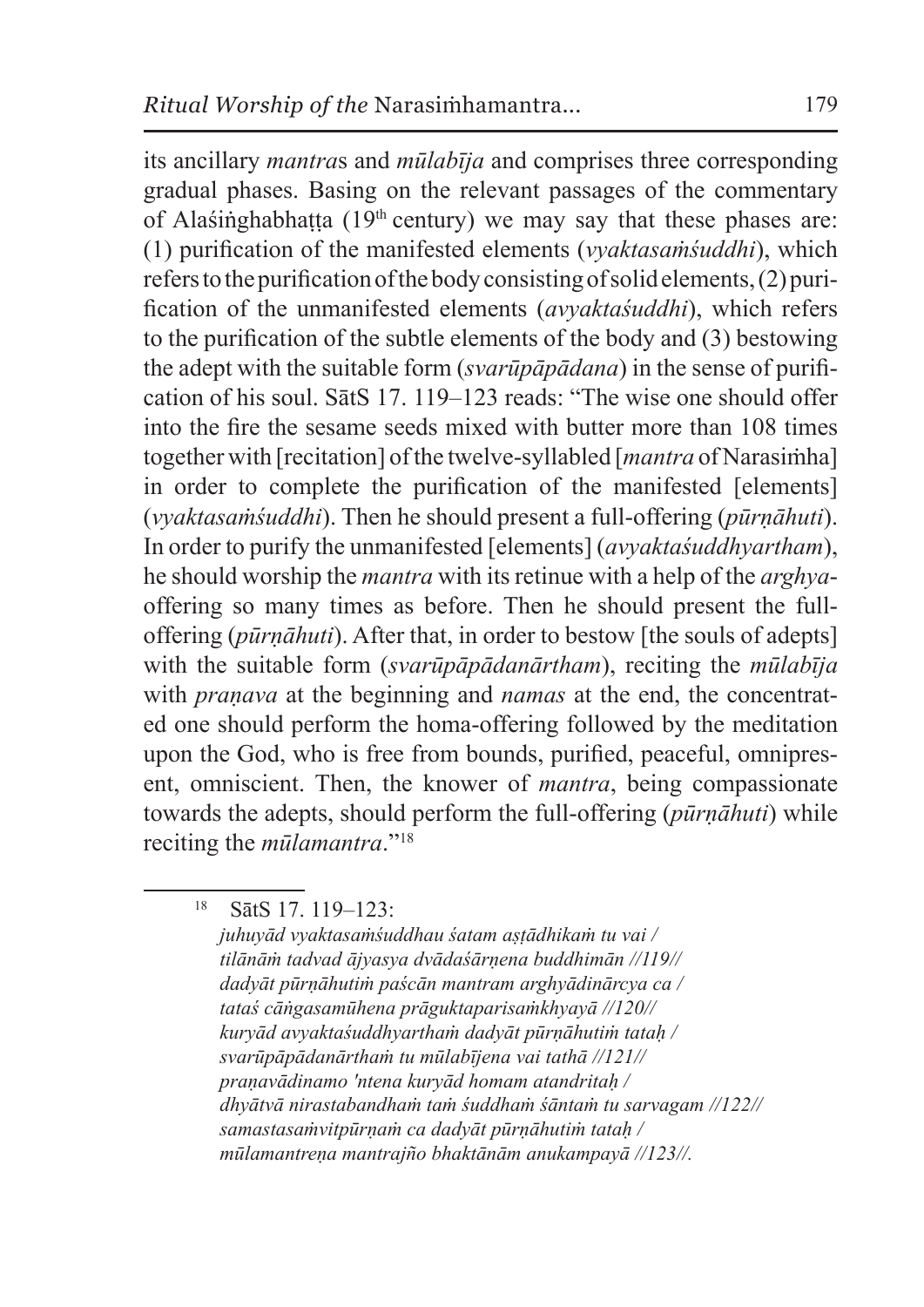Afterwards, the *ācārya* teaches the adepts the rules of behaviour and religious norms (*samaya*) they are obliged to respect. Some of these rules (10–12) refer directly to *sādhaka*s entitled to worship the *narasiṁhamantra.* Others refer to a lion (5–6): "Then he should teach the rules. You should not give up [worshipping the God] in a vessel, fire and *maṇḍala* by deeds, thought and word because thanks to devotion (*bhakti*) you will acquire future and present [results] (1). You should not avoid a bath etc. without a reason (*sādhyam vinā*) (2). As long as he lives, according to his power, wherever he is, he should worship the group of *mantra*s in the abodes such as the heart etc. using such substances as flowers and water but if they are unavailable, he should perform the mental ritual (*manasī pūjā*) in the heart proceeded by attribution of *mantra*s (*nyāsa*), as he did before (3). He should consider the Lord of *mantra*, a teacher and the *mantra* as identical. He should perfectly protect *mantra*, *maṇḍala* and *mudrā* (4). From the distance, he should pay obeisance to the king of wild deer, namely to the lion (*vyāghra*)<sup>19</sup> or to the rest of animals possessing a similar shape (5). He should not sit on his skin, step over it or touch with his foot the seat [made out of it] etc. (6). He should avoid meals served with the lotus-leaves and *aśvattha*-leaves, as well as the seat decorated with a conch, lotus and other emblems [of Viṣṇu] (*śaṅkhapadmādi*) (7). He should eat only at night or mortify himself during the eleventh day of the half of a moon (*ekadādaśī*) (8). On the twelfth day of the half of the moon (*dvādāśī*), half of a year (*ayana*), and when the Sun enters into a new sign of the Zodiac (*sūryasaṁkramaṇa*), he should perform the special offering (9). He should never annihilate the misfortune appearing due to the inauspicious configuration of stars,

<sup>19</sup> The term *vyāghra* might be translated as "tiger", but in the context of the ceremony devoted to Narasiṁha I decided to choose the meaning "lion".

See comm. SātS 17. 115cd–123:

<sup>[</sup>*...*] *vyaktasaṁśuddhau mahadādirūpeṇa sthūlāvasthāpanna prakṛtiśuddhyartham ity arthaḥ /*[*...*]*/ avyaktaśuddhyarthaṁ sūkṣmāvasthāpannaprakṛtiśuddhyartham ity arthaḥ / svarūpāpādanārthaṁ cetanaśuddhyartham ity arthaḥ /.*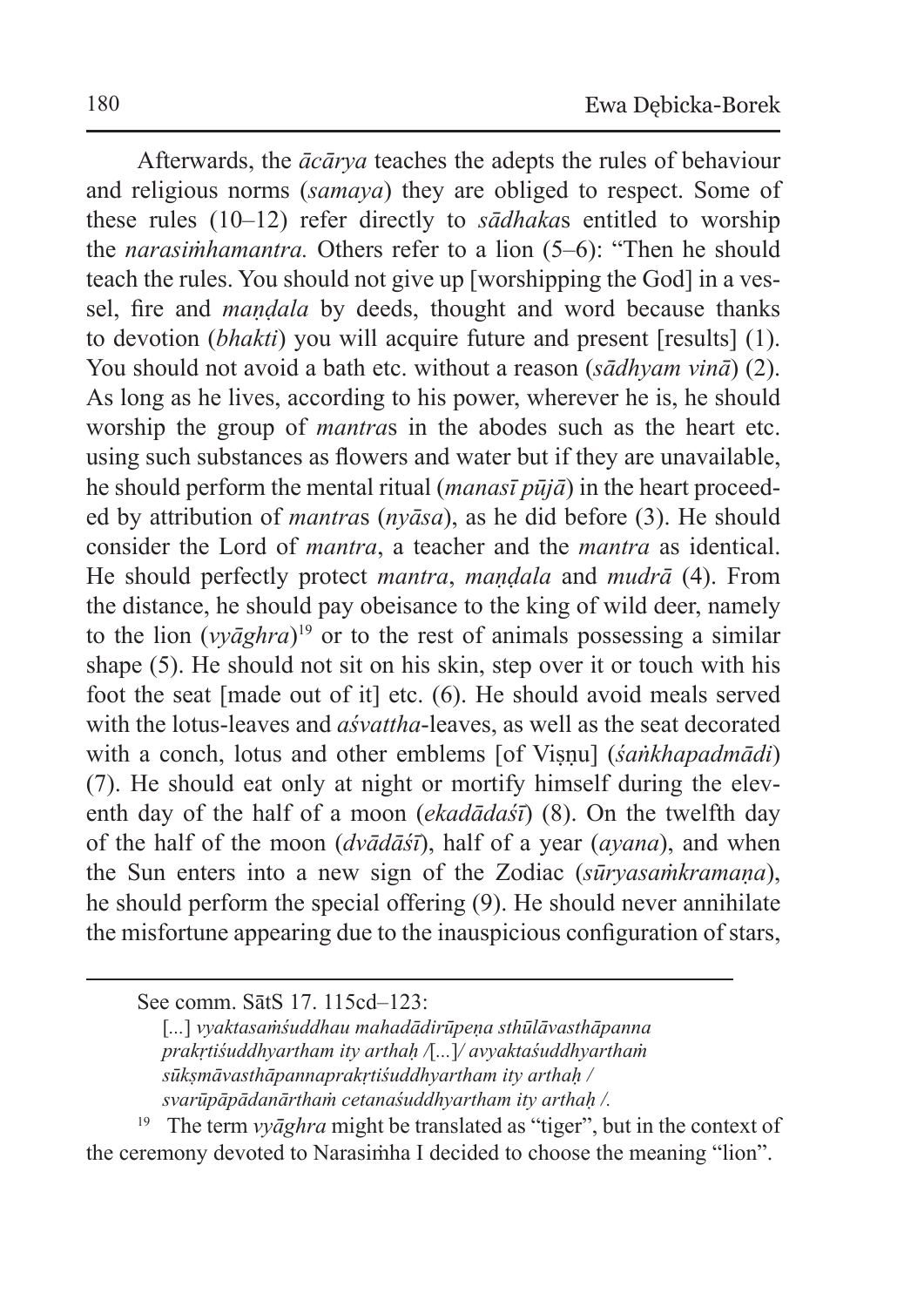due to demons *(bhūtagrahadusta)* and illnesses by means of his own *mantra*, if it is not [vet] overpowered *(asiddha)* (10). If he experiences the symptom of magical powers (*siddhiliṅga*) arising out of the *mantra*, in dream or in reality, he should not tell anyone but the teacher about it (11). Wherever he sees the manifested (*vyakta*) *bīja*-*mantra* of Narasiṁha (*nṛsiṁhabīja*), he should pay obeisance to it, having worshipped it before with words, flowers and circumambulation (12). Whenever he weeps or grieves because of the separation, he should perform an offering for the ancestors, fire and deity, not having taken a bath earlier (13). Otherwise, if the impurity caused by the birth of a child called *sūtaka* occurs, he should not practice anything that was mentioned before until the umbilical cord is cut (14). He should insistently protect the doctrine (*āgama*) of his own religious practice (*svānuṣṭhāna*) and respect it (15). He should protect Brahmaṇas etc. according to his capability if they are oppressed (*dīna*) as well as those, who do not have protectors (*anātha*) (16)."<sup>20</sup>

<sup>20</sup> SātS 17. 124–139ab:

*samayān śrāvayet paścāt kumbhe 'gnau maṇḍale tataḥ / bhaktyā yayā tu samprāptam aihikāmuṣmikaṁ tvayā //124// nāsyāḥ kuryāḥ parityāgaṁ karmaṇā manasā girā / sādhyaṁ vinā na kuryād vai snānādīnāṁ ca lopanam //125// yāvaj jīvaṁ yathāśaktiḥ saṁ sthito yatra kutracit / sthāneṣu hṛdayādyeṣu kuryān mantragaṇārcanam //126// dravyaiḥ puṣpāmbupūrvais tu tadabhāve tu vai hṛdi / mānasīṁ pūrvavat pūjāṁ nirvapen nyāsapūrvikām //127// mantranāthaṁ guruṁ mantraṁ samatvenābhivīkṣayet / mantramaṇḍalamudrāṇāṁ parāṁ guptiṁ samācaret //128// dūrād eva namaskāryo mṛgarāḍ vyāghra eva vā / tadākṛtir mṛgo 'nyo vā tac carma kvāpi nāruhet //129// na cākrameta pādena na ca talpādikaṁ spṛśet / padmapatrais tathāśvatthaparṇair bhojanabhājanam //130// varjanīyaṁ tathā śaṅkhapadmādyaṅkitam āsanam / naktaṁ vā paripīḍaṁ vā 'py ekādaśyāṁ samācaret //131// viśeṣapūjanaṁ kuryād dvādaśīṣv akhilāsu ca / ayanādiṣu cānyeṣu sūryasaṁ kramaṇeṣu ca //132// na bhūtagrahaduṣñānāṁ vyādhīnāṁ vā kadācana / asiddhena svamantreṇa kuryād utsāraṇaṁ tu vai //133//*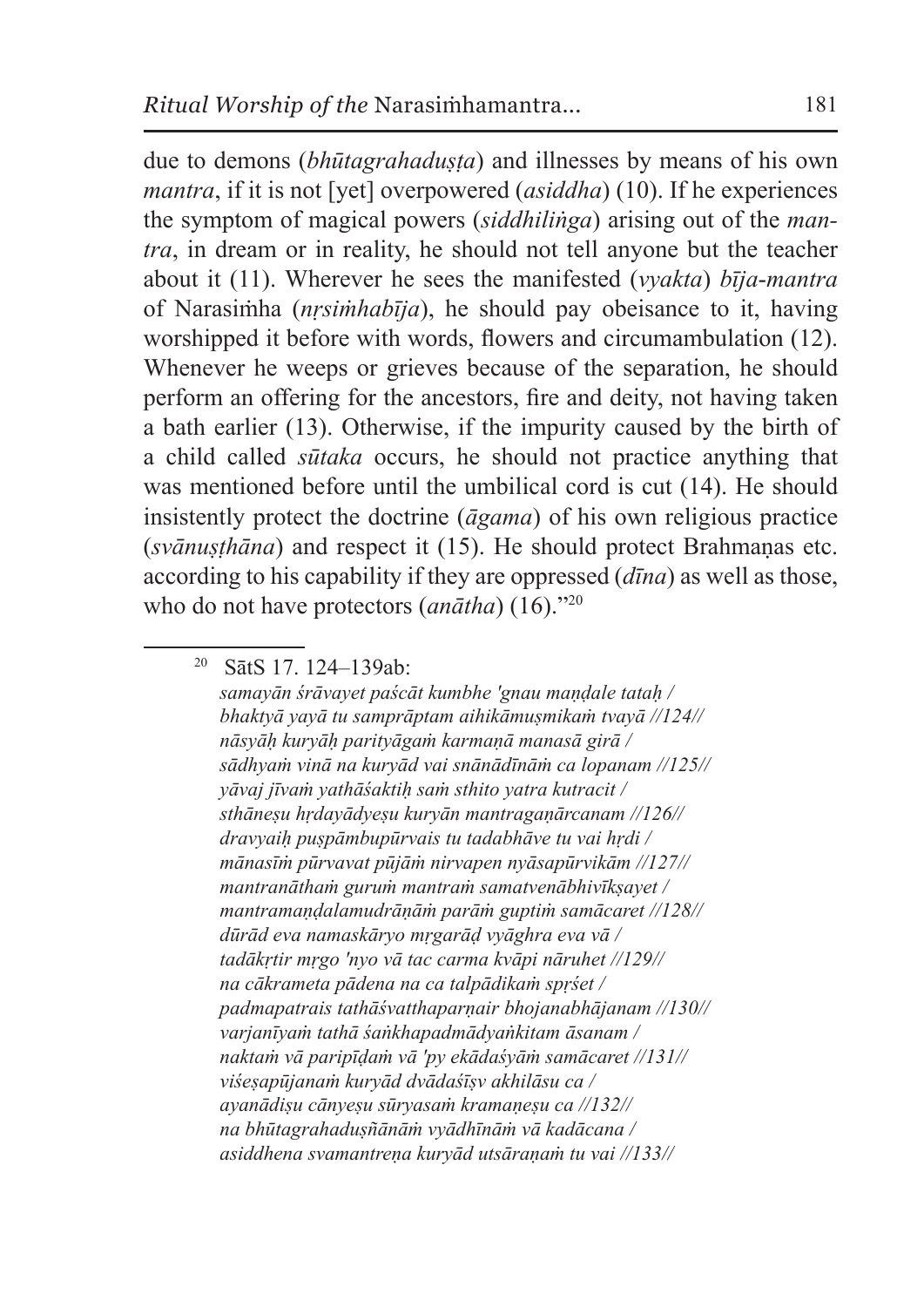After preaching, the *ācārya* sprinkles the pupil with water from the jar marking in this way his next initiatory entitlement, i.e. *sādhaka*. Then he summons the King of the *mantra* again and asks for *naivedya* for himself as well as for other participants, and offers the food to a brahmin (SātS 17. 140cd–141). After that, he asks the King of the *mantra* to forgive any faults that consciously or unconsciously happened during the ritual, and worships Viṣvaksena using the leftovers of *naivedya* offering (SātS 17. 142–143ab). He performs the offering for the demons (*bhūtabali*) (SātS 17. 143cd–144) and the ceremony of letting the God leave (*visarjana*) (SātS 17. 145ab). For the sake of the final purification, the *ācārya*, who contrary to *sādhaka*s, has no desires (*niṣkāma*), consumes in silence a little bit out of previously gathered offering-leftovers*.* When the night comes, having finished the meal, he repeats the *mantra* and visualizes it (*dhyāna*), having sanctified it with water. For the rest of the night, until the sunrise, he continues recitation and visualization uninterruptedly (SātS 17. 145cd–148).

### **Mastering the** *narasiṁhamantra* **for the sake of magical powers (***siddhi***)**

After describing the activities of the *ācārya,* the text turns to the activities of the *sādhaka*, who undertakes a time-consuming recitation of *narasiṁhamantra* together with its visualization (*dhyāna*) (SātS 17. 149–150ab): "Having completed an offering in that way every day, the owner of the *mantra* (*mantrin*) should repeat the *mantra*

> *mantrajaṁ siddhiliṅgaṁ yat svapne pratyakṣato 'pi vā / anubhūtaṁ na vaktavyaṁ kasyacid guruṇā vinā //134// vyaktaṁ nṛsiṁhabījaṁ tu dṛśyate yatra kutracit / namaskuryāt samabhyarcya vākpuṣpaiḥ sapradakṣiṇaiḥ //135// kṛtvā 'śrupātaṁ śokaṁ vā viprayoganimittataḥ / snānād ṛte na kuryād vai devāgnipitṛtarpaṇam //136// ā nābhivardhanāt kālād anyatra sati saṁ kare / sūtakākhye na kartavyaṁ prāguktaṁ caiva yatnataḥ //137// svānuṣṭhānaṁ hi vai yasmād āgamāt samupāgatam / tasya sampūjanaṁ yatnād gopanaṁ ca samācaret //138// brāhmaṇādīn yathāśakti dīnānāthāṁś ca pālayet /.*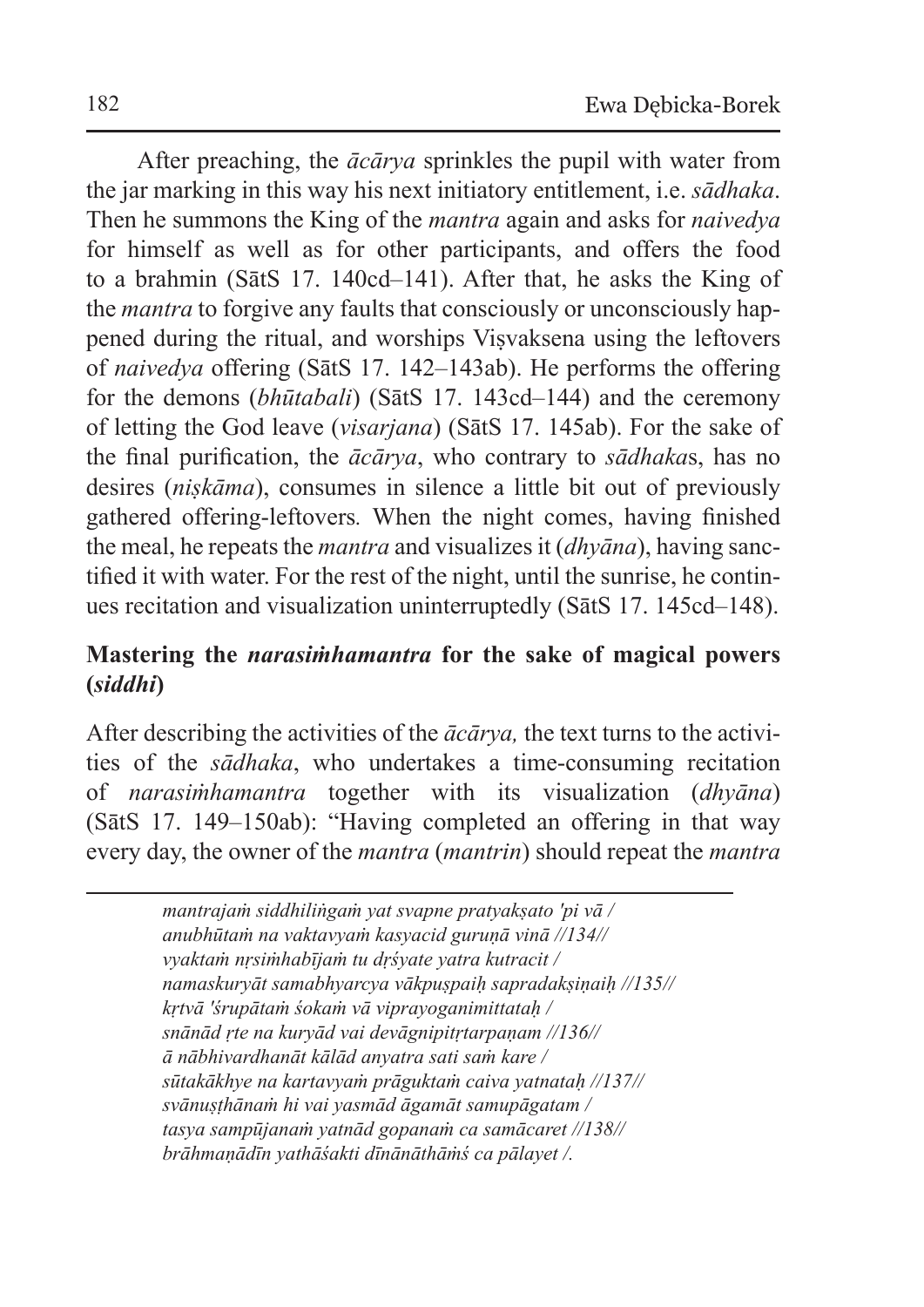eight hundred thousand times*.* Then the King of the *mantra* will bring all types (*sarvānurūpaka*) of desired magic powers (*siddhi*) to him*.*"21 It is however unclear what the expression "in that way" (*evam*) refers to. Obviously, it cannot refer to the activities of the *ācārya* who has performed the previously described initiation (*dīkṣā*), since it is not performed every day.

Also the following passage (SātS 17. 150cd–153ab) is quite ambiguous since it would better fit the already completed section on *samaya*rules preached by the *ācārya* (SātS 17. 124–139ab). Besides, it displays a grammatical irregularity. Within this particular passage an unexpected change of the grammatical subject (from "I" to "he") takes place: "I communicated the *śāstra*s to Rudra, Āditya, Indra, the seers and the *bhakta*s in conformity of the mind of the people [and] differently in the [various] *yuga*s.<sup>22</sup> For your personal success, you should learn the ritual, the ritual substances, the pure idol etc. from the *āgama*s [and] directly from those, who know them, perfectly in agreement everywhere. What was said here in brief, he will explain in detail somewhere else."<sup>23</sup> Hikita sees the problem of the change of the grammatical subject but proposes the emendation, which because of the grammatically incorrect form *vadem* is unconvincing: "*vaded* seems a little curious, because this is the dialogue between the Highest God and Saṁkarsana.

<sup>21</sup> SātS 17. 149–150ab: *evam eva vidhānena pūjayitvā dine dine / japel lakṣāṣṭakaṁ mantrī tataḥ siddhyati mantrarāṭ //149// dadāti manaso 'bhīṣṭāḥ siddhīḥ sarvānurūpakāḥ /.* 

<sup>22</sup> Different kinds of *vākya*s: divine (*divya),* told by sages(*munibhāṣita*) and human (*pauruṣa*) are described in SātS 22. 52cd–60ab in the context of the characteristics of the  $\bar{a}c\bar{a}rya$ .<br><sup>23</sup> S<sub>9</sub>tS 17, 150cd-153ab:

<sup>23</sup> SātS 17. 150cd–153ab:

*rudrādityendrarṣibhyo bhaktebhyaś ca mayoditam //150// lokacittānusāreṇa śāstraṁ vai yugabhedataḥ / yāgo yāgopakaraṇaṁ vimalaṁ pratimādikam //151// jñātavyaṁ tat tvayā samyag avirodhena sarvadā / āgamebhyo 'tha tajjñebhyaḥ sakāśād ātmasiddhaye //152// athoktam iha saṁkṣepād vaded anyatra vistarāt /.*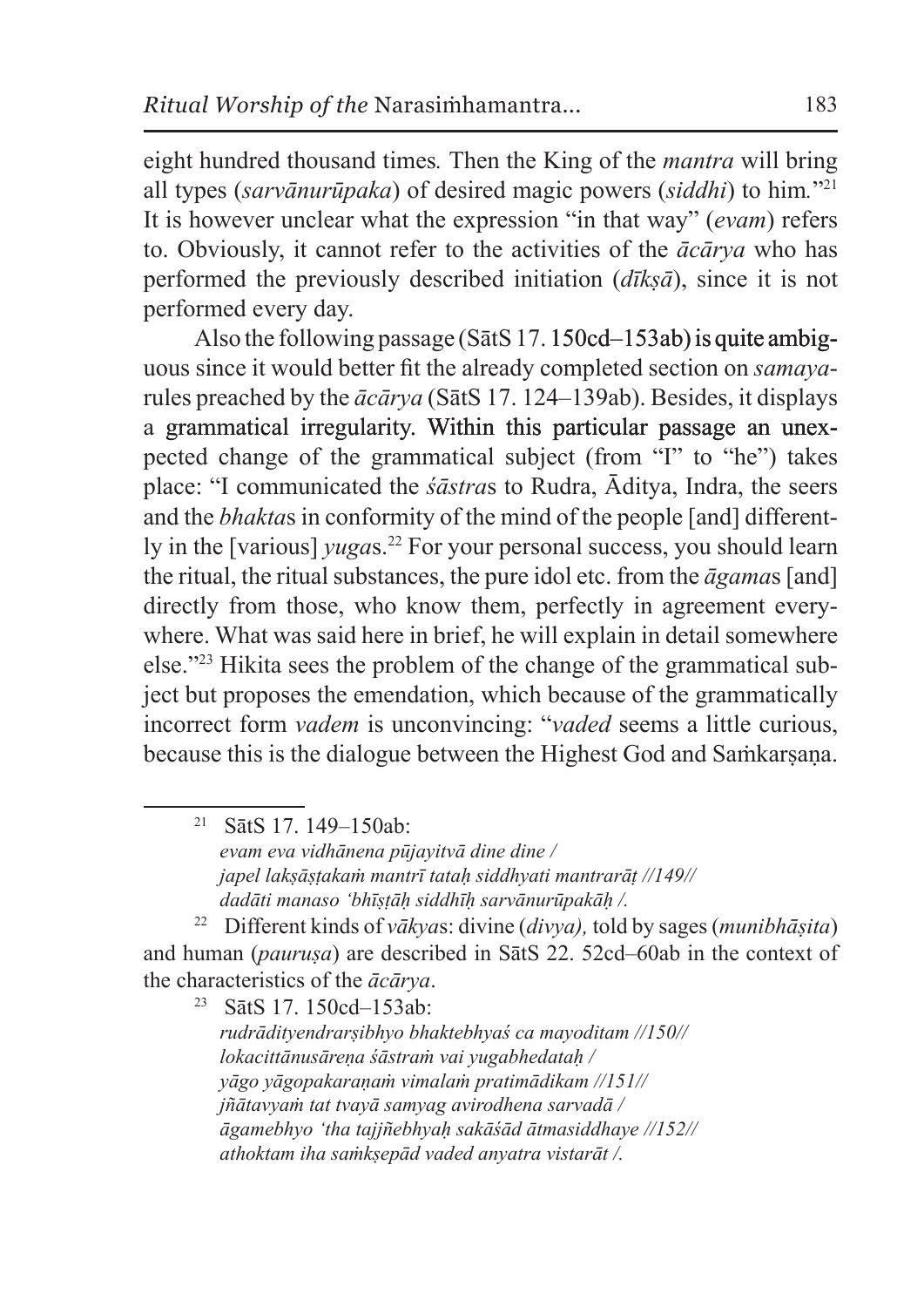Therefore it must be *vadem* instead of *vaded*. Or, else, we may assume this sentence is told by Nārada" (Hikita 1990: 137). All these irregularities seem to indicate that the passage SātS 17. 149–153, which directly precedes the description of the *sādhaka*'s practice, might have belonged originally to another context.

In general, the characteristic practice of a *sādhaka* begins with a vow (*vrata*). Such a vow, as is stated by Rastelli, usually "includes the worship of a *mantra*, staying in a particular place, a particular diet, the wearing of a particular garment, etc. [...]. Up to this point the worship performed is a kind of general worship of the *mantra* [...]. Only after this worship ending with the oblations to the fire does a ritual procedure that is characteristic of *sādhaka* start which begins with the making of a decision or an observance" (Rastelli 2000: 329). In the case of SātS 17, an adept has already overpowered the *mantra* so he is depicted as starting the performance of magical rituals: "Listen, how a *mantrin* can use a *mantra* that has been overpowered by means of restrictions (*saṁyama*) starting with abstinence from sexual activities (*brahamcaryādi*) and diet comprising milk with oats, vegetables, water, clarified butter, roots and fruits in rites such as *śāntika*."<sup>24</sup>

Magical rituals arising out of mastering the *narasiṁhamantra* comprise two sets of apparently different character. Whereas the former one presents a "tantric" type of *siddhi*s: pacification (*śānti/śāntika*) (SātS17. 157–181ab), prosperity (*puṣṭi/pauṣṭika*) (SātS 17. 181cd–198), welfare (*āpyāyana*) (SātS 17. 199–235), protection from all disadvantages (*rakṣā*) (SātS 17. 236–333ab) with its subtype, the keeping people in a good state (*saṁdhāraṇī rakṣā*) (SātS 17. 333cd–357ab), the latter one describes practices corresponding to the four goals of human life (*puruṣārthasādhana*) recognized by the orthodox tradition: *dharma* (SātS 17. 357cd–387ab),

<sup>24</sup> SātS 17. 153cd–154:

*atha saṁsādhitaṁ mantraṁ brahmacaryādisaṁyamaiḥ //153// payoyāvakaśākāmbughṛtamūlaphalāśanaiḥ / mantrī yathā prayuñjīyāc chāntikādiṣu tac chṛṇu //154//*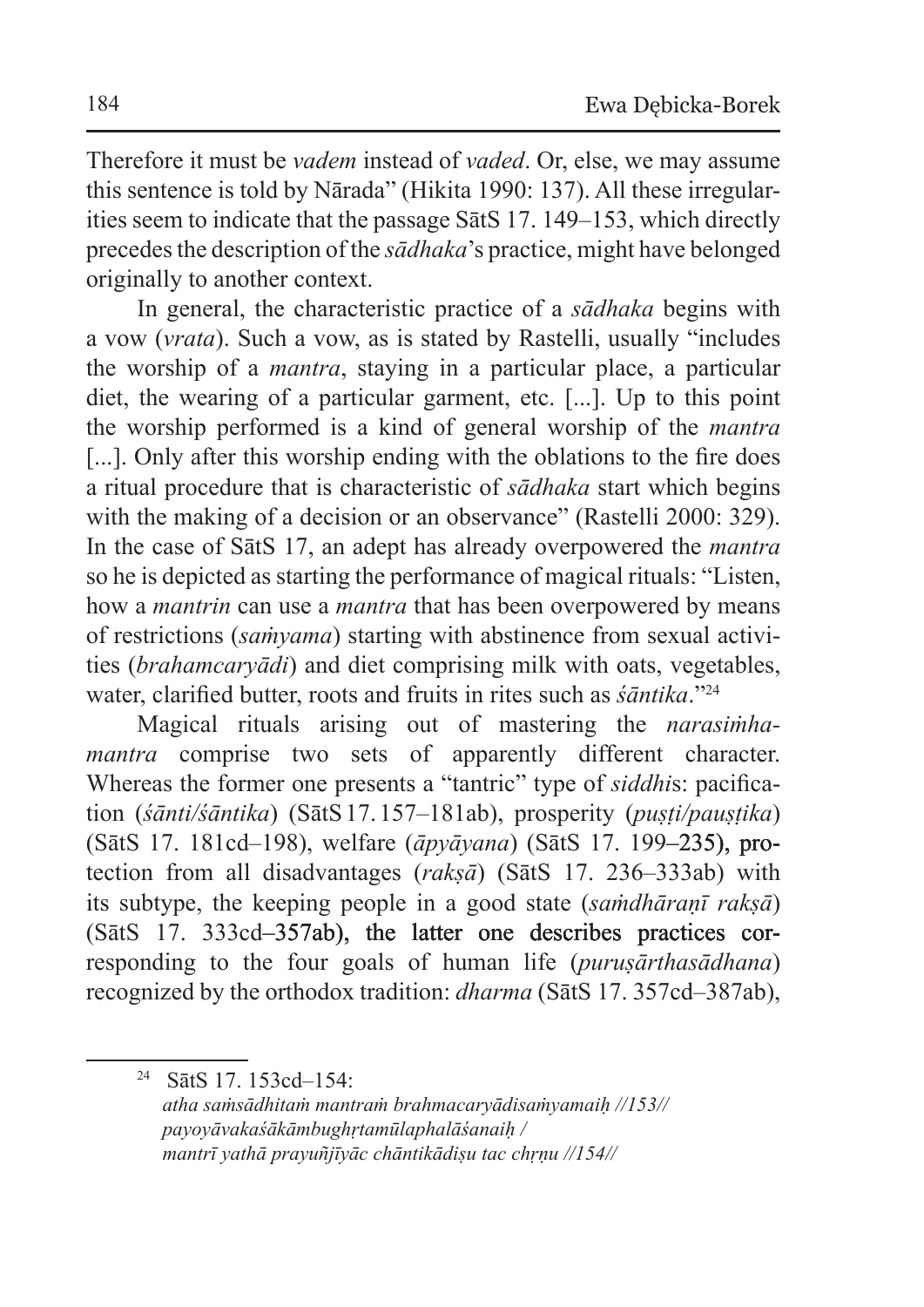*artha* (SātS 17. 387cd–439ab), *kāma* (SātS 17. 439cd–447) and *mokṣa* (SātS 17. 448–456).

The account is very meticulous in regard to the details of respective activities undertaken by the *sādhaka* depending on the type of supernatural power he expects. The rites belonging to the first set are differentiated by many particularities, such as for example the colour of substances, though they follow the same schema more or less. Each of them starts with preparation of a suitable *maṇḍala*. The description of *śāntika* (SātS 17. 157–158ab) and *puṣṭi* (SātS 17. 182) share the same simple diagram, whereas the *maṇḍala* used while *āpyāyana* (SātS 17. 200) is decorated with mirrors and bells. For the sake of the most complex type of *siddhi*, i.e. *rakṣā*, seven *maṇḍala*s are to be prepared. Then the *sādhaka* prepares eight jars, usually wrapped with a thread, into which the substances suitable for particular *siddhi* are to be put (*śāntika*: SātS 17. 158cd–164ab; *puṣṭi*: SātS 17. 183–184; *āpyāyana*: SātS 17. 201–204ab; *rakṣā*: SātS 17. 243–249). After that he arranges an amulet (*yantra*) onto which he engraves his own name or the name of a person for whom he performs the rite (*sādhya*). The written name is usually surrounded by the lotus-petals and the *mūlamantra* of Narasimha is attached to it. After wrapping the amulet with a thread it is either put into the jar ( $\frac{\xi}{a}$ *ntika*: SatS 17. 165–169; *puṣṭi*: SātS 17. 185–191ab; *āpyāyana*: SātS 17. 205cd–224), or, as in case of *saṁdharaṇī raksā*, hidden on the body (*saṁdharaṇī rakṣā* SātS 17. 337–354). Afterwards follows the meditation upon the *narasiṁhamantra* concluded with summoning the deity to descend from the heart into a *maṇḍala* (*śānti*: SātS 17. 170; *puṣṭi*: SātS 17. 191–192; *āpyāyana*: SātS 17. 225–232ab; *rakṣā*: SātS 17.250–256cd). When the deity is present, the *sādhaka* worships it, identifies with it and finally calls the suitable *siddhi* with a phrase "come" (*śāntika*: SātS 17. 171–172ab; *puṣṭi* SātS 17. 193–197ab; *āpyāyana* SātS 17. 232cd–234). At the end he performs the fire-offering (*homa*) and offers the *bali* for the sake of satisfying the demons and guardians of the world (*śāntika*: SātS 17. 179cd–180ab; *puṣti*: SātS 17. 197cd; *āpyāyana*: SātS 17. 235).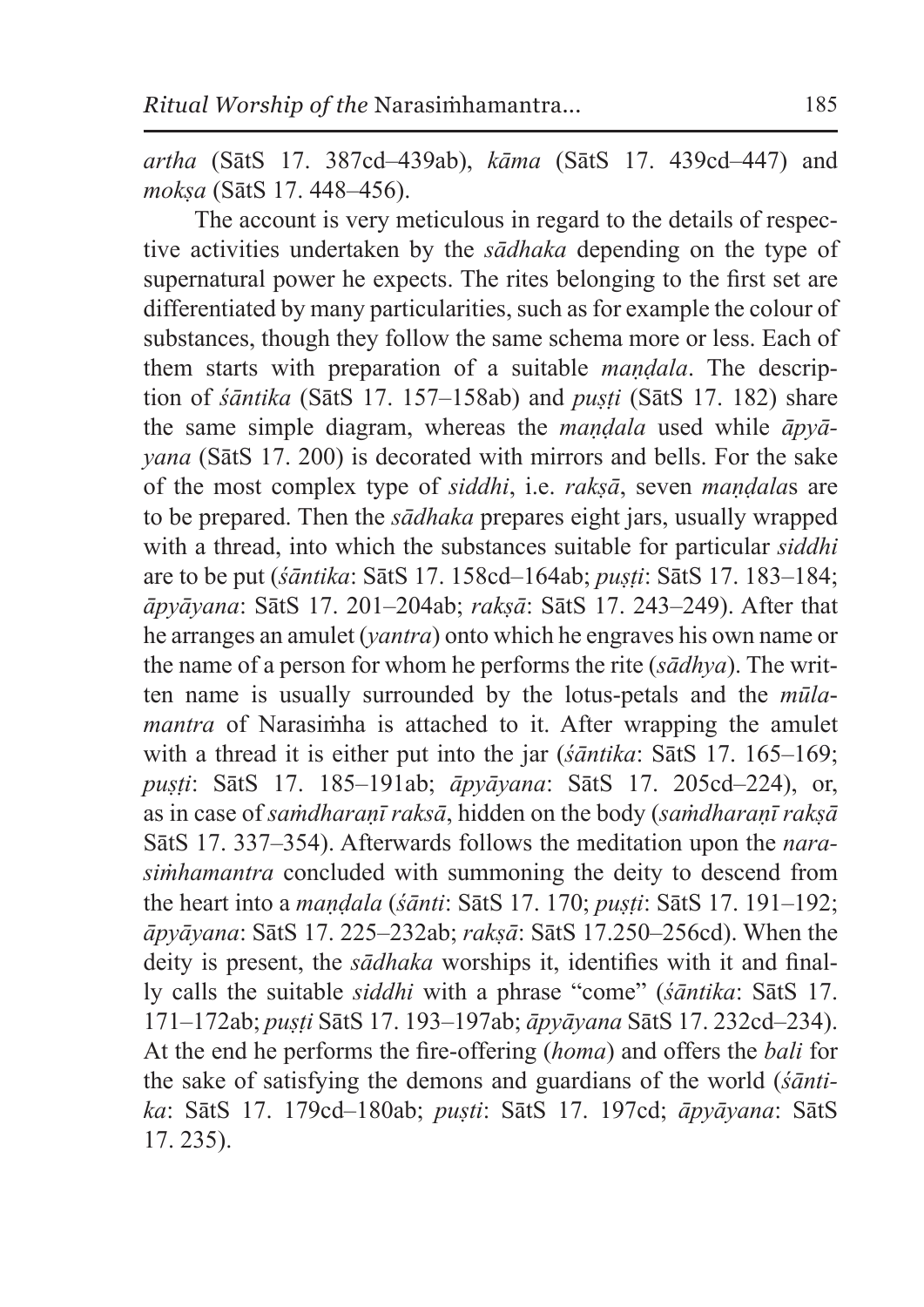As was already mentioned, the other group of *kāmya* rituals secure the quick and purely ritualistic method of realization of the four goals of life to the people who due to some reasons were not able to fulfil them in a traditional, orthodox and time-consuming way piously passing through the successive stages of their life.<sup>25</sup> The first practice (*dharma*) is meant for the poor devotees whose minds are focused exclusively on the one *mantra*, desiring the fruit coming out of its adoration, but their practice is not complete because of omitting of a bath (*snāna*), meditation (*dhyāna*), yoga, recitation of *mantra*s (*japa*), fire-offering (*homa*), sincere vow (*sadvrata*), suitable food and drink, donation (*dāna*), avoiding all of them or omitting them due to an illness. The *dharmasādhana* is taught especially to rich ones (SātS 17. 385–387ab). The practice aiming at the fast acquisition of wealth (*artha*) may be undertaken by all men regardless of the stage of their life: disciples (*brahmacārin*), the heads of the house (*gṛhastha*), those who left for the forest (*vānaprastha*) and ascetics (*yati*) but after completing the practice of *dharma*. In such circumstances it is recommended to propitiate vigorously the *narasiṁhamantra* for a whole week having performed the offering (*yāga*), taken a bath thrice and undertaken the fast before (SātS 17. 387cd–388ab). Quick realization of *kāma* resulting in an immediate attraction of all women is possible only after the successful completing of the previous one by *sādhaka*s striving for terrestrial pleasures (*bhogin*) (SātS 17. 439cd–440ab). The realization of *mokṣa* is possible when the adept abandons the *kāma*  practice (SātS 17. 448).

To sum up, SātS 17 seems to present a fully fledged practice comprising the preliminary practice, conferring of the *narasiṁhadīkṣā*, teaching of the particular *samaya* rules to the adepts who due to the initiation gain the right to master the *narasiṁhamantra* and, finally, worship of the *narasiṁhamantra* by those adepts for the sake of magical powers.

<sup>25</sup> For some observation regarding the rite aiming at realization of *kāma* in the case of SātS 17 see Oberhammer 2010: 55–56.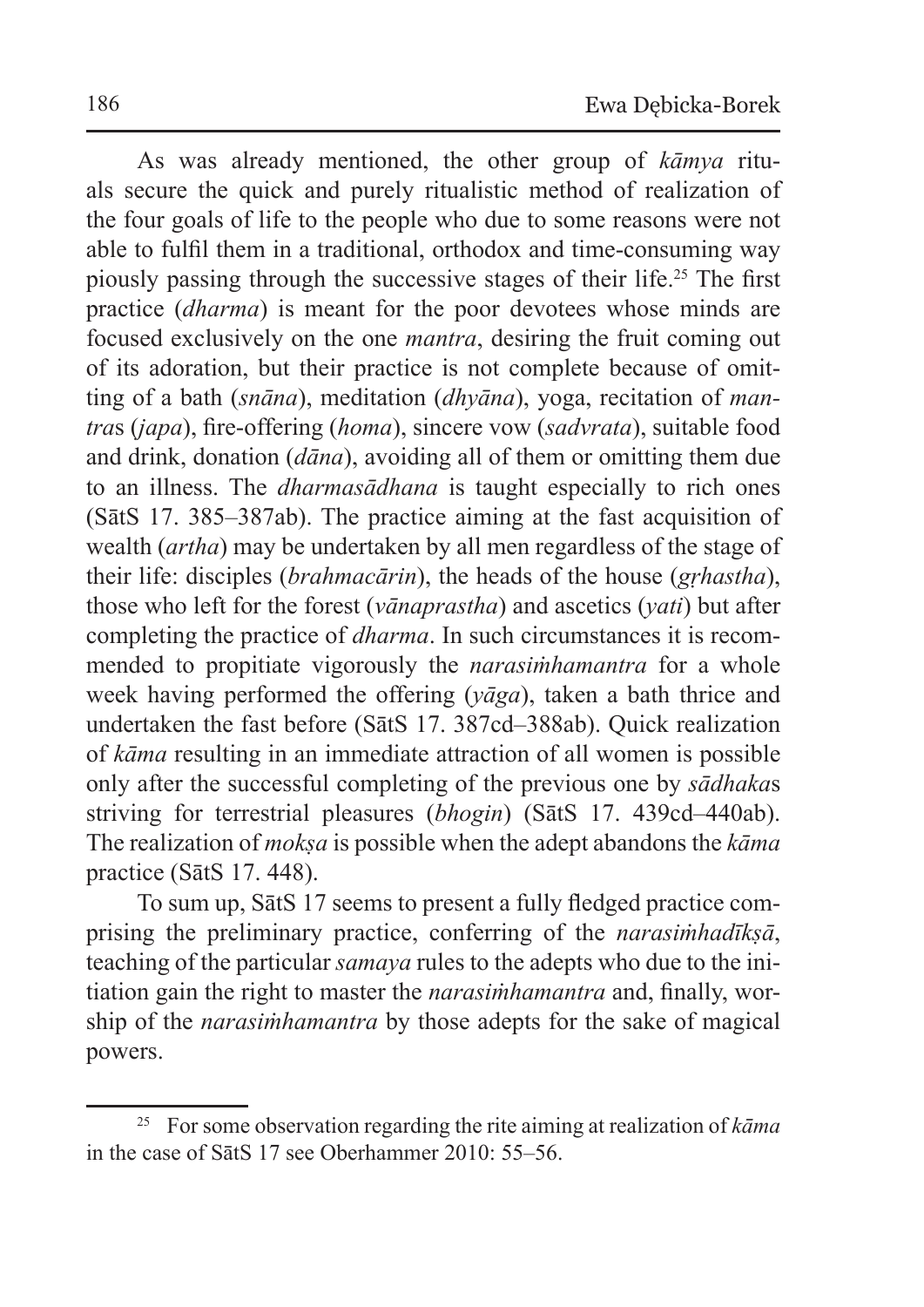### **The aims of Narasiṁha-ceremony according to SātS 16.**

In Dvivedī's edition of SātS (Dvivedī 1982), there is already a colophon of SātS 16 (*aghaśāntikalpa*), which speaks about a procedure dealing with mastering of the *mantra* (*kalpa*) for the sake of pacifying the evil (*aghaśānti*). In accordance with that statement, the chapter outlines the concept of a procedure comprising (1) the initiation with the help of the *narasiṁhamantra* (*narasiṁhadīkṣā*) and then (2) the worship of that *mantra* (including acquisition of magical powers) for the sake of a specific, long-term purification aiming at preparing the adepts for the proper initiation. This particular idea of worshipping the Narasiṁha-*mantra* in order to remove the evil seems to be troublesome even for Dvivedī. Perhaps this is the reason why he provides a different variant of the title in his introduction to the very same edition of SātS: *trividhadīkṣāvidhānam* (Rule [regarding] the threefold initiation) (Dvivedī 1982: 79). Also Smith, in the descriptive catalogue of Pāñcarātra *saṁhitā*s, abandons the meaningful term *kalpa* in the case of the colophon of SātS 16 and provides instead another variant: *dīkṣāṅgāghaśāntividhi* "Rules for the Expiation of Sins as a (Preliminary) Part of *dīkṣā*-Initiation" (Smith 1975–1980: 526).

The chapter begins with a general statement, which, in agreement with other parts of the text, indicates the possibility of being initiated into its tradition regardless the social position.<sup>26</sup> Saṁkarṣaṇa wants to know from Nārada, who, in turn, communicates the words of Vāsudeva, how the representatives of all *varṇa*s who accepted the tradition of SātS (*sampratipannā ye krame 'smin*) should be initiated. The God replies

<sup>26</sup> For example, in SātS 7. 29–31, within the prescriptions regarding the worship of four *vyūha*s, it is said that while brahmins start it with Vāsudeva, *kṣatriya*s with Saṁkarṣaṇa, and *vaiśya*s with Pradyumna, the good *śūdra*s (*sacchūdra*) shall do it with Aniruddha; in SātS 18. 15, in the context of the rules concerning preparation for the regular initiation (*adhivāsa*) it is recommended to prepare the same pavillon for all classes, ending with *śūdras*; in SātS 19. 54 concerning the proper initiation, it is, however, said that *śūdra*s shuld offer a cow in order to be initiated.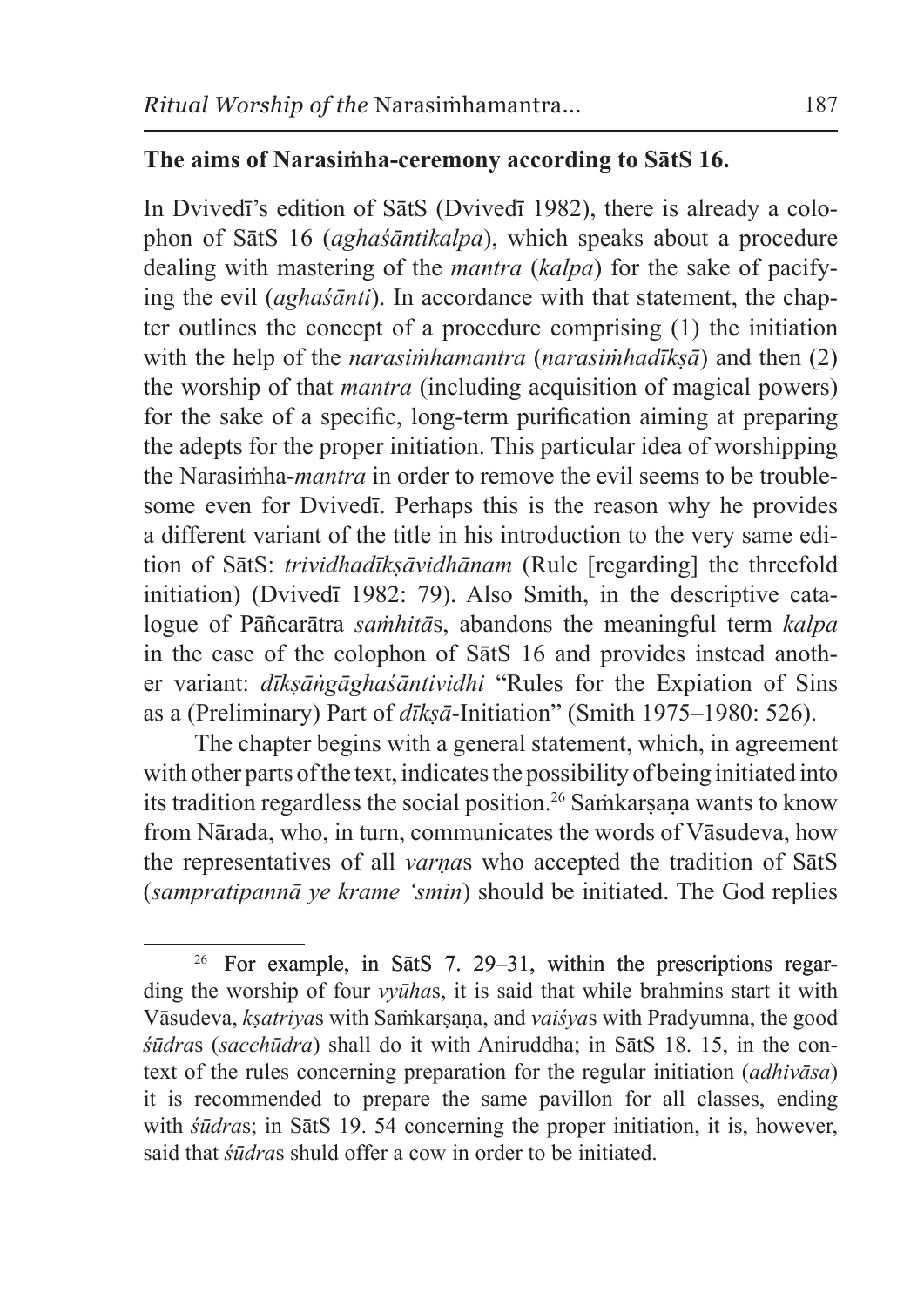that there are three methods of initiating (*trividha dīkṣaṇopaya*) available for all *varnas* starting with brahmins.<sup>27</sup> As we can see, already here the *narasiṁhadīkṣā* is excluded from the regular initiatory pattern of the text. According to SātS 16 its aim is different: through removing sins committed in previous lives, it allows people such as *nāstika*s and others, who do not respect the customary norms of pious Vaisnavas, to join the tradition and proceed to a regular initiation (SātS 16. 23–29).

There are several passages in the text characterizing the three regular initiations. According to SātS 19. 3–6, they provide different kinds of fruit: "Listen about the initiation, characterized as [possessing] one but many [forms] (*ekāneka*). Having undertaken it, people reach the desired abode when the life ends. One [of these initiations] always brings the fruit of liberation to the enlightened ones, the other one—worldly goods and liberation and the third one brings only worldly goods. To get the fruits, all [the initiations] should be properly carried out with a consent of the teacher for the pupils full of devotion to the God, even for old men and women, and also for dedicated youngsters, as [these initiations] do not contain many rules difficult [to follow]. Having firstly mentally examined the approached [pupil] and having known his disposition, one [of initiations] should be chosen [by a teacher], o Great-minded!"<sup>28</sup> The above passage contains con-

#### Compare: SātS 18. 3:

*dīkṣātrayasya bhagavan jñātum icchāmi nirṇayam / yat prāpya bhagvadbhaktaḥ kṛtakṛtyo 'cirād bhavet* //.

<sup>28</sup> SātS 19. 3–6:

 $27$  SatS 16. 1-3:

<sup>[</sup>*nārada uvāca*] *prabhur munīśvarā bhūyaś cādito vanamālinā / sarvalokahitārthaṁ tu yat tad vakṣyāmy ataḥ param //1//* [*saṅkarṣaṇa uvāca*] *deva sampratipannā ye krame 'smin brāhmaṇādayaḥ / dīkṣaṇīyāḥ kathaṁ te vā etad icchāmi veditum //2//* [*bhagavān uvāca*] *yathākrameṇoditānāṁ varṇānāṁ śṛṇu lāṅgalin / trividhaṁ dīkṣaṇopāyaṁ saṁkṣepāt sarvasiddhidam //3//.*

*ekānekasvarūpāṁ vai dīkṣāṁ saṁsāriṇāṁ śṛṇu / āsādya yāṁ samāyānti dehānte 'bhimataṁ padam //3// kaivalyaphaladā 'py ekā bhogakaivalyadā parā /*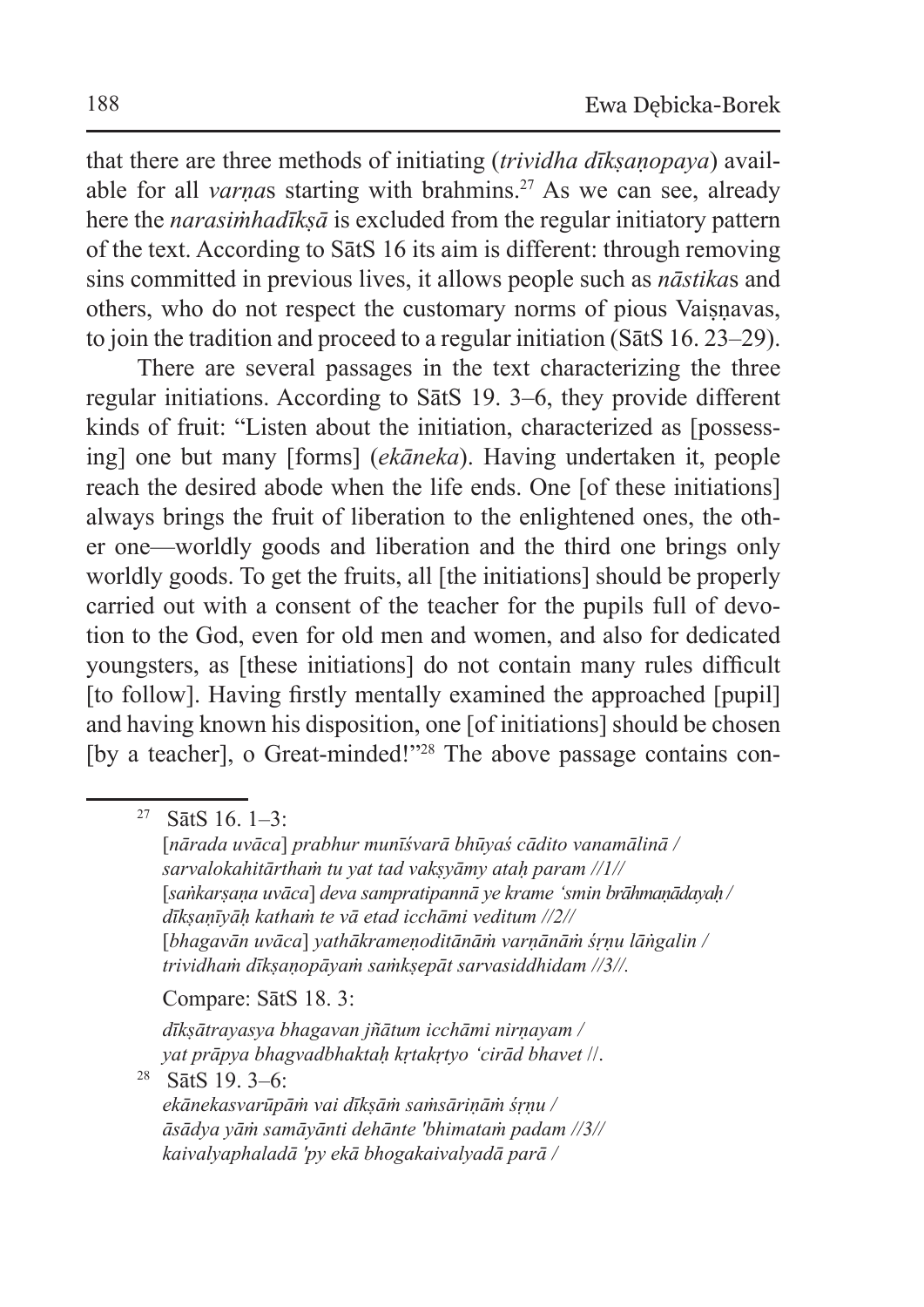tradictory phrases. Whereas each initiation is linked to the particular fruit—the highest *dīkṣā* (*paradīkṣā*) to liberation (*kaivalya*), the middle one (*vyūhadīkṣā*) to worldly pleasures (*bhoga*) together with liberation (*kaivalya*), and the lowest among them, *vibhavadīksā*, exclusively to worldly pleasures (*bhoga*)—within the same passage all of them are said to lead eventually to the desired abode after death, i.e. liberation. Such contradistinction might point simply to the carelessness of the redactor, or to the general attempt of SātS at the diminution of the role of a tantric *sādhaka*. It seems that this position agrees with the way of presenting the *sādhaka* in SātS 17. As we could see, at the beginning the worship of the *narasiṁhamantra* provides a *sādhaka* with a set of typical tantric magical powers, starting with *śānti* and ending with *rakṣā*. This set of *siddhi*s requires typical, tantric elements such as a *maṇḍala* and an amulet. But the other set, being in Hikita`s opinion a result of a re-working of the text for the sake of making it more moderate (Hikita 1990: 174), covers the four goals of life (*purusārtha*) and brings eventually the magical power of attaining liberation. In this light, the *sādhaka*'s ultimate goal seems to be not realizing *bhoga* but *mokṣa*. In a consequence, the attention from his factual aims is averted.

As SātS 19. 3–6 suggests, the three regular *dīkṣā*s are optional and selected by the teacher.<sup>29</sup> Further on the choice of initiation denends either on the social background or the spiritual level of the initiated

> *bhogadaivatṛtīyā ca prabuddhānāṁ sadaiva hi //4// ācāryānumatāḥ sarvāḥ kāryāḥ samyak phalāptaye / bhaktibhāvānuviddhānāṁ śiṣyāṇāṁ bhāvitātmanām //5// vṛddhānām aṅganānāṁ ca bālānāṁ bhāvitātmanām / vinācārasamūhena duśśakena ca tā hitāḥ //6// purā dhiyā vicāryaivam upasannena vai saha / tadīyam āśayaṁ jñātvā sampādyaikā mahāmate //19.7/.*

<sup>29</sup> Hence, the Gupta's opinion (1983:  $76-77$ , 82) that SatS presents a hierarchiacally initiatory structure with the *narasiṁhadīkṣā* as a *samayadīkṣā*, *vibhavadīkṣā* meant for *putraka*s and *vyūha*- and *paradīkṣā* meant for *sādhaka*s and *ācārya*s might be refuted.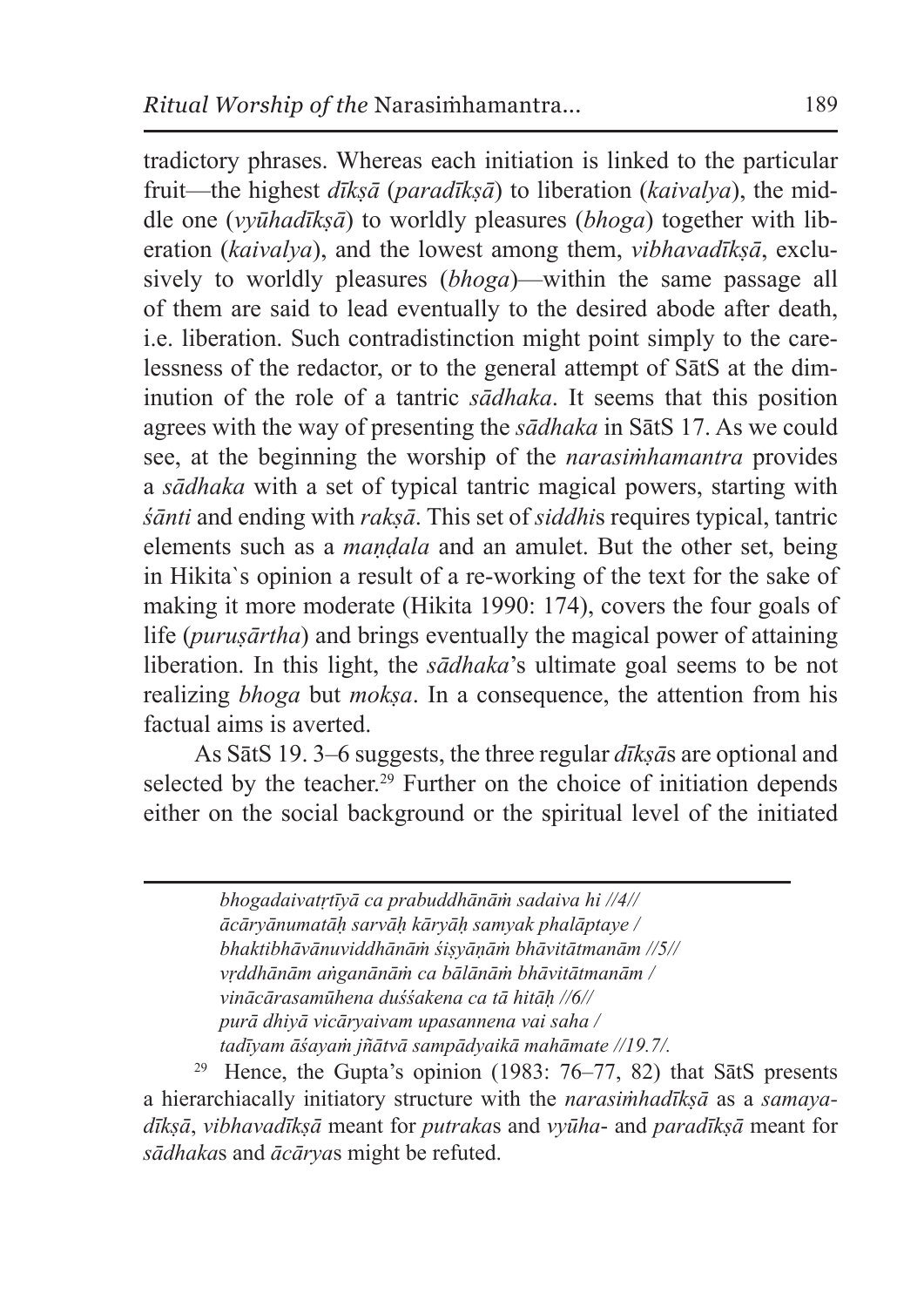person: "Having received the initiation, the *yogin*s successful in eight limbs of *yoga* and performing the offerings in the heart, have a right to [worship] the One, whose abode is in the heart. [Similarly] sages skilled in *Veda*s, engaged in the mixed ritual, have a right to [worship] four *vyūha*s with *mantra*s, not otherwise, but three *varṇa*s, as *kṣatriya*s etc., truly devoted [to God], have a right to perform ritual sequences related to four *vyūhas* without *mantras*. [Similarly] the followers belonging to four *varṇa*s, who are deprived of discriminating knowledge and ego, satisfied with their *karman* and properly venerating the Highest God with deed, speech and mind, have a right to worship the circle of *vibhava* deities with ceremonies related to them".<sup>30</sup> The formulation *ekāneka* ([possessing] one but many [forms]) (SātS 19. 3ab) means in that context that initiations of SātS differ in regard to the type of the *mantra* that is used during initiation (*mantra* belonging to *vibhava*, *vyūha* or *para* aspect of Visnu), but not in their internal structure.<sup>31</sup>

<sup>30</sup> SātS 2. 7ab–12cd:

*aṣṭāṅgayogasiddhānāṁ hṛdyāganiratātmanām //7// yoginām adhikāraḥ syād ekasmin hṛdayeśaye / vyāmiśrayāgayuktānāṁ viprāṇāṁ vedavādinām //8// samantraṁ tu caturvyūhe tv adhikāro na cānyathā / trayāṇāṁ kṣatriyādīnāṁ prapannānāṁ ca tattvataḥ //9// amantram adhikāras tu caturvyūhakriyākrame / sakriye mantracakre tu vaibhavīye 'vivekinām //10// mamatāsannirastānāṁ svakarmaniratātmanām / karmavāṅ manasaiḥ samyag bhaktānāṁ parameśvare //11// caturṇām adhikāro vai prāpte dīkṣākrame sati /.*

<sup>31</sup> See SātS 19. 169–177, where after the account of *vibhavadīkṣā*, it is stated that in the case of *vyūhadīkṣā bīja*s of four *vyūha*s should be applied in each rite, whereas in the case of *brahmadīkṣā* (*paradīkṣā*) it should be the first mantra (*ādyamantra*) divided into six parts.

In that light, the opinion of Smith that there is a gap within the treatment of an initiation since due to its three-fold character one would expect a similarly careful treatment of all of them, whereas the present text contains only the treatment of *vibhavadīkṣā*, becomes unconvincing. See Smith 1975–1980: 535*.*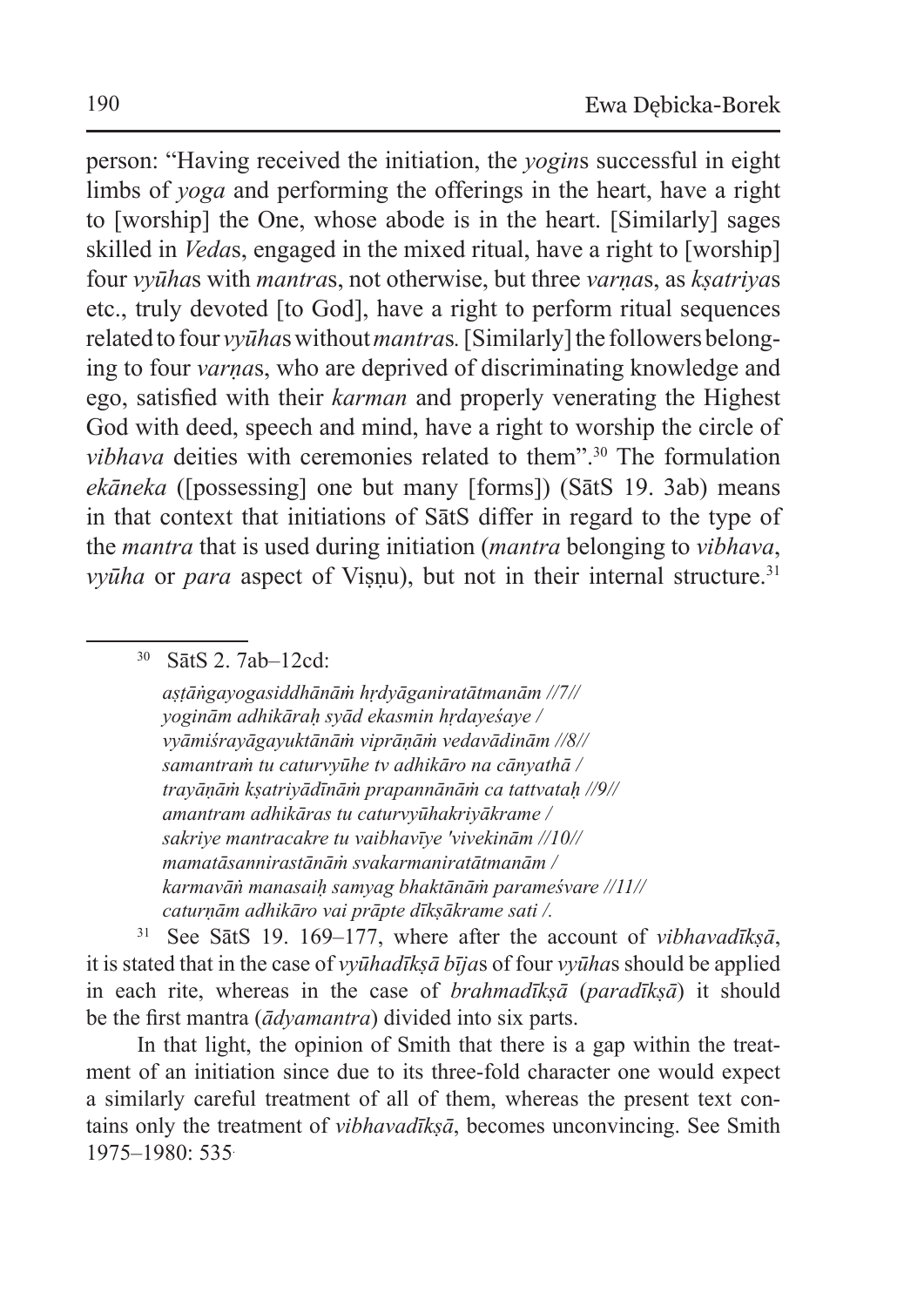Since the three initiations are to some extent similar, we may presume that each initiation comprises the typical, hierarchical order of advancements regarding *samayin*, *putraka*, *sādhaka* and *ācārya.* Their characteristics are to be found in SatS  $22.^{32}$  This is why only one initiation is discussed in full (initiation with *vibhava*-*mantra*s).

Before undertaking the regular *dīkṣā*, the text recommends a general purification of the body comprising penances of *kṛcchātikṛccha* type and a *brahmakūrca* practice that is a kind of a *prāyaścitta* (SātS 16.6–10).<sup>33</sup> The atonement (*prāyaścitta*) together with *brahmakūrca* purifies the bodies of those who have resisted sins and resorted to *bhakti* until the end of their lives

*dīkṣā sā trividhā tāvat sthūlasūkṣmaparātmanā / punar dīkṣyavibhedena trividhā sā caturvidhā //7// samayī putrakaś caiva tṛtīyaḥ sādhakas tathā / ācāryaś ceti dīkṣyās te teṣām anyatra vistaraḥ //8//*

—The initiation is at first the triple one of a solid, subtle and supreme nature. Then, that triple initiation is divided into four grades—*samayī*, *putraka*, as well as the third type of *sādhaka* and then *ācārya*. Their characteristics are elsewhere.

<sup>33</sup> Penances include staying in the teacher's house, where an adept has to confess all misdeeds he remembers, and a proper cleansing (SātS 16. 6–7). If the penances are too demanding, till the moment of pacifying the mind or for the period of twelve days, one should eat purified food obtained by begging only at night and make offerings, gather flowers, cleanse the idol of God, sing religious hymns etc., stay in a Vaiṣṇava environment or observe the idol of Viṣṇu (SātS 16. 8–10). The *brahmakūrca* begins with cutting off the hair and nails. Then the teacher should cleanse the pupil with a mixture of five cow-products (*pañcagavya*) for four days. For that period four times a day, the disciple should also take a sip of the mixture while reciting *mantra*s, starting with a Vāsudeva-*mantra*. Eventually he should consume a small amount of milk and clarified butter or eat fruits and roots for four days and nights (SātS 16. 12–16ab).

<sup>32</sup> See the characteristics of *samayin* (SātS 22. 2–24), *putraka*  (SātS 22. 32–41ab), *sādhaka* (SātS 22. 41cd–46) and *ācārya* (SātS 22. 47–61). A similar structure is known also from LT 41. 7–8: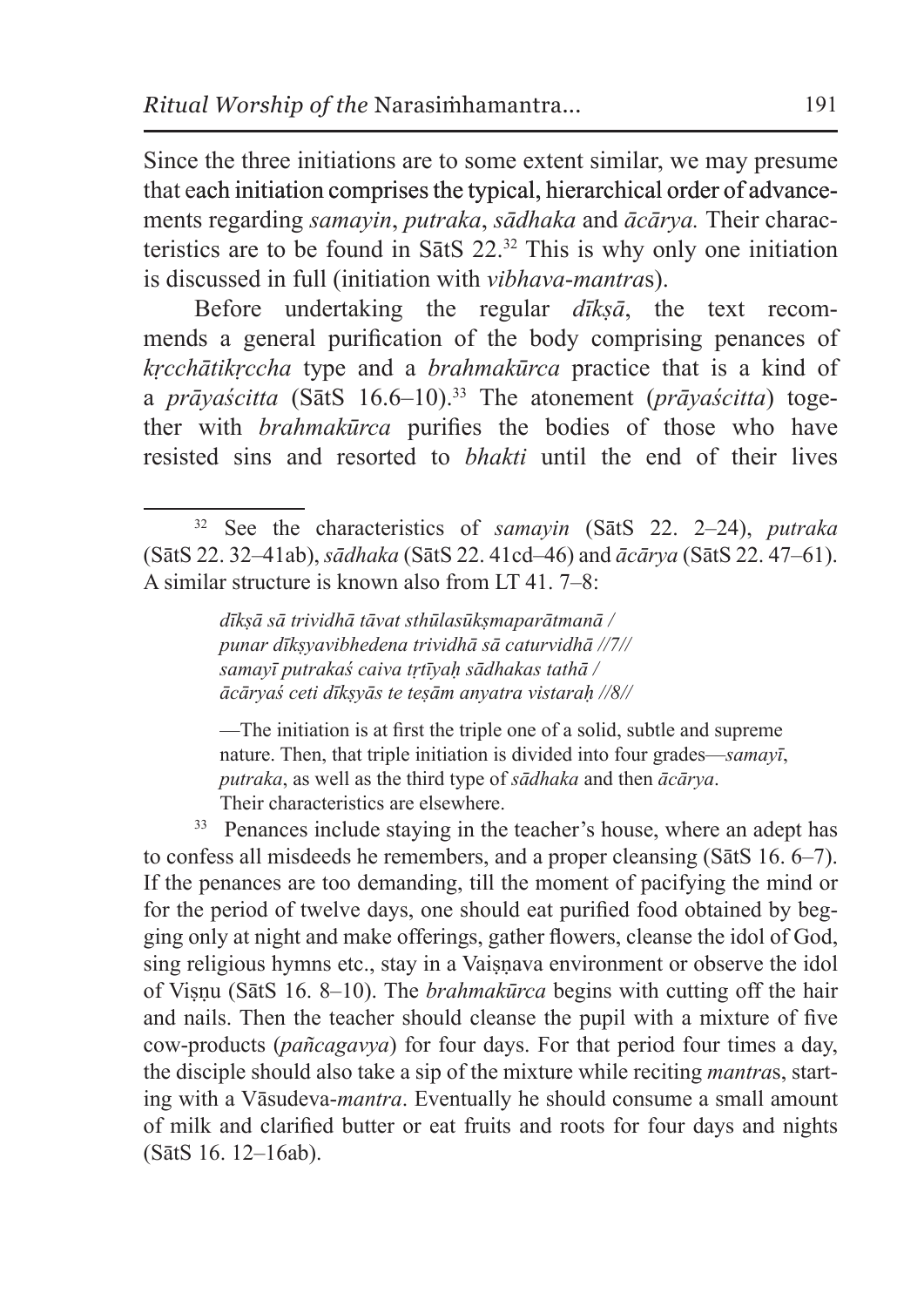$(SātS 16. 16cd-17).<sup>34</sup>$  The condition of becoming clean-minded, even if one's body has already been purified from sins, is devotion to the God (SātS 16. 11).<sup>35</sup> Additionally, as we read further on, *brahmakūrca* does not affect the sins gathered during previous lives. It is important, since the candidates for initiation might come from all strata of society, as well as they may seriously break the customary rules or even come from the outside of the tradition (SātS 16. 23–25ab): "Even if earlier one behaved badly (*durācāra*), ate everything (*sarvāśin*), was a murderer (*kṛtaghna*) and non-believer (*nāstika*), he should trustfully seek refuge in the first of Gods. You should know that thanks to the great *ātman*, such a person becomes sinless. So what about the man, who is engaged in religious austerities, devoted to that tradition, desisted from sins and stays in a shadow of *bhakti*?"<sup>36</sup>

In order to remove the sins committed in previous births or, as we can suppose on the basis of the term *nāstika*, caused by the adherence to different religious affiliation, the next passage recommends conferring *narasimhadīksā* and, later on, putting adepts under the observation of the teacher to check their skills in mastering the *mantra* connected to *vibhava* deities as well as their mental ability to receive the proper initiation (SātS 16. 25cd–29ab): "O Wise one! After conferring the [initiation] of Narasiṁha for the sake of destroying the sins gathered during many previous births of the people who have been already

<sup>35</sup> SātS 16. 11: *abhijātatanur yaḥ prāg duskṛtair malinīkṛtaḥ / sāmprataṁ bhagavadbhaktyā pavitrīkṛtamānasaḥ //.* 

<sup>36</sup> SātS 16. 23–25ab: *durācāro 'pi sarvāśī kṛtaghno nāstikaḥ purā / samāśrayed ādidevaṁ śraddhayā śaraṇaṁ yadi //23// nirdoṣaṁ viddhi taṁ jantuṁ prabhāvāt paramātmanaḥ / kiṁ punar yo 'nutāpārtaḥ śāsane 'smin hi saṁsthitaḥ //24// virato duṣkṛtāc caiva bhakticchāyāṁ samāśritaḥ /.* 

<sup>34</sup> SātS 16. 16cd–17: *iti bhaktyā prapannānām ā jīvam api duṣkṛtāt //16// kathitaṁ viratānāṁ ca dehaśuddhikaraṁ param / brahmakūrcasametaṁ tu prāyaścittaṁ mayā 'dya te //17//.*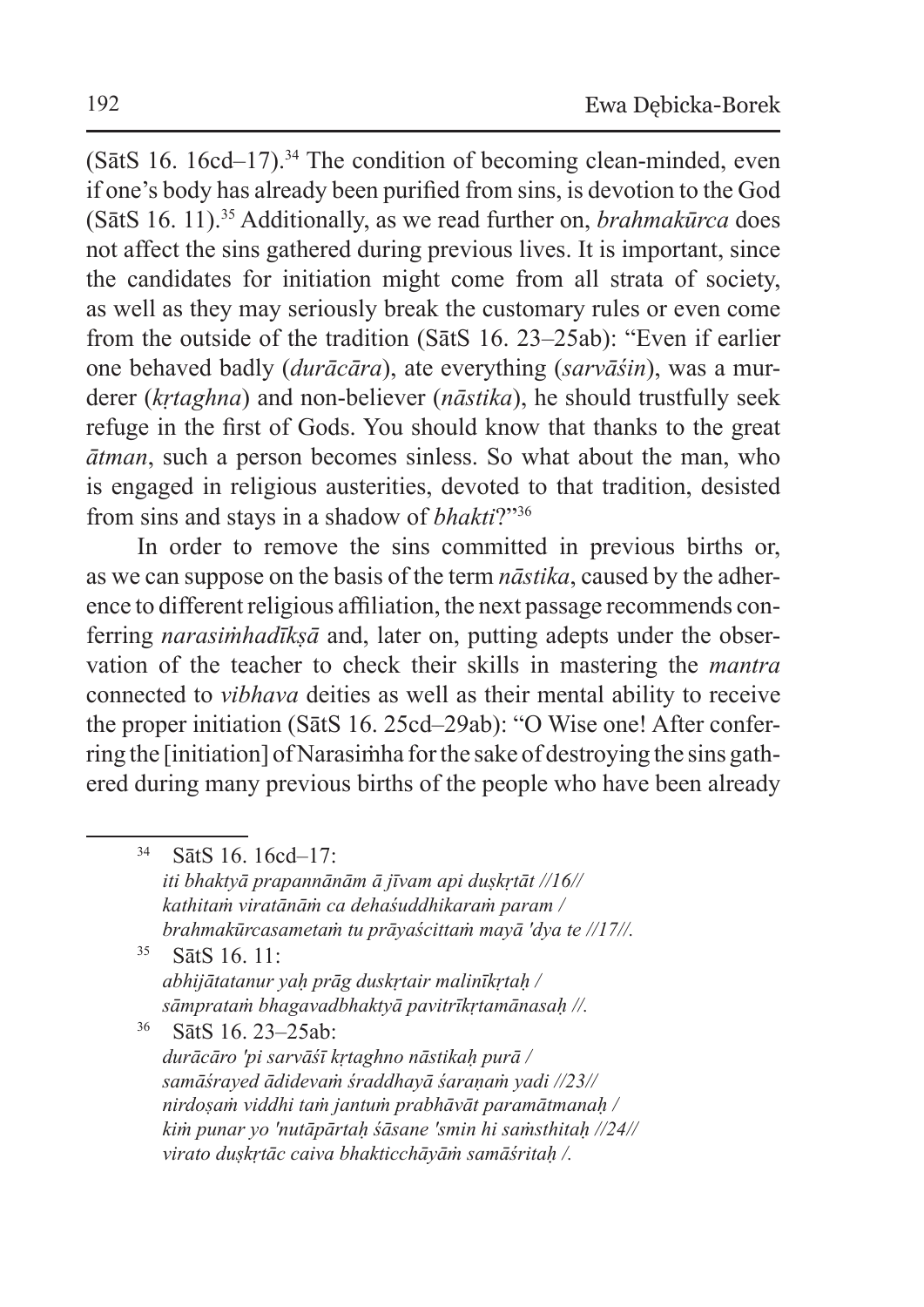purified, he should duly confer the [proper] initiation. Having observed external and internal adoration of the all-pervading [deity] belonging to the *vibhava*s connected with the *mantra* [carried out] correctly for four, eight or twelve months, and having known the strength of the character [of the adepts] before and the divine grace of the supreme god [towards] them with their minds fixed, he should immediately give an initiation called *vibhava*, *vyūha* [or] *sūkṣma*."37 The commentator's explanation of the aim of *narasiṁhadīkṣā* points to the fact that its only function is to remove the sins committed during previous births, with a help of the grace of God. As he explains, it is also thanks to God that one's mind becomes purified during the observation period, which comes after the *narasimhadīksā*, when the teacher should make an adept propitiate the *mantra*. According to the commentator this *mantra* is the *narasiṁhamantra* (*tena nṛsiṁhārādhanaṁ ca kārayet*): "Having initiated [him] by the means of *narasiṁhamantra* in order to destroy sins gathered during many previous births, since in the case of atonements like *brahmakūrca* only sins committed during present life have been removed, he should make [him] propitiate Narasiṁha. Having recognized in him the grace of God in a form of purified mind etc., he should initiate him with *mantra*s of *para*, *vyūha* and *vibhava* [modes of God]."<sup>38</sup>

<sup>38</sup> Comm. SātS 16. 25cd–29ab: *pūrvoktabrahmakūrcādiprāyaścittānām iha janmani saṁ pāditadoṣamātraśāmakatvāt prāg bahujanmārjitadoṣaśamanārthaṁ nṛsiṁhamantradīkṣām api dattvā tena nṛsiṁhārādhanaṁ ca kārayet /*

<sup>37</sup> SātS 16. 25cd–29ab: *evaṁ saṁśuddhadoṣāṇāṁ bahujanmārjitasya ca //25// kalmaṣasya vighātārthaṁ nārasiṁhīṁ mahāmate / kṛtvā vai sāmprataṁ dīkṣāṁ dadyād vai mantrapūrvakam //26// ārādhanaṁ hi tasyaiva vaibhavīyasya vai vibhoḥ / sabāhyābahyantaraṁ caiva samyaṅmāsacatuṣṭayam //27// māsāṣṭakaṁ vatsaraṁ vā buddhvā bhāvabalaṁ purā / jñātvā bhavyāśayānāṁ ca prasādaṁ pārameśvaram //28// vibhavyavyūhasūkṣmākhyāṁ dīkṣāṁ kuryād anantaram /.*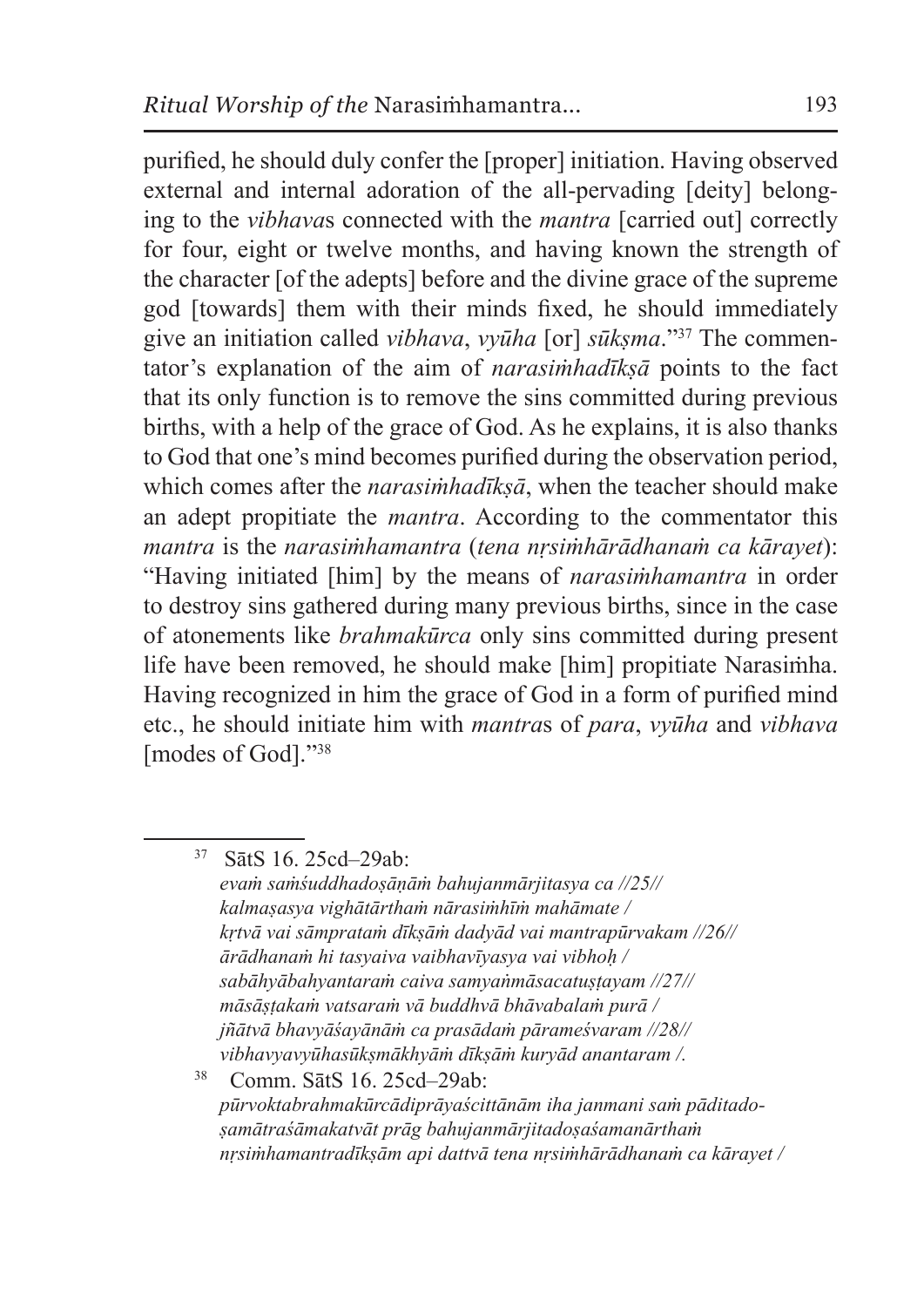What the signs are of *mantra*'s grace is explained in SātS 16. 29cd–31ab: "O Lord of Kamalā, through what signs the grace of *mantra* arising from destruction of sins and the proper worship should be recognised among *sādhaka*s? It is to be known that the *mantrātman* will stand in front of those who posses the qualities: unequalled clearness of mind, exceeding increase of energy, firmness, contentment of strength, willpower etc. Further, the application of rituals such as *śāntika* etc. [is possible]. If one reaches success, which can be recognized by this reason (i.e. by having the *mantra* standing in front of oneself and by being able to perform rites like *śāntika* successfully), the sins are burnt successfully, and the *mantra*-king is pleased. He will immediately bring *dharma*, *kāma* and *artha*, if [the *mantra*] is applied. Afterwards, the octad, starting with *aṇiman*, <sup>39</sup> and various yogic powers along with self-realization, appear. Then he is known as being completely satisfied".<sup>40</sup> In accordance with this passage, if the *mantra* is successfully mastered, it appears in front of the worshipper. Then he can perform rites such as *śāntika* etc. (see SātS 17. 153cd–154) and as a result his sins are completely burnt. The other types of perfections seem not

#### *tanmanaḥ pariśuddhyādikaṁ tasmin bhagavadanugrahaṁ ca jñātvā paravyūhavibhavamantradīkṣāṁ dadyād ity āha /.*

<sup>39</sup> The term *animādi* refers to eight yogic accomplishments (*Yogabhāṣya* 3. 45): *aṇiman*—the ability of minimizing to the size of atom, *laghiman*—the ability of becoming excessively light, *mahiman*—the ability of increasing one's body, *prāpti*—the ability of reaching everything like touching the Moon, *prākāmya*—the unlimited will, *vaśitva*—the ability of subduing, *īśitṛtva*—the ability of creating and destroying, *yatrakāmāvasāyitva* the ability of determining things.

<sup>40</sup> SātS 16. 29cd–34:

[*saṁ karṣaṇa uvāca:*] *prajñeyo hi kair liṅgaiḥ sādhakānām aghakṣayāt //29 //*

*samyag ārādhanān mantraprasādaḥ kamalāpate //30ab//* [*śrībhagavān uvāca:*] *cittaprasādas tv atulas tejovṛddhir atīva hi //30// dhairyam utsāhasantoṣas tv akārpaṇyādayo* [em. Hikita] *guṇāḥ / yeṣāṁ teṣāṁ hi boddhavyaṁ mantrātmā 'bhimukhaḥ sthitaḥ //31//*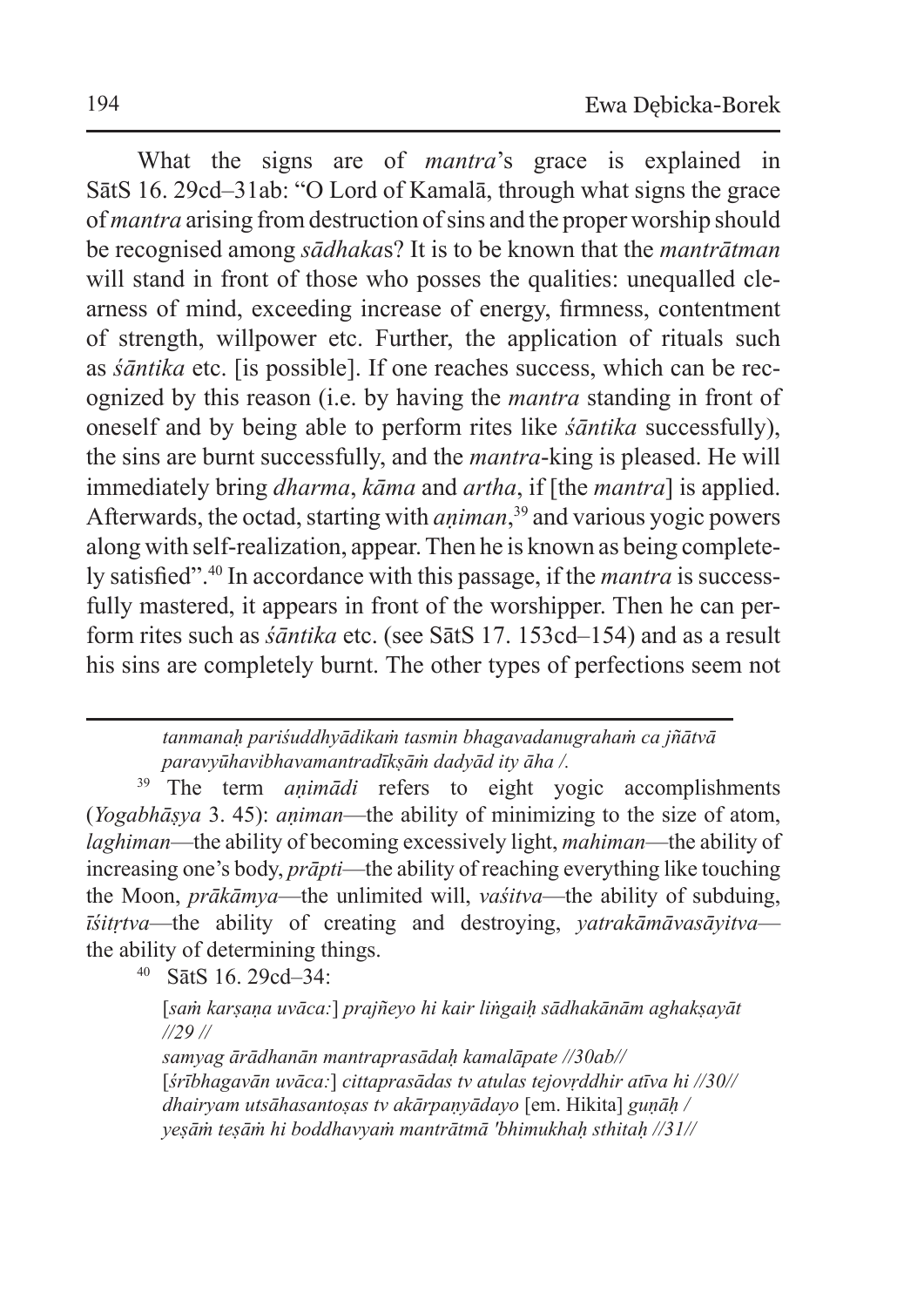to be connected to burning of sins. In addition, the next verse says that it need not to be the *narasiṁhamantra* to destroy the sins but any other *vibhavamantra* can be selected for this aim (SātS 16. 35): "He should give him the initiation for the sake of removing sins with [the *mantra*] of any *vibhava*-deity which pleases him."41 The idea that any other desired *mantra* (*nārasiṁhena vānyena mantreṇābhimatena ca*) might be chosen for the sake of burning out the sins under the observance of the teacher as well as that only the set of rituals starting with *śāntika* is related to that is continued in the next passage (SātS 16. 36–41): "Having worshipped him for the time which was mentioned before and having asked him in order to check [his] eligibility, up to the calmness of mind (*śānti*) in all matters, [and] having realized that the sin perished with a help of the *narasimhamantra* or any other desired *mantra*, initiation, worship, fire-offering, recitation, vow etc. and exclusively with a powerful rituals like *śāntika* etc., but without *aṇiman* and other *siddhi*s, o Lotus-eyed, he should (*bhāvayet*) make [him] stay for a given time. Then, in order to obtain the greatness of six qualities<sup>42</sup> of perfections of *vibhava* type and for the sake of acquisition of perfections and salvation (*niśśreyasavibhūtyartham*)<sup>43</sup> the best threefold initiation should be taken by those who are already cleansed from sins, anxious, seek for refuge with God, consecrated with *saṁskāra*s and engaged in rites removing sins from an approached, gracious teacher who has

> *prayuktiḥ śāntikādīnāṁ karmaṇām acirād api / prayāti yadi sāphalyaṁ vijñeyaṁ tena hetunā //32// sampannaḥ pāpadāhaś ca prasannaś cāpi mantrarāṭ / dadāti dharmakāmārthān acirād yadi yojitaḥ //33// aṇimādyaṣṭakaṁ cāpi vividhā yogasiddhayaḥ / ātmasiddhisametāś ca parituṣṭas tadā smṛtaḥ* [em. EDB; *parituṣṭās tadā smṛtāḥ,* E. U.] *//34//.*

- <sup>41</sup> SātS 16. 35: *yasmin vai vaibhave rūpe yasyābhiramate manaḥ / tasya kalmaṣaśāntyarthaṁ dīksāṁ kuryāc ca tena vai //35//.*
- <sup>42</sup> The six divine qualities are *jñāna*, *aiśvarya*, *śakti*, *bala*, *vīrya* and *tejas*.
- <sup>43</sup> The meanings of the term *vibhūti* see Rastelli 2006: 469–470.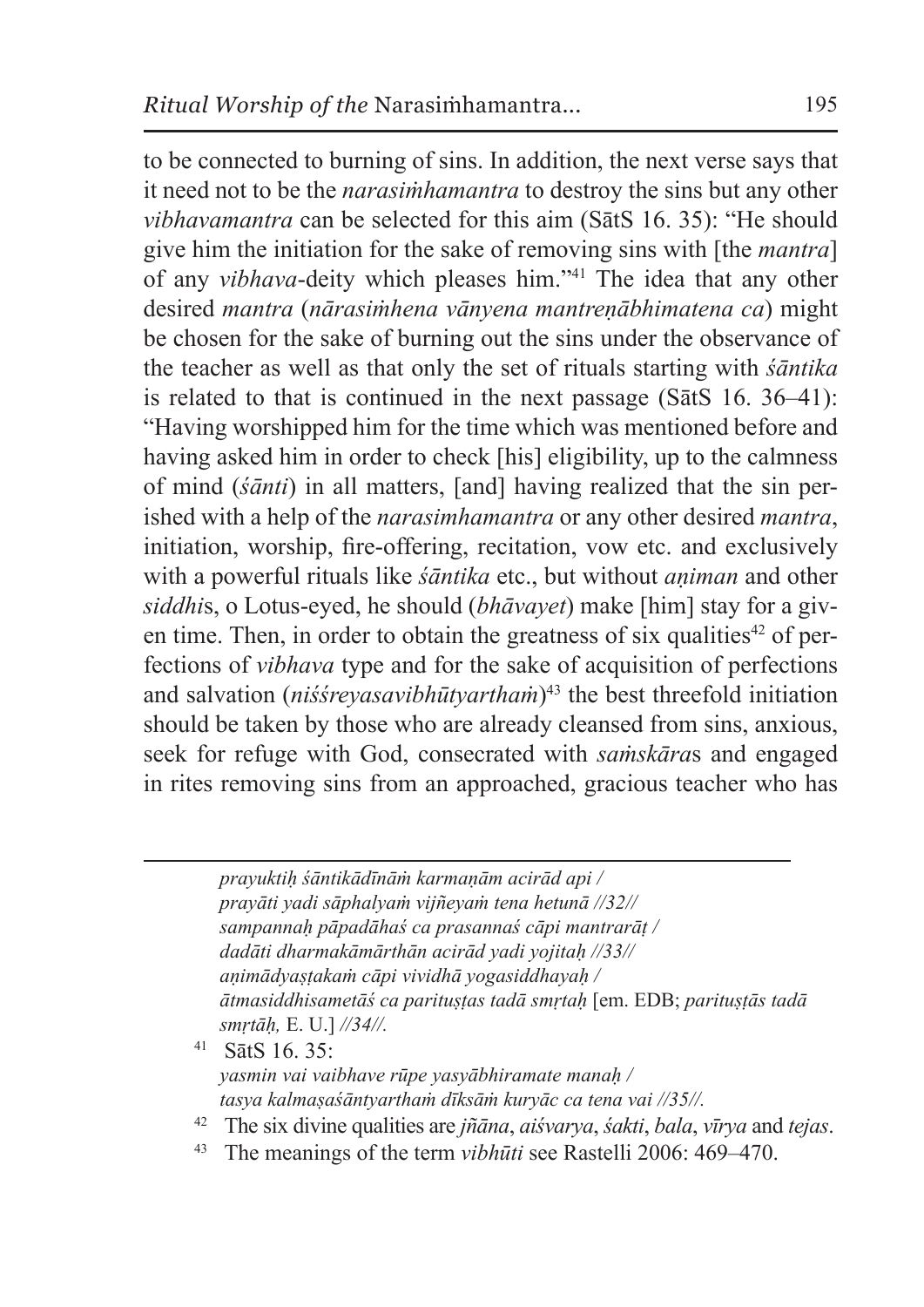been asked for it, or does it on his own, having not been asked, out of his compassion."<sup>44</sup>

Despite calling the purifying initiation after the Narasimha, the sins might be removed due to the worship of any other *vibhava*deity. Yet, this is again the worship of the *mantra* that brings such perfections as *śāntika* etc., which is presented as a ceremony purifying the sins. In this light, the magic powers related to this procedure are apparently different from the perfections obtainable due to regular initiations. Moreover, the perfections of the latter ones might be granted either in the form of six qualities or yogic powers (*vibhūti*). According to SātS 19. 168cd–169ab, as a result of *vibhavadīkṣā* one may expect the perfections of *vibhava* type (*vaibhavī siddhi*) along with the wealth of liberation (*mokṣalakṣmīsamanvitā*).<sup>45</sup> These perfections appear in the form of particular virtues (*guṇa*) corresponding to yogic powers such as the ability to minimize oneself etc. (*aṇimādi*) and occur out of the adoration of God (*ārādhana*) as well as the correct yogic practice

<sup>44</sup> SātS 16. 36–41: *tam ārādhya hi pūrvoktaṁ kālaṁ tam anuyojya ca / yogyatāyāḥ parīkṣārtham ā śānteḥ sarvavastuṣu //36// nārasiṁhena vānyena mantreṇābhimatena ca / dīkṣayā 'rādhanenaiva homajāpavratādinā //37// karmaṇā kevalenaiva śāntikādyucchritena* [em. EDB; *śāntikātyucchritena* U.] *ca / vinā 'ṇimādisiddhibhyo buddhvā pāpaṁ kṣayaṁ gatam //38// bhāvayet tena kālena tataḥ padmadalekṣaṇa / siddhīnāṁ vaibhavīyānāṁ ṣāḍguṇyamahimāptaye //39// niśśreyasavibhūtyarthaṁ grāhyaṁ dīkṣātrayaṁ varam / abhyarthitāt suprasannāt pratipannāc ca deśikāt //40// sānukampena vā tena svayam aprārthitena ca / kāryaṁ saṁśuddhapāpānāṁ bhītānāṁ śaraṇaiṣiṇām // saṁskṛtānāṁ hi yuktānām aghakṣālanakarmaṇi //41//.* <sup>45</sup> SātS 19. 168cd–169ab:  *tavāstu vaibhavī siddhir mokṣalakṣmīsamanvitā //168// iti vaibhavadīkṣāyā lakṣaṇaṁ samudāhṛtam /*

<sup>—</sup>May the perfections of *vaibhava* type along with the wealth of liberation be yours. This is the characteristics of *vibhavadīkṣā*.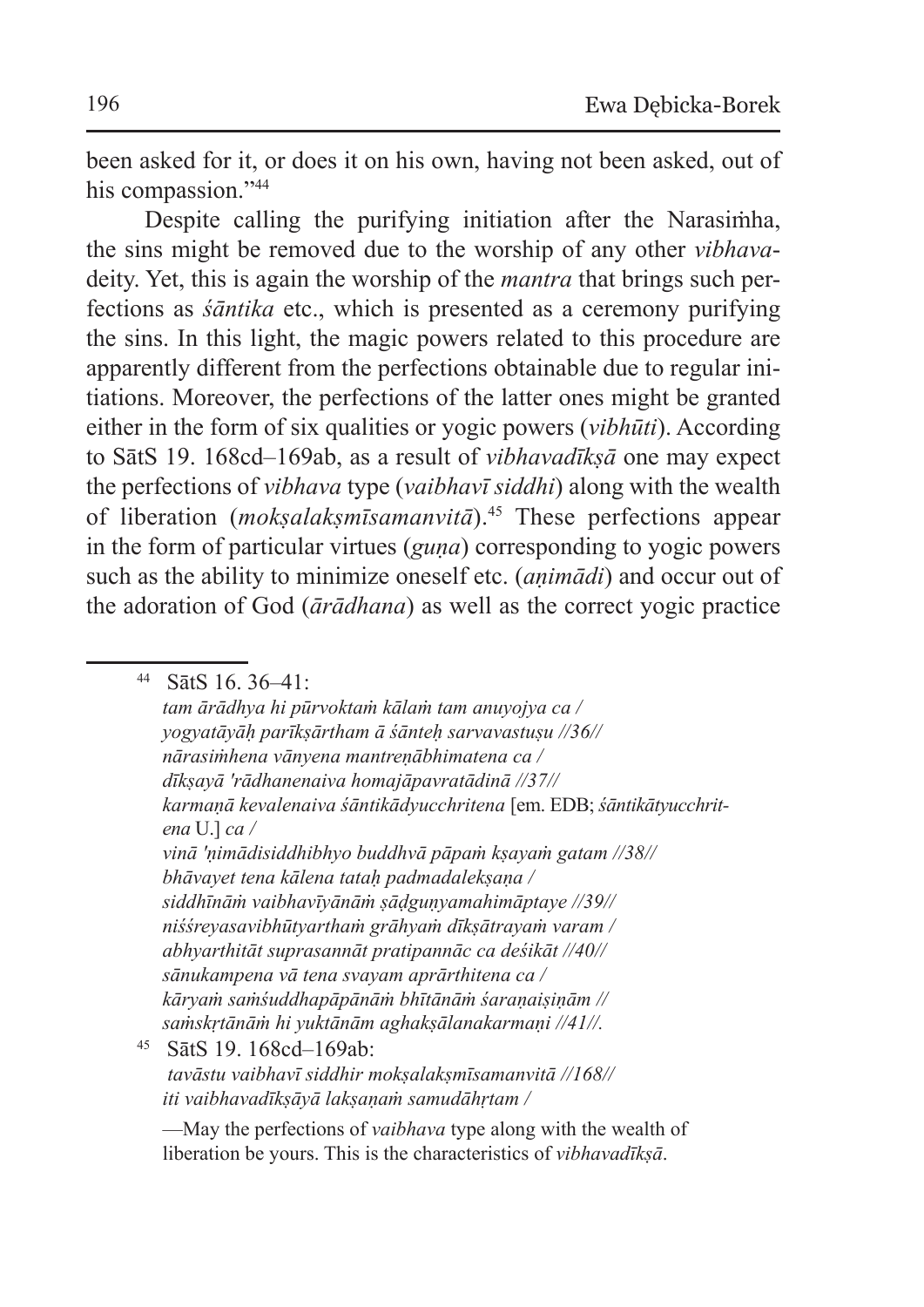(*yogābhyāsa*).<sup>46</sup> The other two initiations, namely *vyūha* and *para,* are eternal (*nitya*) since they guarantee liberation from the circle of life (SātS 19. 178cd–180), however, in the case of *vyūhadīkṣā*, it comes after realizing the mundane aims through acquisition of six divine virtues (*sadgunyabhoga*).<sup>47</sup> Therefore, the adept of a regular initiation of SātS, even if he obtains perfections, seems to be a *yogin* striving primarily for liberation, rather than a tantric *sādhaka* aiming at *bhoga*. 48

## **Conclusions**

The procedure of the *vaibhavīyanarasiṁhakalpa,* comprising the *narasiṁhadīkṣā* together with the worship of the *narasiṁhamantra,* seems

<sup>46</sup> SātS 18. 165: *sāmprataṁ cāṇimādīṇāṁ guṇānām uttaratra tu / vibhor ārādhanāt samyag yogyābhyāsāc ca bhājanam //165//*

—Now, due to the propitation of God and the correct practice of *yoga*, comes the gradual acquisition of such virtues like *aṇiman* etc.

<sup>47</sup> SātS 19. 178cd–180: *nityadīkṣādvayasyāsya nānyan mokṣād ṛte phalam //178// tatrāpi cāturātmīyā dīkṣā prāk kamalekṣaṇa / balād dadāti ṣāḍguṇyabhogāptiṁ bhāvitātmanām //179// phalaṁ srakcandanādīnāṁ homadravyasya cāpi yat / prakṛtyā saha cābhyeti vilayaṁ brahmadīkṣayā //180//*

—In the case of these two eternal initiations there is no other fruit then liberation. Thus, *cātūrātmīyadīkṣā*, o Lotus-eyed!, firstly provides the people of concentrated minds with the assuming of six divine virtues. Due to *brahmadīkṣā*, the fruit arising out of [using] garlands, sandal-paste etc. along with the other oferring-substances disappears together with *prakṛti*.

<sup>48</sup> This supposition follows the words of Rastelli formulated in the context of JayS:

In contrast to *sādhaka*, the main aim of *yogin* is emancipation. [...] In the course of his practice the yogin achieves various kinds of *siddhi*s, but these [...] represent obstacles to the achievement of the main goal since they divert the *yogin* from it and cause him to lose his powers; they are "side-products" that the *yogin* obtains but should not attach importance to. See Rastelli 2000: 359.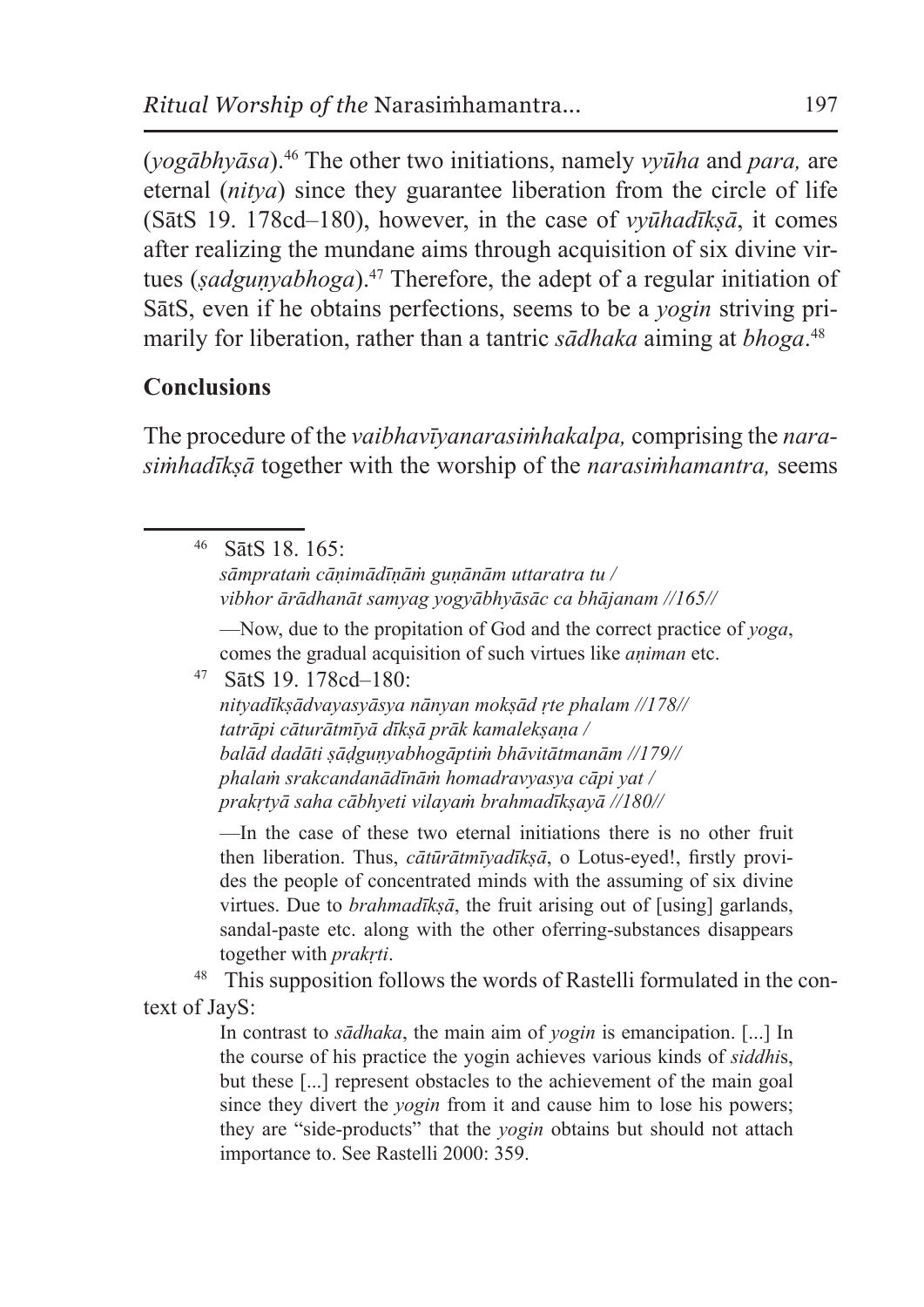to be unique to SātS. Its particularity lies, however, in the fact that the worshipping of the *mantra*, usually associated with the activities of an advanced adept called *sādhaka*, is presented here in the context of a purifying practice preceding the regular initiation.

The recommendation to confer the *narasiṁhadīkṣā* to everybody, including serious sinners (*krtaghna*) and non-Vaisnavas, such as eaters of everything (*sarvāśin*) and non-believers (*nāstika*), makes this purification very specific. As such, it cannot be meant for the customary category of devotees aspiring to the basic level of an initiation which grants the status of *samayin*s as Gupta proposed. For, quite contrary, among many features of *samayin*s*,* the SātS 22 enumerates also those defined as: "born in a true Vaiṣṇava family [and] well consecrated by good sacraments" (SātS 22. 3cd: *sadvaiṣṇavakule jātaḥ susaṁskāraiḥ susaṁskṛtaḥ* ), "belonging to the class of *kṣatriya*s, *vaiśya*s and *śūdra*s [and] chaste in regard to wine or meat" (SātS 22. 8.cd: *kṣatraviṭśūdrajātīyo madyamāṁseṣvalampaṭaḥ* ).

Additionally, nowhere in SātS but in the context of general purification including *narasiṁhadīkṣā* is the acceptance or grace towards non-believers (*nāstika*) mentioned. For example, according to the SātS 21. 15:<sup>49</sup> "The entrance [to the house of God] should be allowed neither for those who are not [his] followers, fools, and especially for non-believers (*nāstika*), nor for those attached to fun", whereas SātS 25. 381–384, within the very last section of the text, customarily prohibits revealing the text to *nāstika*s: "That supreme [knowledge], which removes sins, which is auspicious, pure and brings true perfections should be communicated to those whose minds are fixed (*bhavyāśaya*) and focused upon *ātman* (*bhāvitātman*), to attentive followers who serve to the Lotus-eyed and desire *yajña,* emancipation, good fame and stay in contact with *sādhu*s. The one who hides [it] from those who desire worldly pleasures, from non-followers,

<sup>49</sup> SātS 21. 15: *nābhaktānāṁ na mūrkhāṇāṁ nāstikānāṁ viśeṣataḥ / dātavyaḥ saṁpraveśaś ca nopahāsaratātmanām //15//.*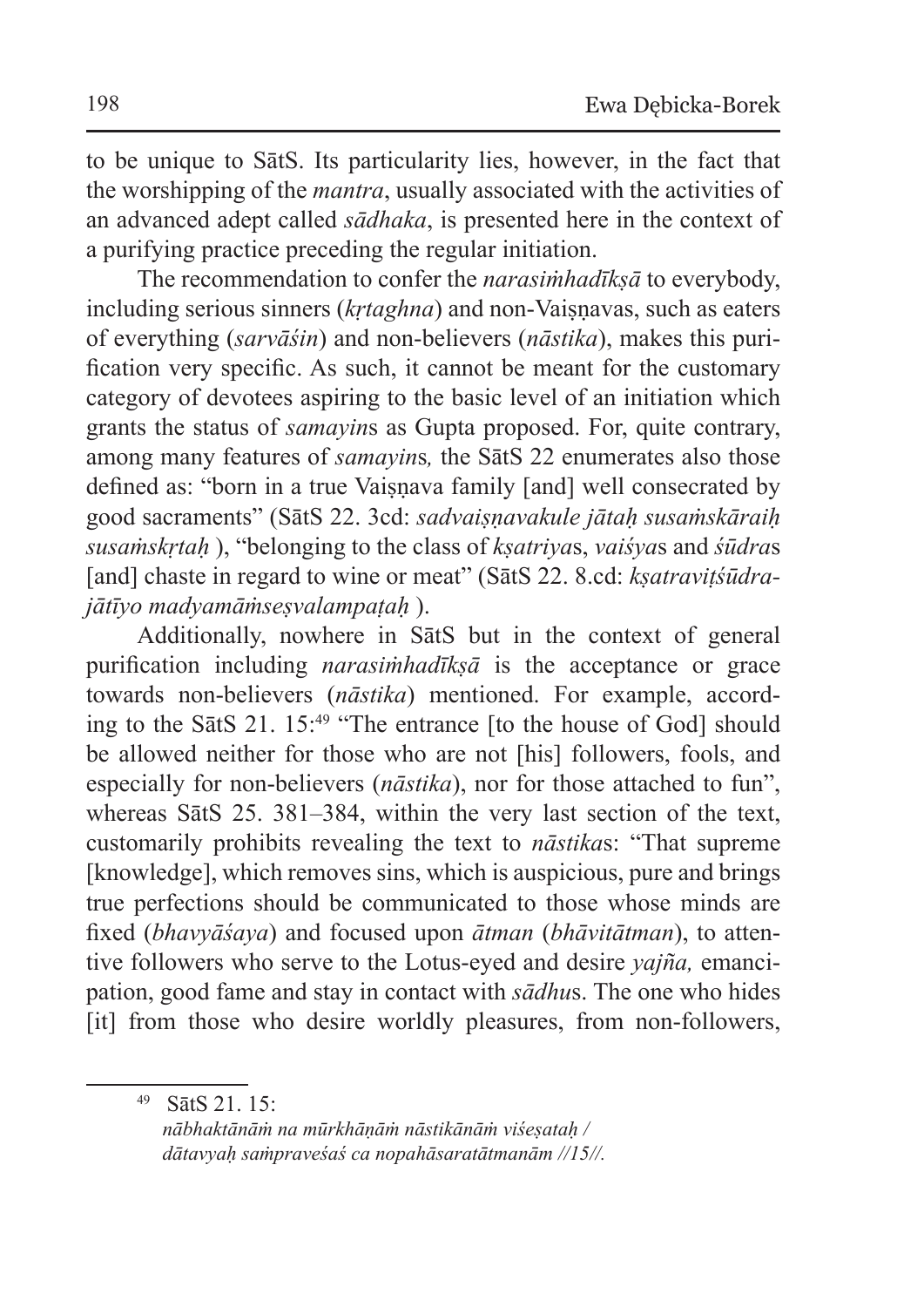from those who are fond of untruthful talk etc., from those who are approached wrongly, and, especially, from non-believers (*nāstika*), and bestows that upon those who are proper [for it], such a person is worthy of honour to me. May it be well. I am leaving."<sup>50</sup>

 The teaching that even *nāstika*s may remove their sins if they perform the *narasiṁhadīkṣā*, and, as we can presume, proceed to the regular initiation then, may suggest that in the general context of SātS, and in special circumstances, this particular initiation might have been meant not only as a purification but also as a sort of a converting ceremony. Nevertheless, the relevant verses of SātS 16 present the strangers quite vaguely comparing to the accounts of similar practices known from Śaiva *āgama*s, where their proper sectarian affinity is usually mentioned. For example, in the 27<sup>th</sup> verse of the *cāryapāda* section of *Mrgendrāgama*<sup>51</sup> (the 8<sup>th</sup> century AD), one finds the information regarding the ceremony for those who gave up different religious doctrines in anticipation for being initiated into the Śaiva tradition. These different doctrines according to *vṛtti* of Bhaṭṭanārāyaṇakaṇṭha are Saṁkhya and Buddhism etc. (*kāpilasaugatādi*). The commentator explains that

*paraṁ pāpaharaṁ puṇyaṁ pāvanaṁ sadvibhūtidam / idaṁ bhavyāśayānāṁ ca vaktavyaṁ bhāvitātmanām //381// bhaktānām apramattānāṁ puṇḍarīkākṣasevinām / yajñāpavargasatkīrtisādhusaṅgābhilāṣiṇām //382// bhogepsūnām abhaktānāṁ vākchalādiratātmanām / anyāyenopasannānāṁ nāstikānāṁ viśeṣataḥ //383// yo gopāyatyayogyānāṁ yogyānāṁ saṁprayacchati / imam arthaṁ sa mānyo me svasti vo 'stu vrajāmy aham //384//.* 

<sup>51</sup> MṛgĀ, cp, 27:

 *darśanāntarasaṁsthābhyaś cyutānām anuvartinām / vidhāyaivaṁ svajātyantaṁ dīkṣāṁ kuryād vilomataḥ //27//* 

### comm. MṛgĀ, cp, 27:

[*darśanāntarasaṁsthābhyaḥ*] *yāḥ kāpilasaugatādiparadarśanoditāḥ saṁsthā uktayas tābhyaḥ cyutānāṁ bhāvanādivaśād bhraṣṭānām* [*anuvartināṁ*] *kālāntarataḥ śaktipātamāhātmyād andhatvanivṛttyā śaivamārgānuvartināṁ satāṁ prāyaścittārtham evam iti prāgvatsṛṣṭikramāt sāmānyamantrasaṁhitāhomaṁ svajātyantaṁ kuryāt /*

<sup>50</sup> SātS 25. 381–384: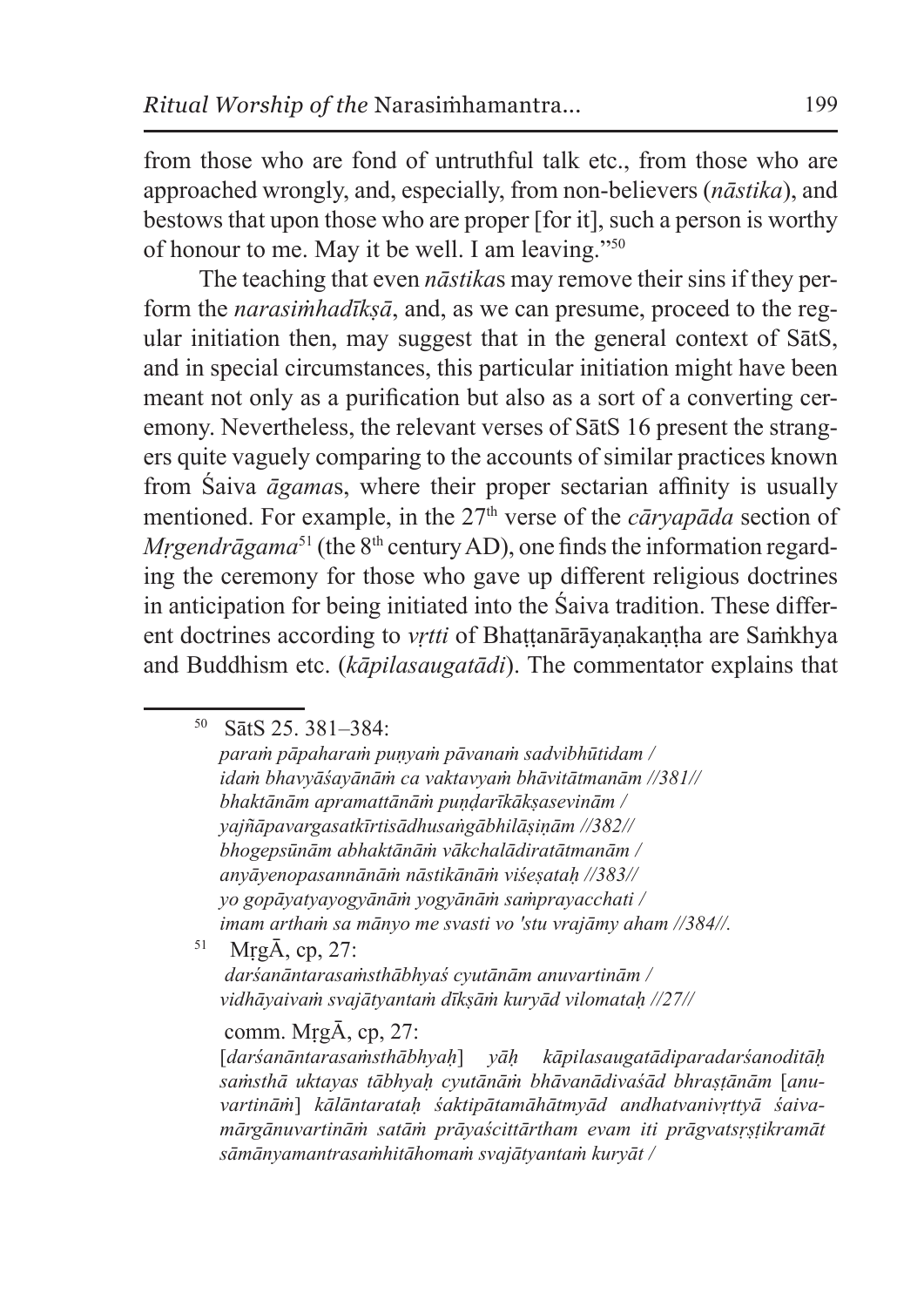their followers decided to become worshippers of Śiva, having been struck by the *śaktipāta* and, in consequence, ridding themselves of blindness. Before newcomers are accepted onto the path of Śiva, they have to be cleansed by the *prāyaścitta* ceremony aiming at cutting of the bondages of former social status and religious affiliations. Another Śaiva text containing a similar practice is *Somaśambhupaddhati* (the 11th century AD). The ceremony is called *vratoddhāravidhi*— "the rule of removing of [religious] vows". In that case, the outsiders are those who follow the religious vows [of another doctrines] (*vratayukta*) or bear the marks [of another doctrines] (*liṅgin*). They are Buddhists, Jainas, Vedāntins, Vaiṣṇavas and Śaivas belonging to heretical, from Somaśambhu's point of view, sects: Pāśupatas and Mahāvratas. Only after the converting rite comprising purifying ceremonies is accomplished, can one undertake the proper initiation. This is how, as a result of three elements: *prāyaścitta*, removing of the previous affiliations and regular  $d\bar{\imath}$ *ks* $\bar{a}$ , a new adept is created.<sup>52</sup>

The purifying function of both the *narasiṁhadīkṣā* and the following practice of mastering the *mantra* is quite reasonable in the general context of SātS, nevertheless, its detailed description becomes slightly ambiguous when analyzed beyond this context. The account found in SātS 17 seems to deal with a complex and fully fledged ceremony comprising an initiation granting the *sādhaka* with a right to worship the *narasiṁhamantra* for the sake of realization his worldly aims. In the terms of the procedure granting magical powers it has been preserved in other sources. It is referred to in one of the later Pāñcarātra text, namely in the *Ahirbudhnyasamhitā* (AhS).<sup>53</sup> While speaking about various powers (*siddhi*) obtainable by the king due to the worship of

<sup>&</sup>lt;sup>52</sup> On the schema of Hindu conversion see Gengnagel 2010: 294.

<sup>53</sup> The AhS is quoted in *Prapannapārijāta* of Varadaguru, who was born between 1190 and 1200 A.D. (Rastelli 2006: 50–51). On the other hand, it must have been composed after Kṣemarāja's *Pratyabhijñāhṛdaya*  (1000–1050 A.D.) (Sanderson 2001: 35–38).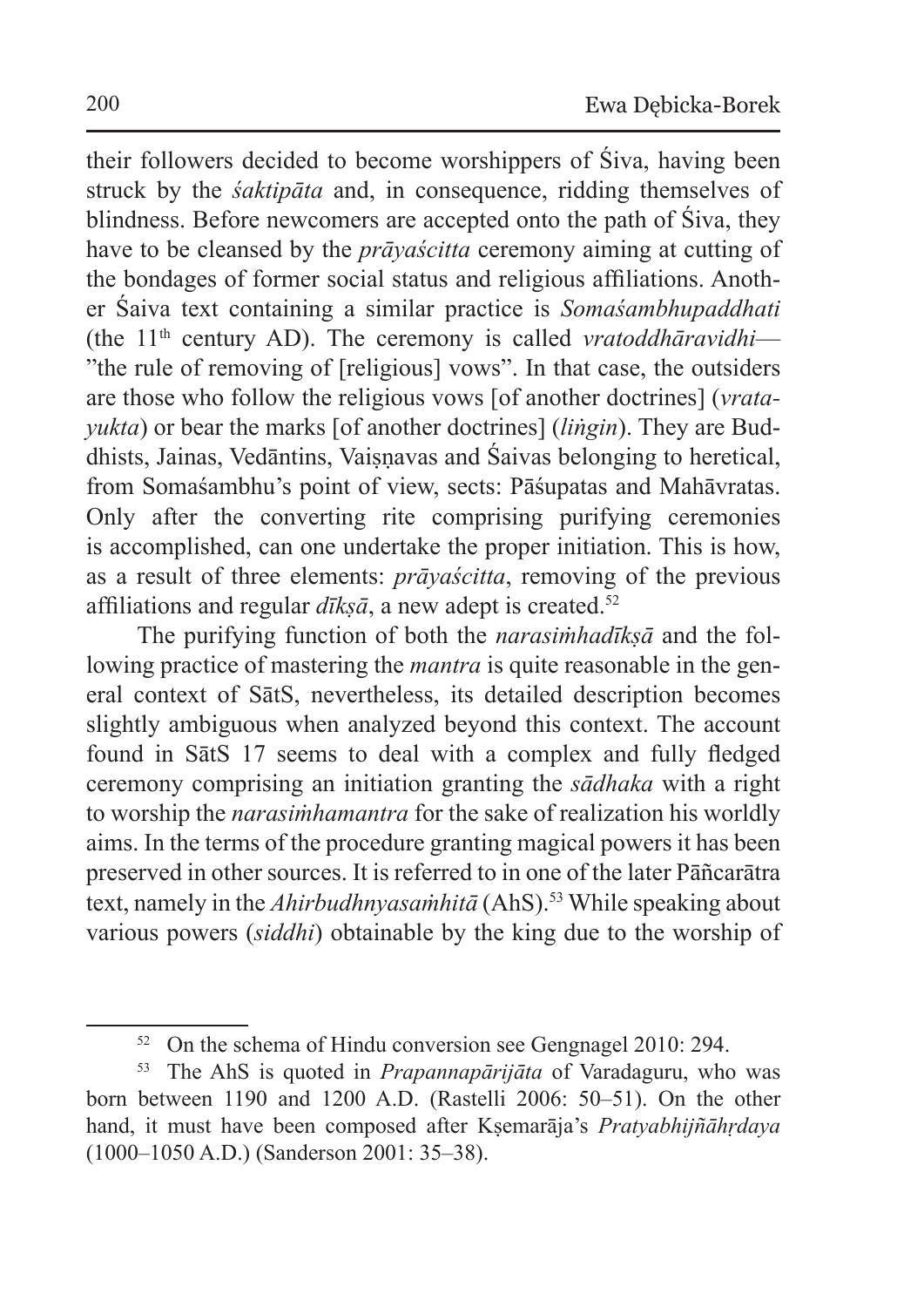*saudarśanayantra*, <sup>54</sup> AhS refers directly to the *narasiṁhakalpa* of SātS and other sources: "O sage!, in *Sātvata* and other *tantra*s all the prescriptions applied for the sake of the worship (*kalpa*) of the *mantra* of Sudarśana or Narasiṁha together with the prescribed method are given. In its [*yantra*'s?] presence they become complete [if] performed with its power. Therefore, he should worship it having placed it according to the aforesaid way."<sup>55</sup> Further, the teaching on the particular procedure of *narasiṁhamantra* leading to the acquisition of magical powers, is shared with a hardly known text preserved in a manuscript bearing the title *Narasiṁhakalpa [which belongs to] Ῑśvarasaṁhitā of Pāñcarātra*. It focuses mostly on the ways of acquiring magical powers arising out of the repetition of the *anustubhmantra* of Narasimha.<sup>56</sup> Two other texts teaching on the *mantra* of Narasiṁha in the similar manner are the *Jayākhyasaṁhitā* and *Paramasaṁhitā*. The JayS 29 contains the description of powers acquired by a *sādhaka* due to worshipping the *narasiṁhamantra* (JayS 29. 27–58). It appears within a *kalpa*-procedure concerning the three *mantra*s of the face (*vaktramantrakalpa*).<sup>57</sup> Besides the worship of the *mantra* of Narasiṁha's face (JayS 29. 2–58), the procedures regarding Kapila (JayS 29. 59–110abc) and Varāha (JayS 29. 110d–183ab) are described. In turn, the ParS presents the ways of accomplishing supernatural powers both due to the worship of the *mantra* of Narasiṁha (ParS 16. 8cd–18ab) and

<sup>55</sup> AhS 27. 31–33ab: *sāttvatādiṣu tantreṣu vihitenaiva cādhvanā / sudarśanasya mantrasya nārasiṁhasya vā mune //31// kalpaprayuktā vidhayaḥ sarve caitasya saṁnidhau / bhavanti sakalāś caitat prabhāveṇa prayojitāḥ //32// tasmād yathoktamārgeṇa pratiṣṭhāpyaitad arcayet//*

<sup>56</sup> According to Sadhu Parampurushdas and Sadhu Shrutiprakashdas the unpublished *Narasimhakalpa* was composed around the 15<sup>th</sup> century AD (Parampurushdas, Shrutiprakashdas 2002: 81, 172–174. The text shares some features with AhS, see Dębicka-Borek 2011.

<sup>57</sup> JayS 29. 1cd:

<sup>&</sup>lt;sup>54</sup> On *sudarśanayantra* see Rastelli 2007: 144–151.

*śṛṇu vaktratrayasyātha kalpaṁ vakṣyāmi yādṛśam //1cd//.*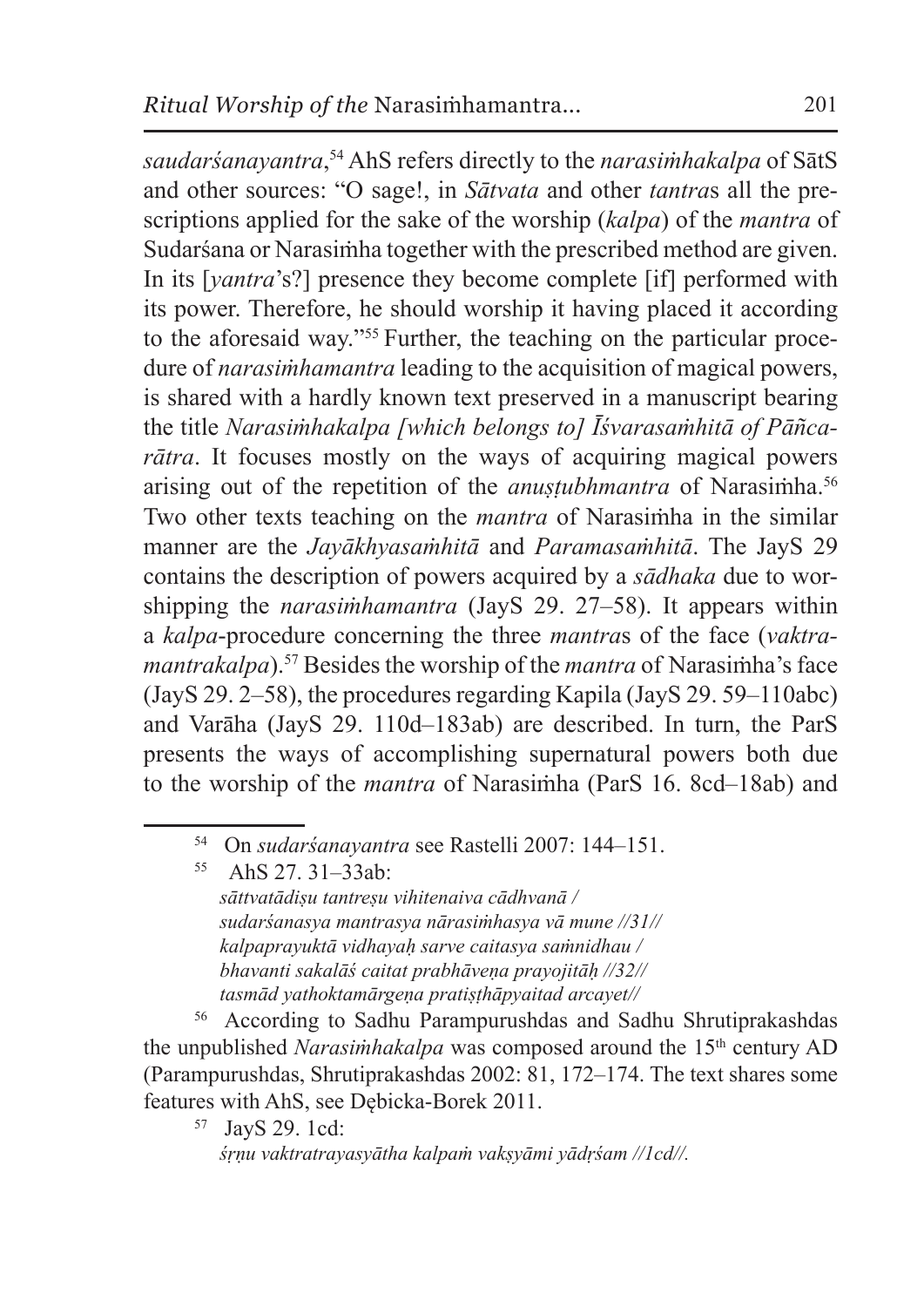Sudarśana (ParS 16. 37–58). According to the text, these *mantra*s, together with the *mantra*s of Śrīkara and Varāha, are the best *mantra*s to realize worldly aims quickly (ParS  $16. 1-3$ ).<sup>58</sup>

The traces of reworking found in SātS 17 may suggest that some portions of the *vaibhavīyanarasiṁhakalpa* come from another context/source, where, most probably, its original function was in agreement with the requirements of a *kalpa* procedure meant for a *sādhaka*. Yet, the number of textual discrepancies is significantly small. If some portions of the text were reworked, it must have happened during the phase of the SātS's composition. Besides, the concept of the *narasiṁhadīkṣā* as a purifying ceremony was introduced into the SātS very skillfully. As we could see it fits well its general context. Most of all, the logical sequence is kept: the *narasiṁhadīkṣā* is mentioned in SātS 16 and then more details of this practice are given in SātS 17. Moreover, the exposition of SātS 16 agrees in many points with that of SātS 17, such as in the case when SātS 16 speaks of the signs of *siddhi*s arising out of the mastering of the *mantra*, and of *śāntika*-rites described in SātS 17.

Still, the issue of *vaibhavīyanarasiṁhakalpa* might be even more complex. As was already mentioned, within the initial portion of SātS which deals with a preliminary practice (SātS 17. 3–115ab), the grammatical subject is not explicitly designated and even though

 *kāmasiddhikarān mantrān kāṁścid vakṣyāmi padmaja / śruṇu tān praṇidhānena mahāvīryān mahābalān //1// vārāhaṁ nārasimhaṁ śrīkaraṁ ca sudarśanam / etac catuṣṭayaṁ prāhuḥ śreṣṭhaṁ mantreṣu vaiṣṇavāḥ //2// acirād eva sidhyanti mantrā hy ete mahodayāḥ / anyeṣu cirakālena tasmāt teṣāṁ pradhānatā //3//*

—O, Lotus-born one! I will explain some mantras that bring the realization of enjoyment. Listen about these very efficient and powerful [*mantras*] with attention. The Vaisnavas announced these four [*mantra*s of] Varāha, Narasiṁha, Śrīkara and Sudarśana as the best among *mantra*s. These very fortunate *mantra*s bring accomplishment quickly, [whereas] others [do it] slowly. That is why they are excellent.

<sup>58</sup> ParS 16. 1–3: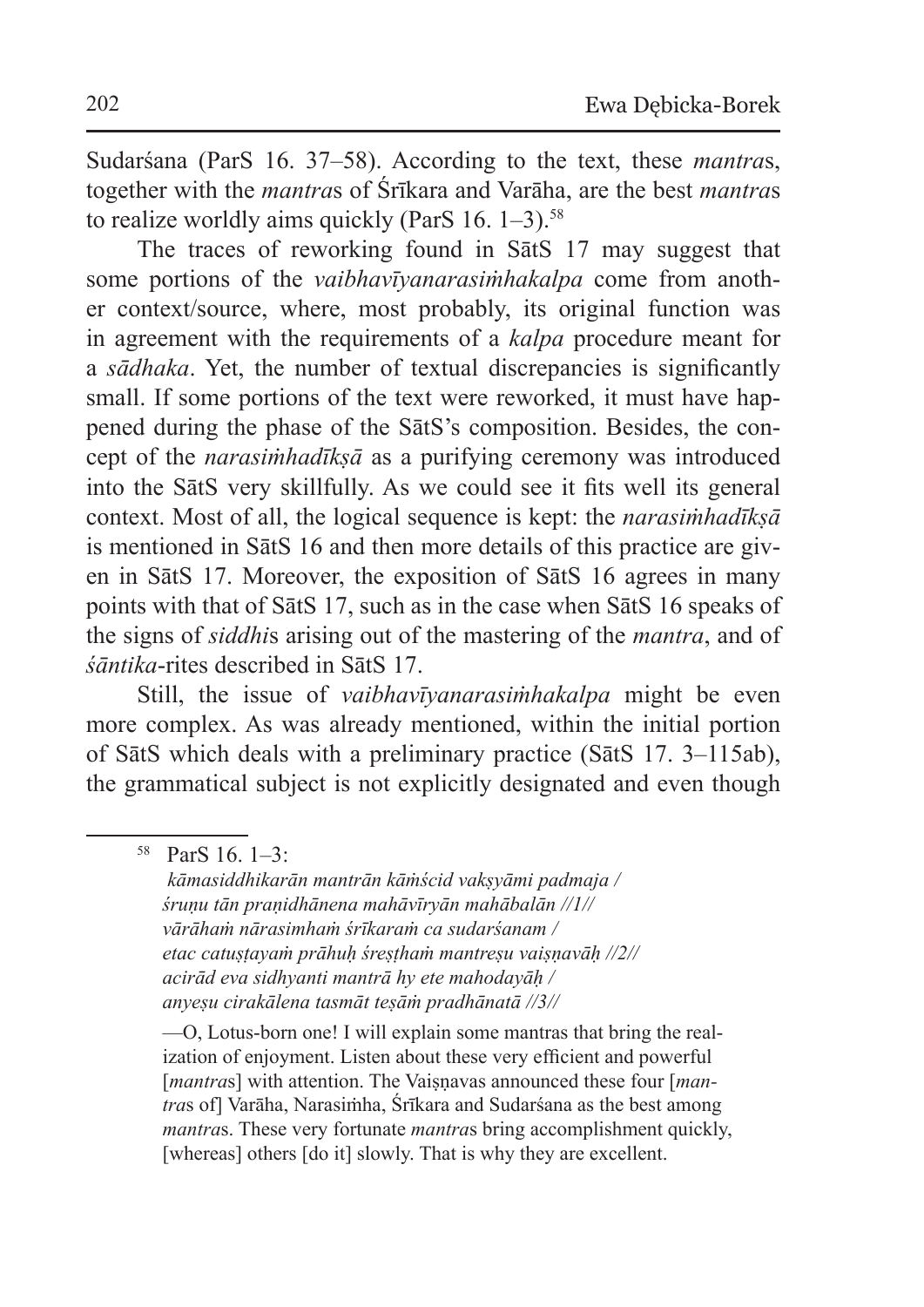in the context of the SātS 17, it seems to describe the practice of an *ācārya*, it may be interpreted as regarding the practice of an initiated *sādhaka*, too.

Nevertheless, if we accept the possibility of reformulating the original function of the *vaibhavīyanarasiṁhakalpa* within the context of SātS, then the protective features of half a Man and half a Lion might explain to some extent why despite a relatively frequent association of the *narasiṁhamantra* with acquisition of *siddhi*s*,* the redactor of SātS has chosen this specific deity for a patron of the purifying ceremony introducing even strangers into the Pāñcarātra tradition.<sup>59</sup> It might be also important that being a terrible and liminal figure, the one who goes in-between, Narasiṁha was well known to and respected not only by Vaiṣṇavas but also by adherents of other traditions. $60$  In addition, it is convincing that only such a ferocious form of Viṣṇu is able to burn out the sins of strangers and serious offenders of tradition as is shown in the context of SātS 16. As for the historical backgrounds of establishing a purifying rite within SātS, it is interesting to notice that, quite exceptionally, after the  $7<sup>th</sup>$  century in Kashmir, the royal dynasty of Kārkotas (625–855/6) was Vaisnava (Sanderson 2009: 60–61). Their openness towards other traditions present in Kashmir at that time is proved by the fact that despite their devotion to Visnu, the Kārkotas established in the 8<sup>th</sup> century AD several Buddhist foundations and patronized them (Sanderson 2009: 73). Apart from Viṣṇu, sometimes the Kārkoṭa king enshrined also the Sun-God or Buddha (Sanderson 2009: 60). The social-religious situation of this period might be helpful in explaining the need to establish the practice of this kind.

<sup>&</sup>lt;sup>59</sup> A protective aspect of Narasimha is emphasized already at the beginning of SātS 17, where Samkarṣaṇa asks: SātS 2:

*bhagavan vidhinā kena prasādam adhigacchati / nṛṇām ārādhakānāṁ tu viśvatrātā nṛkesarī //2//*

<sup>—</sup>Bhagavan, but by what means Narasiṁha, the protector of the world, becomes favourable towards the people [who are his] worshippers?

<sup>60</sup> For the identification of Narasiṁha with Śiva and his meaning in the process of hinduization of tribals see Eschmann 2005: 104–105.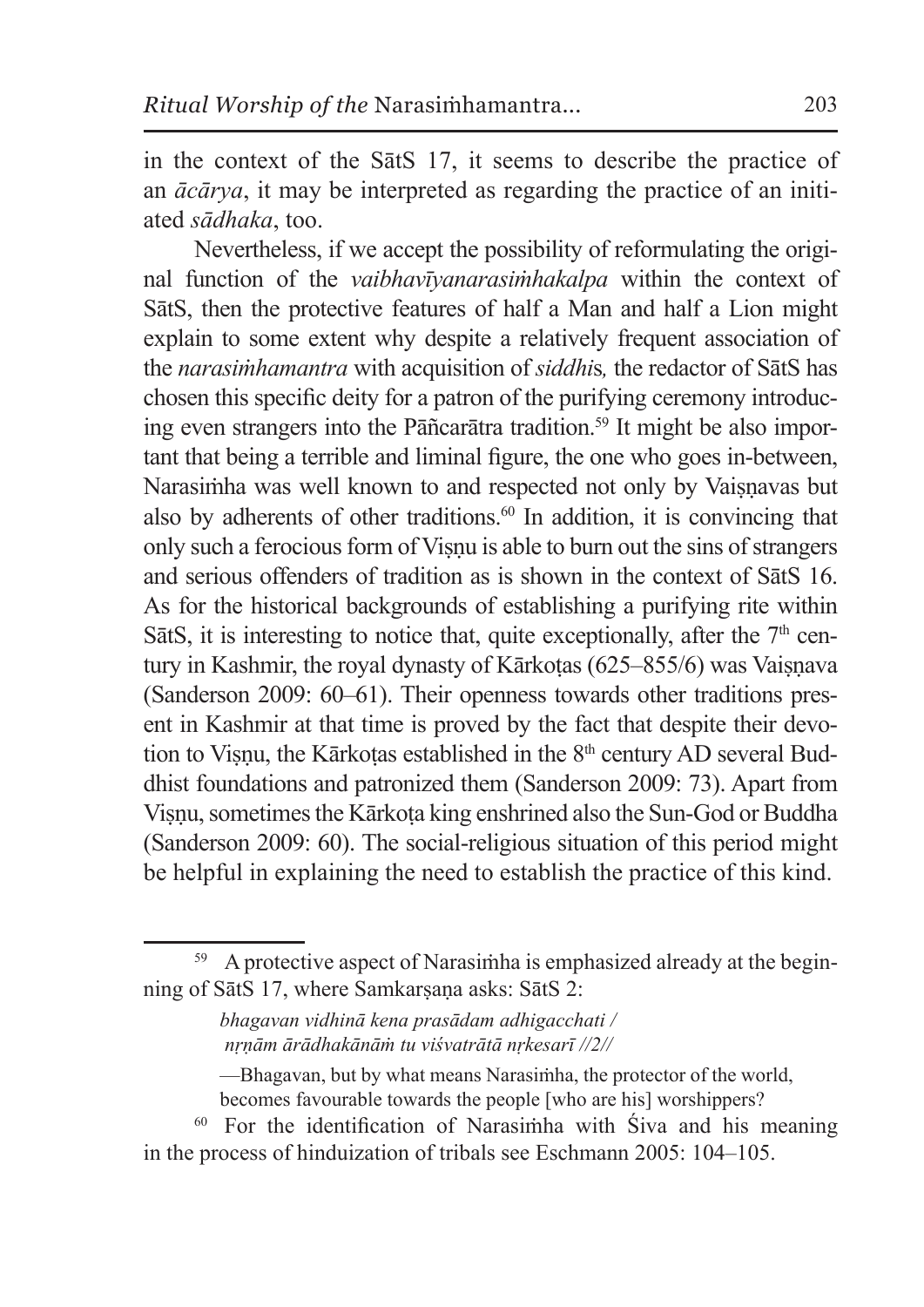### **References: Primary Sources**

- AhS = *Ahirbudhnyasaṁhitā* = *Ahirbudhnya-Saṁhitā of the Pāñcarātrāgama. Ed. by M.D Ramanujacharya under the Supervision of F. Otto Schrader. Revised by V. Krishnamacharya*. 2 vols. The Adyar Library Series, 4. Adyar: Adyar Library and Research Centre. 1966.
- JayS *= Jayākhyasaṁhitā* = *Jayākhyasaṃhitā. Crit. Ed. with an Introduction in Sanskrit, Indices, etc. by Embar Krishnamacharya*. Gaekwad's Oriental Series, 54. Baroda: Oriental Institute. 1934.
- LT *= Lakṣmītantra* = *Lakṣmī-Tantra. A Pāñcarātra agama*. Ed. V. Krishnamacharya. The Adyar Library Series, 87. Madras: Adyar Library and Research Centre. 1959.
- MṛgĀ *= Mṛgendrāgama* = *Mṛgendrāgama (Kriyāpāda et Caryāpāda), avec le commentaire de Bhaṭṭa-Nārāyaṇakaṇṭha*. Ed. N.R. Bhatt. Publications de l'Institut Français d'Indologie, 23. Pondicherry: Institut Français d'Indologie. 1962.
- NārS *= Nāradīyasaṁhitā* = *Nāradīyasaṁhitā*. Ed. Raghava Prasad Chaudhary. Tirupati: Rastriyasamskrtavidyapitham. 2002.
- ParS *= Paramasaṁhitā* = *Paramasaṁhitā [of the Pāñcharātra]. Ed. and Translated into English with Introduction by S. Krishnaswami Aiyangar*. Gaekwad's Oriental Series, 86. Baroda: Oriental Institute. 1940.
- SātS = *Sātvatasaṁhitā* = *Sātvatasaṁhitā Alaśingabhaṭṭaviracitabhāṣy opetā*. Ed. by V. Dwivedī. Library Rare Texts Publication Series, 2. Banaras: Sampurnananda Sanskrit University. 1982.
- SŚP III *= Somaśambhupaddhati =* Brunner-Lachaux, H. 1977. *Somaśambhupaddhati. Texte, Traduction et Notes*. Vol III. Publications de l'Institut Français d'Indologie 25.3. Pondichery: Institut Français d'Indologie.
- Yogabhāṣya. *Pātañjala-Yogasūtra-Bhāṣya-Vivaraṇam of Śaṇkara-Bhagavatpāda*. Ed. by Polakam Sri Rama Sastri and S. R. Krishnamurti Sastri. Madras: Government Oriental Manuscript Library. 1952.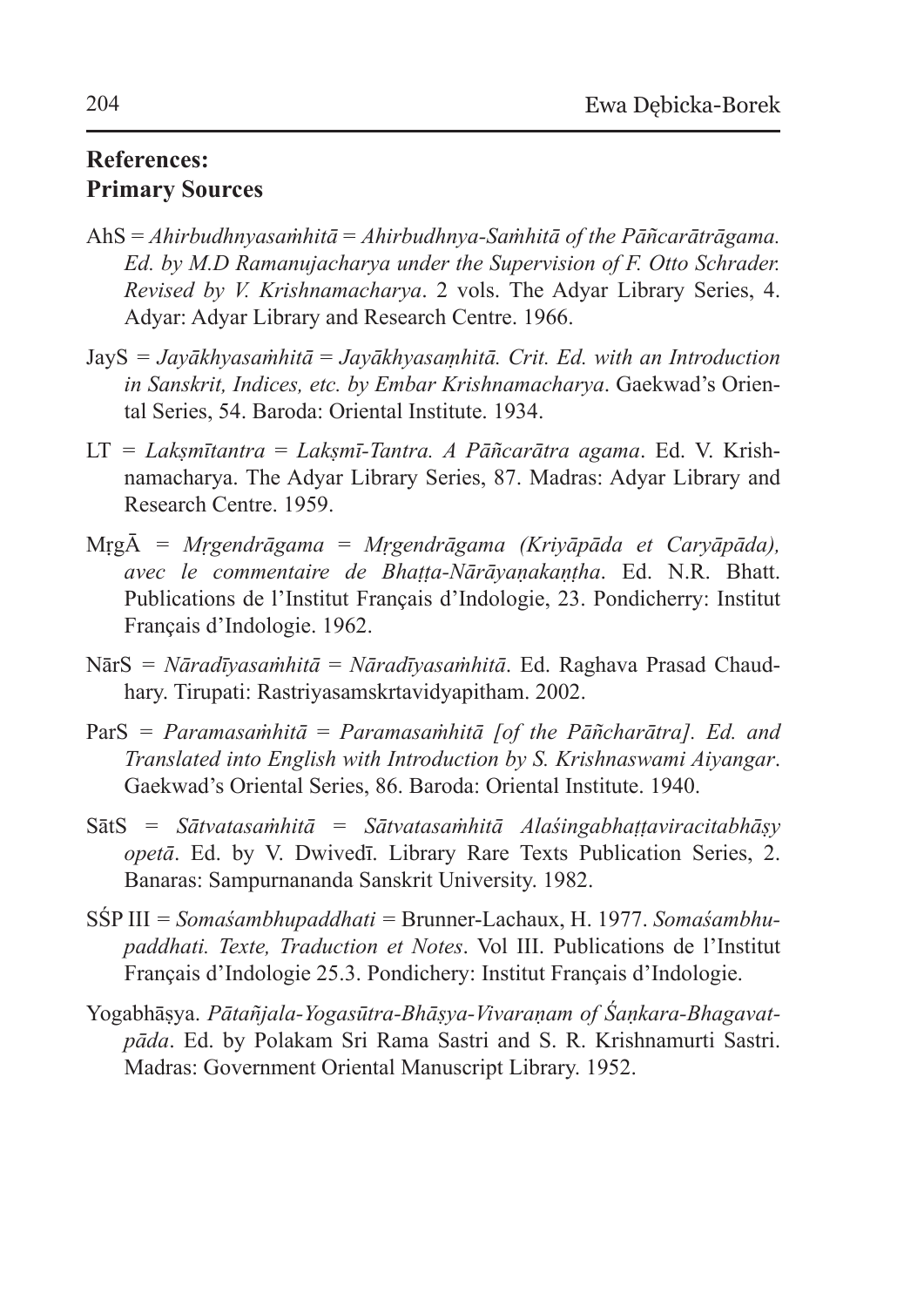#### **Secondary Sources**

- Brunner, H. 1975. Le sādhaka, personnage oublié du śivaïsme du Sud. In: *Journal Asiatique* 263: 411–443.
- Brunner-Lachaux. 1977 = SŚP III.
- Carman, J. B. 2007. Illuminating the Relation between Pāñcarātra and the Early Śrīvaisnava Community. In: G. Oberhammer and M. Rastelli (eds). *Studies in Hinduism IV*. *On the Mutual Influences and Relationship of Viśiṣṭādvaita Vedānta and Pāñcarātra*. Wien: Verlag der Österreichischen Akademie der Wissenschaften: 55–77.
- Czerniak-Drożdżowicz, M. 2008. *Studia nad pańćaratrą. Tradycja i współczesność.* Kraków: Wydawnictwo Uniwersytetu Jagiellońskiego.
- Dębicka-Borek, E. 2011. Īśvarasamhitā or Narasimhakalpa. On strategies of textual representations. In: C. Galewicz (ed.). *Cracow Indological Studies* 13: 85–125.
- Dviwedī.  $1982 = SātS$ .
- Eschmann, A. 2005 (repr.). The Vaisnava Typology of Hinduization and the Origin of Jagannātha. In: A. Eschmann, H. Kulke and G. C. Tripathi (eds). *The Cult of Jagannath and the Regional Tradition of Orissa*. New Delhi: Manohar: 99–117.
- Gengnagel, J. 2010. Conversion or initiation. On the Removal of Sectarian Marks (liṅgoddhāra) in Śaiva Siddhānta. In: A. Zotter and C. Zotter (eds). *Hindu and Buddhist Initiations in India and Nepal*. Wiesbaden: Harrassowitz Verlag: 299–318.
- Goudriaan, T. 1981. Hindu Tantric Literature in Sanskrit*.* In: T. Goudriaan and S. Gupta (eds). *Hindu Tantric and Śākta Literature*. Wiesbaden: O. Harrassowitz: 1–172.
- Gupta, S. 1983. The Changing Pattern of Pāñcarātra Initiation. A Case Study in the Reinterpretation of Ritual. In: R. Kloppenborg (ed.). *Selected Studies on Ritual in the Indian Religions. Essays to D.J. Hoens*. (Studies in the History of Religions, 45). Leiden: Brill: 69–91.
- Hikita, H. 1990. Sāttvata Saṁhitā: An Annotated Translation. Chapter 17 (1). In: *Soto-shū kenkyū kiyo* 21: 190–137.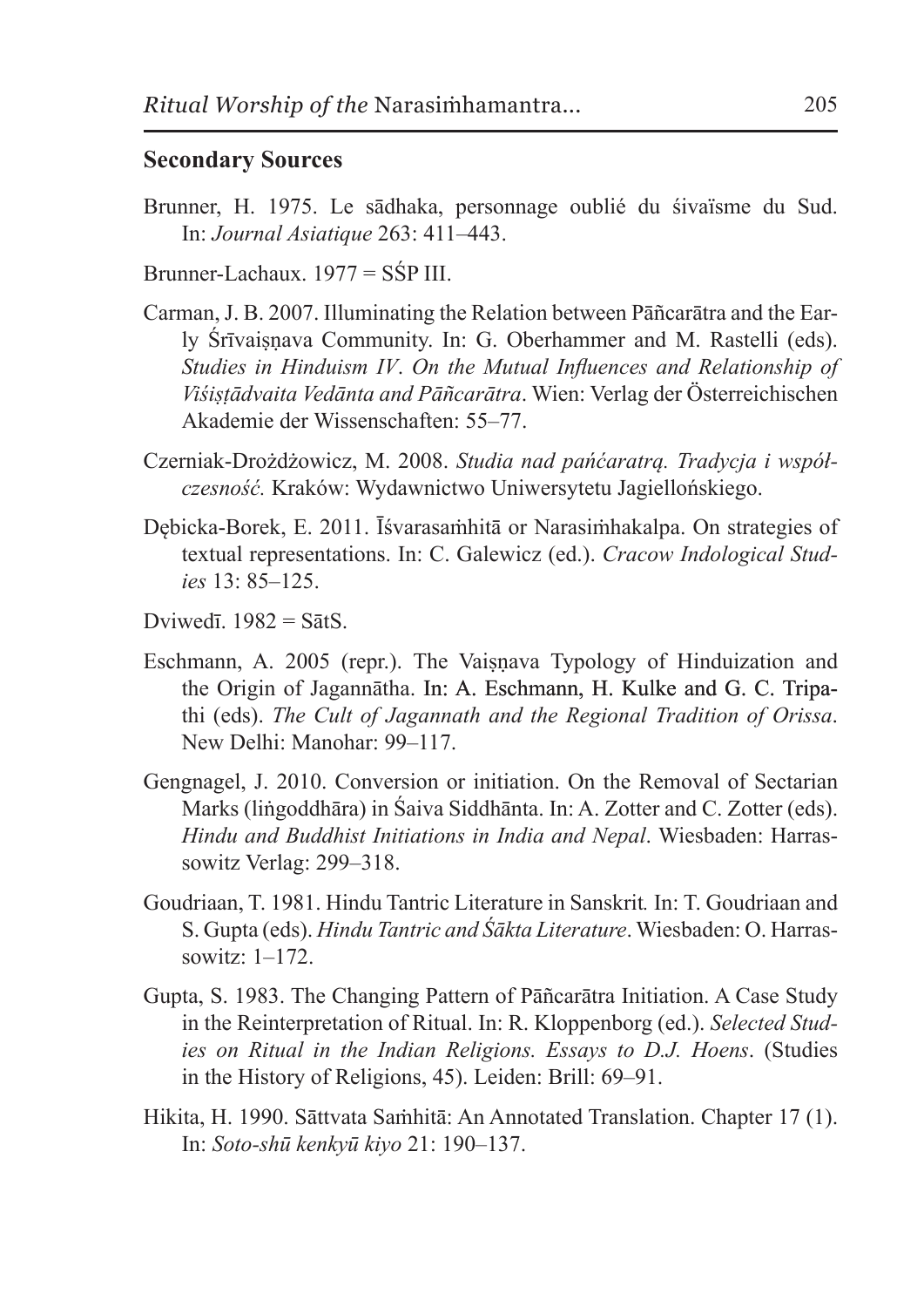—. 1992a. Sāttvata Saṁhitā: An Annotated Translation. Chapter 16. In: *Tokai Bukkyo* 37: 168–157.

—. 1992b. Sāttvata Saṁhitā: An Annotated Translation*.* Chapter 17 (2*)*. In: *Soto-shū kenkyūin kenkyū kiyo* 23: 214–168.

—. 1993. Sāttvata Saṁhitā: An Annotated Translation. Chapter 18. In: *Bulletin of the Faculty of Letters Aichi Gakuin University* 22: 1–26.

Hudson, D. D. 2002. Early Evidence of the Pāñcarātra āgama. In: K.A. Harper and R. L. Brown (eds). *The Roots of Tantra*. SUNY Series in Tantric Studies. Albany: State University of New York Press: 133–167.

—. 2007). *The vyūhas in Stone*. In: *Studies in Hinduism IV. On the Mutual Influences and Relationship of Viśiṣṭādvaita Vedānta and Pāñcarātra*. G. Oberhammer and M. Rastelli (eds.). Wien: Verlag der Österreichischen Akademie der Wissenschaften: 125–178.

- Matsubara, M. 1994. *Pāñcarātra Saṁhitās & Early Vaiṣṇava Theology. With a Translation and Critical Notes from Chapters on Theology in Ahirbudhnya Saṁhitā*. Delhi: Motilal Banarsidass.
- Oberhammer, G. 2010. The forgotten secret of human love. An attempt of an approach. In: H. Marlewicz (ed.). *Cracow Indological Studies* 12: 51–81.
- Parampurushdas, Shrutiprakashdas (eds). 2002. *Catalgue of Pāñcarātra Saṁhitā*. Amdavad: Swaminarayan Aksharpith.
- Rastelli, M. 2000. The Religious Practice of the Sādhaka according to the Jayākhyasaṁhitā. In: *Indo-Iranian Journal*: 319–395.

—. (2006). *Die Tradition des Pāñcarātra im Spiegel der Pārameśvarasaṁhitā*. Wien: Verlag der Österreichischen Akademie der Wissenschaften.

—. 2007. Maṇḍalas and Yantras in the Pāñcarātra Tradition. In: G. Bühnemann et al. (eds). *Maṇḍalas and Yantras in the Hindu Tradition*. New Delhi: D. K. Printworld (P) Ltd: 119–152.

Sanderson, A. 2001. History through Textual Criticism in the Study of Śaivism, the Pāñcarātra and theBuddhist Yoginītantras. In: F. Grimal (ed.). *Les sources et le temps. Sources and Time. A Colloquium*. *Pondicherry,*